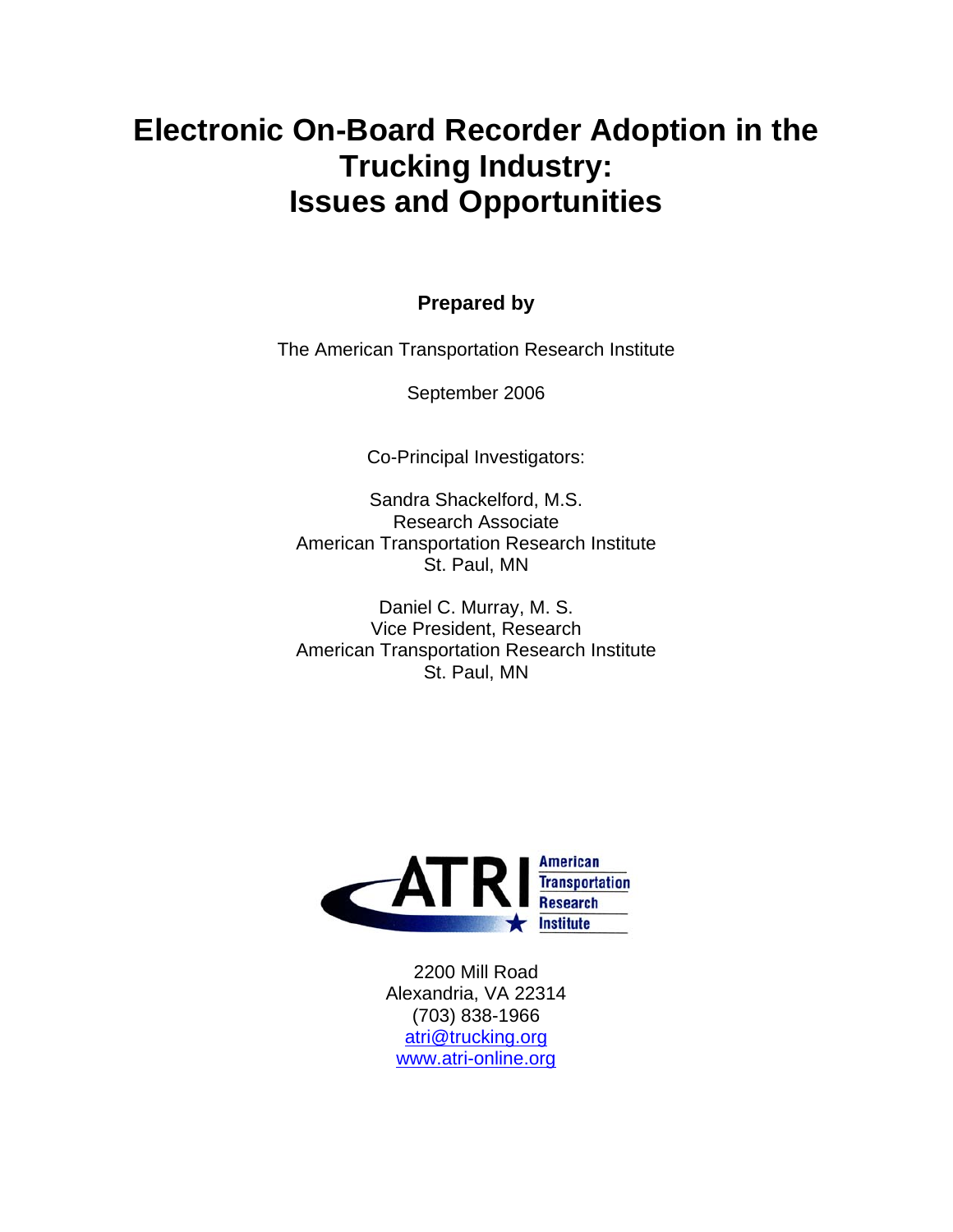### **ATRI Board of Directors**

**Mr. Douglas G. Duncan Chairman of the ATRI Board**  President and CEO FedEx Freight Memphis, TN

President Head Coach and CEO<br>
Combined Transport, Inc. Ability/Tri-Modal Transport, Inc. Central Point, OR Services Inc.

**Mr. Edward Crowell Mr. T. M. Solso** *Mr. T. M. Solso**Mr. T. M. Solso* **President** Chairman and CEO Georgia Motor Trucking Association, Inc. Cummins Inc Atlanta, GA Indianapolis, IN

**Mr. Hugh H. Fugleberg Mr. James D. Staley** President and COO President and CEO South Sioux City, NE Akron, OH

**Mr. Craig Harper Mr. Douglas W. Stotlar** COO and Executive Vice President Operations President and CEO J.B. Hunt Transport Services, Inc. Con-way Inc. Lowell, AR San Mateo, CA

**Mr. Ludvik F. Koci Mr. Steve Williams President** Chairman and CEO Penske Transportation Components Maverick Transportation, Inc. Bloomfield Hills, MI Little Rock, AR

**Dr. Chris Lofgren Honorable Bill Graves** President and CEO President and CEO Green Bay, WI Alexandria, VA

**Mr. Michael S. Card Mr. Gregory L. Owen**  Ability/Tri-Modal Transportation Carson, CA

Great West Casualty Company **YRC Regional Transportation** 

Schneider National, Inc. **American Trucking Associations** 

 **Ms. Rebecca Brewster**  President and COO American Transportation Research Institute Atlanta GA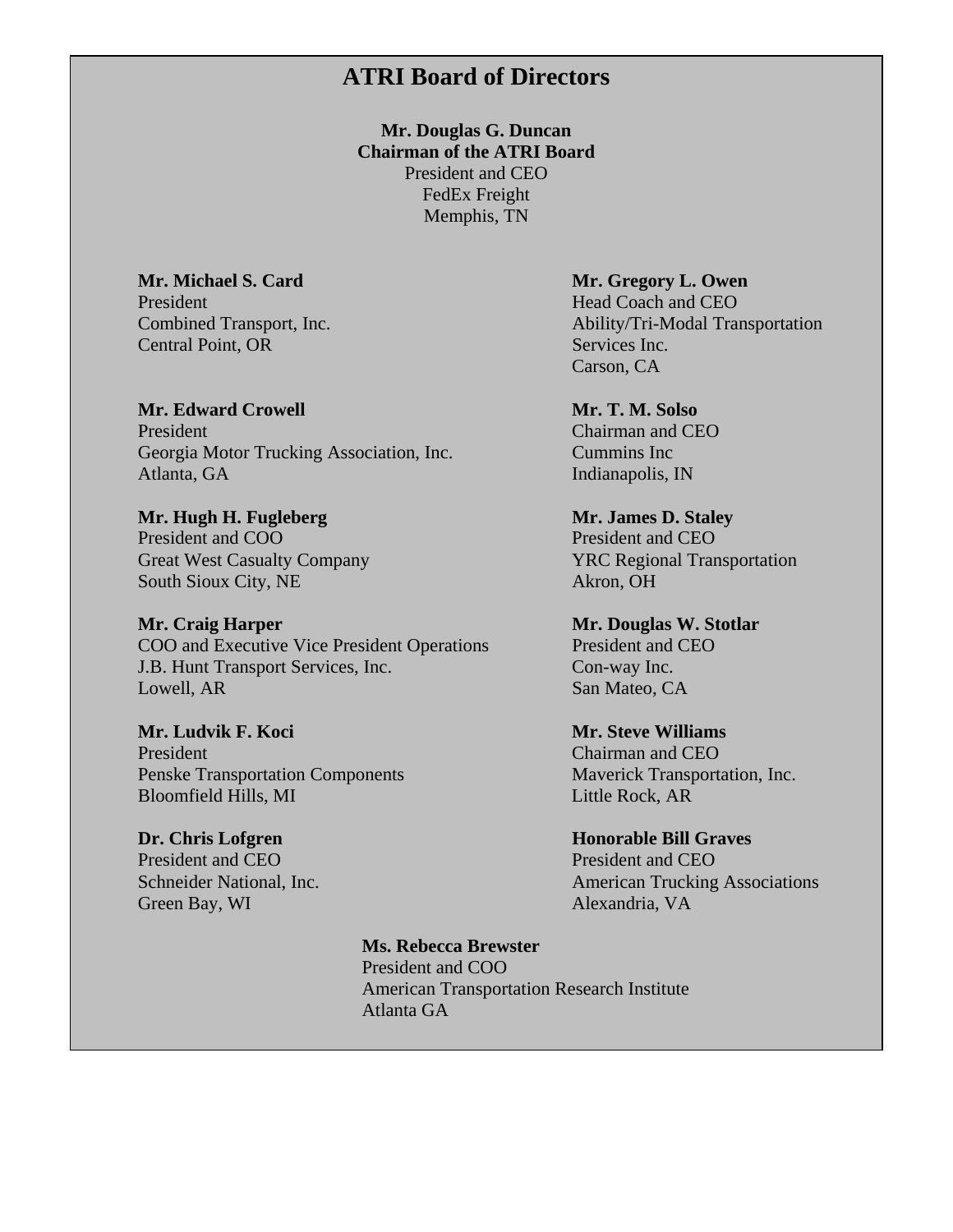### **2005-2006 Research Advisory Committee**

Mr. Pete Martin RAC Chairman Lakeville Motor Express

Mr. Stephen F. Campbell Mr. Don Osterberg Commercial Vehicle Safety Alliance Schneider National, Inc.

Mr. Michael Conyngham Mr. Robert G. Petrancosta International Brotherhood of Teamsters Con-way Transportation Services, Inc.

Mr. John Corbin Ms. Karen Rasmussen Wisconsin Department of Transportation Arizona Trucking Association

Mr. David M. Creer **Dr. Danilo Santini** 

Mr. John Culp Mr. Robert W. Schomber

Mr. Tom Doyle **Dr. Michael C. Smith** QUALCOMM Wireless Business Solutions University of Virginia

Mr. Duke Drinkard Mr. Greer Woodruff

Dr. James J. Eberhardt Mr. Garland Woods

Mr. William G. Joyce, Jr. Mr. Skip Yeakel New York State Motor Truck Association Volvo Trucks North America, Inc.

Mr. Dimitri N. Kazarinoff Eaton Corporation

Mr. John R. Berry Dr. Ronald R. Knipling FedEx Freight East Virginia Tech Transportation Institute

Utah Trucking Association **Argonne National Laboratory** Argonne National Laboratory

Maverick Transportation Inc. Florida Power & Electric Company

Southeastern Freight Lines J.B. Hunt Transport Services

U.S. Department of Energy ABF Freight Stystems, Inc.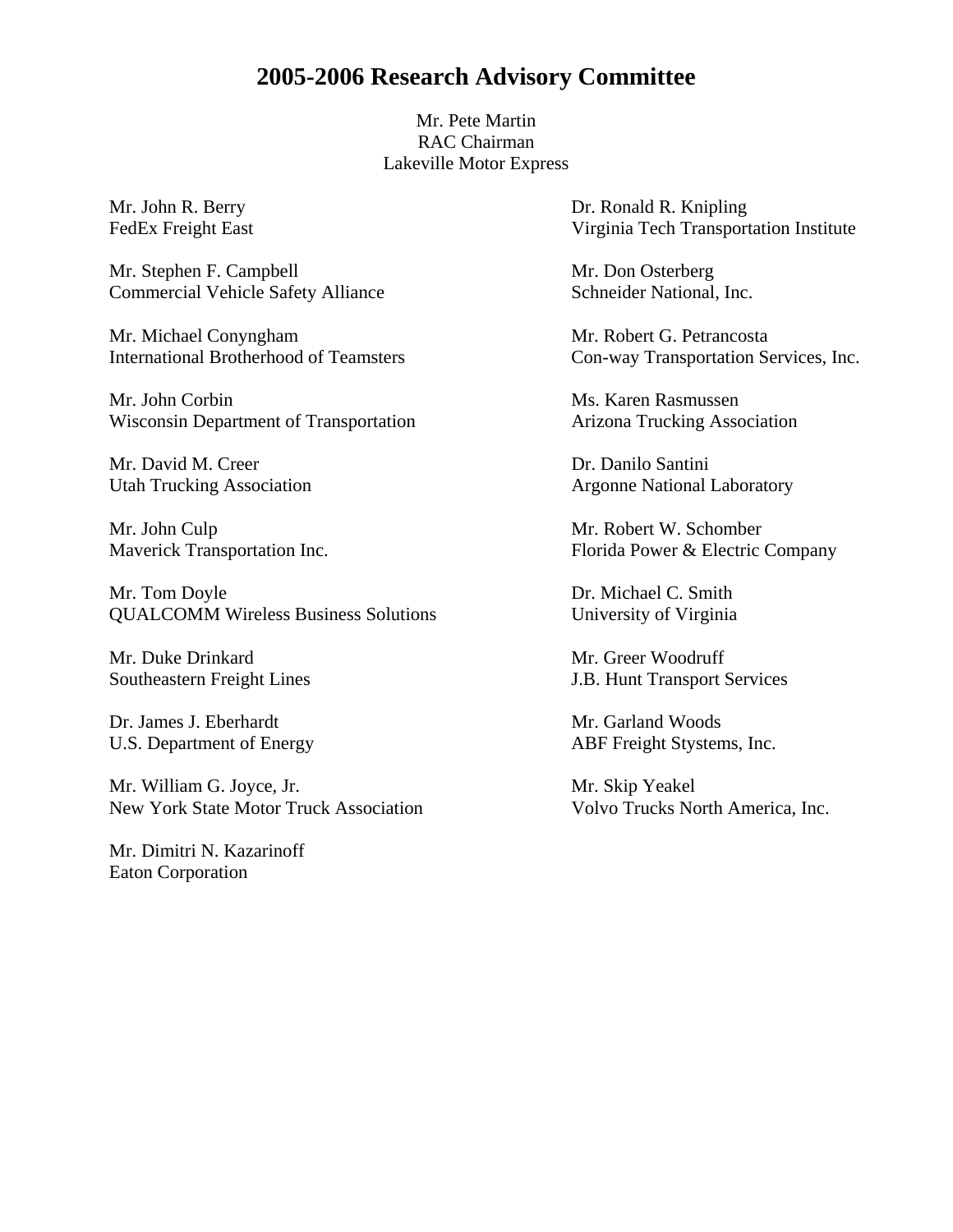#### **ABSTRACT**

Discussions surrounding a possible Electronic On-Board Recorder (EOBR) mandate have been increasing at the same time that time-on-task monitoring technologies have matured and the Hours-of-Service regulations are being revised. Although certain safety advocacy groups have petitioned for an EOBR mandate since their initial use in 1985, there is still a shortage of carrier-oriented research on the factors and impediments associated with EOBR usage. This study identifies the primary barriers to expanded utilization of EOBRs and appropriate methods for mitigating those motor carrier concerns.

The American Transportation Research Institute (ATRI) undertook the research by cataloging and analyzing FMCSA docket responses, and conducting a series of surveys and interviews with vendors and motor carrier EOBR users and non-users. These analyses provide insight into the different perceptions and expectations that exist among the various sectors and stakeholders. For instance there are considerable differences in perceived versus real system costs as well as "reasonable" unit costs by users and non-users. The actual experiences of motor carriers that use EOBRs also show that driver retention has not been negatively impacted by adoption. These two issues demonstrate the lack of familiarity and accurate information within the motor carrier community. Clarification and/or promulgation of the purpose of EOBRs, system costs, and actual impacts on driver retention may relieve many concerns.

However, there are other issues that will need to be addressed before EOBRs receive greater acceptance, namely the lack of clear standards and research demonstrating the relationship between EOBRs, Hours-of-Service and safety.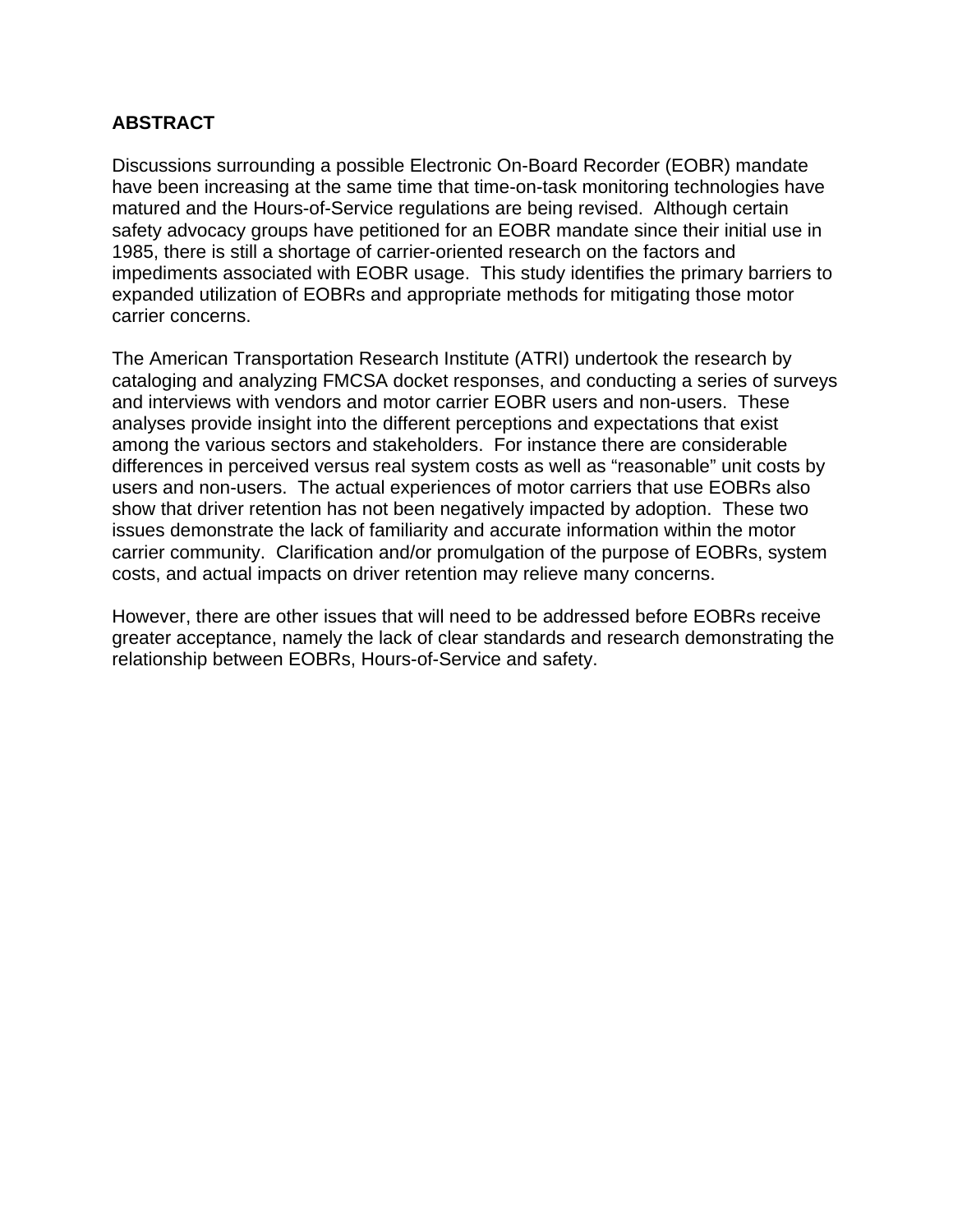

# **TABLE OF CONTENTS**

| <b>SECTION 1</b> |  |
|------------------|--|
|                  |  |
|                  |  |
|                  |  |
|                  |  |
| <b>SECTION 2</b> |  |
|                  |  |
|                  |  |
|                  |  |
|                  |  |
|                  |  |
|                  |  |
|                  |  |
|                  |  |
|                  |  |
|                  |  |
|                  |  |
|                  |  |
|                  |  |
|                  |  |
|                  |  |
|                  |  |
| <b>SECTION 4</b> |  |
| <b>SECTION 5</b> |  |
|                  |  |
|                  |  |
|                  |  |
|                  |  |
|                  |  |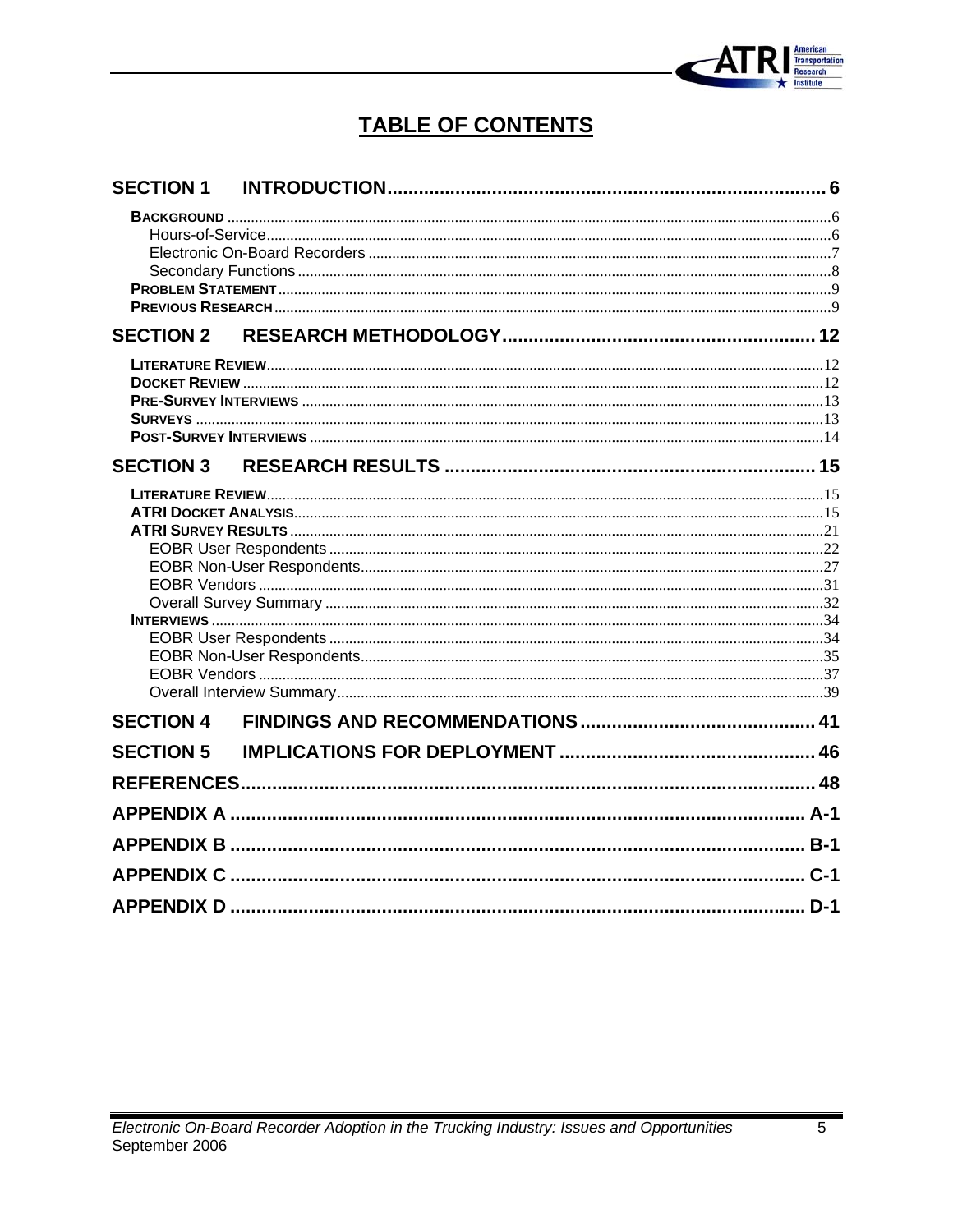

### **Section 1 Introduction**

In September, 2004 the Federal Motor Carrier Safety Administration (FMCSA) released an Advance Notice of Proposed Rule Making (ANPRM) requesting stakeholder comments on new regulations relating to the use of Electronic On-Board Recorders (EOBRs) for monitoring driver Hours-of-Service (HOS). In addition to a variety of other topics, the FMCSA requested comments on whether EOBRs should be mandated. The responses received described a general lack of adequate benefit-cost information; a need for EOBR technical specifications; and an increased nexus between EOBR usage and safety. The Notice of Proposed Rule Making (NPRM) is expected to be published in 2006 $^{\rm 1}$ . $^{\rm \cdot}$ 

In preparation for the 2006 NPRM and in response to the anticipated role of EOBRs in future HOS monitoring, ATRI was commissioned by its Board of Directors to conduct an analysis of factors relating to EOBR adoption and a potential EOBR mandate. This study includes an examination of the costs and functionalities of current or emerging EOBR technologies, a determination of motor carrier willingness / ability to purchase EOBRs and the impact of various non-technical factors.

#### **Background**

#### Hours-of-Service

In the 1930s, the Interstate Commerce Commission passed the first hours-of-service (HOS) regulation as part of the Motor Carrier Act of 1935, limiting driver on-duty time to 15 hours in every 24-hour period. In the 1960s the 24-hour time limit rule was replaced with a minimum off-duty time of 8 hours after every 15 hours a driver spent on duty. These HOS rules remained largely unchanged until the 2003 changes<sup>2</sup>.

In June 2003, highway safety advocacy groups filed a petition with the U.S. Court of Appeals to review the new rule. The court issued the opinion that the existing rule was "arbitrary and capricious because the agency failed to consider the impact of the rules on the health of drivers…." Although FMCSA related driver fatigue to safety implications when developing the new HOS rules, the court opinion stated that vehicle safety and driver health had to remain distinct and separate considerations. Other weaknesses highlighted by the court included: lack of justification for an increase in the maximum allowable driving time; lack of justification for allowing drivers using sleeper berths to split the mandatory ten-hour off-duty periods into two separate breaks; lack of analysis of costs and benefits associated with EOBRs; and lack of an explanation for how the 34-hour restart provision justified an increase in maximum allowable driving time $^2$ .

The result was a rulemaking process that commenced in January 2005, with the publication of new HOS rules that went into effect in October of 2005. FMCSA made a strong effort to base this rule on scientific information, starting with modification of a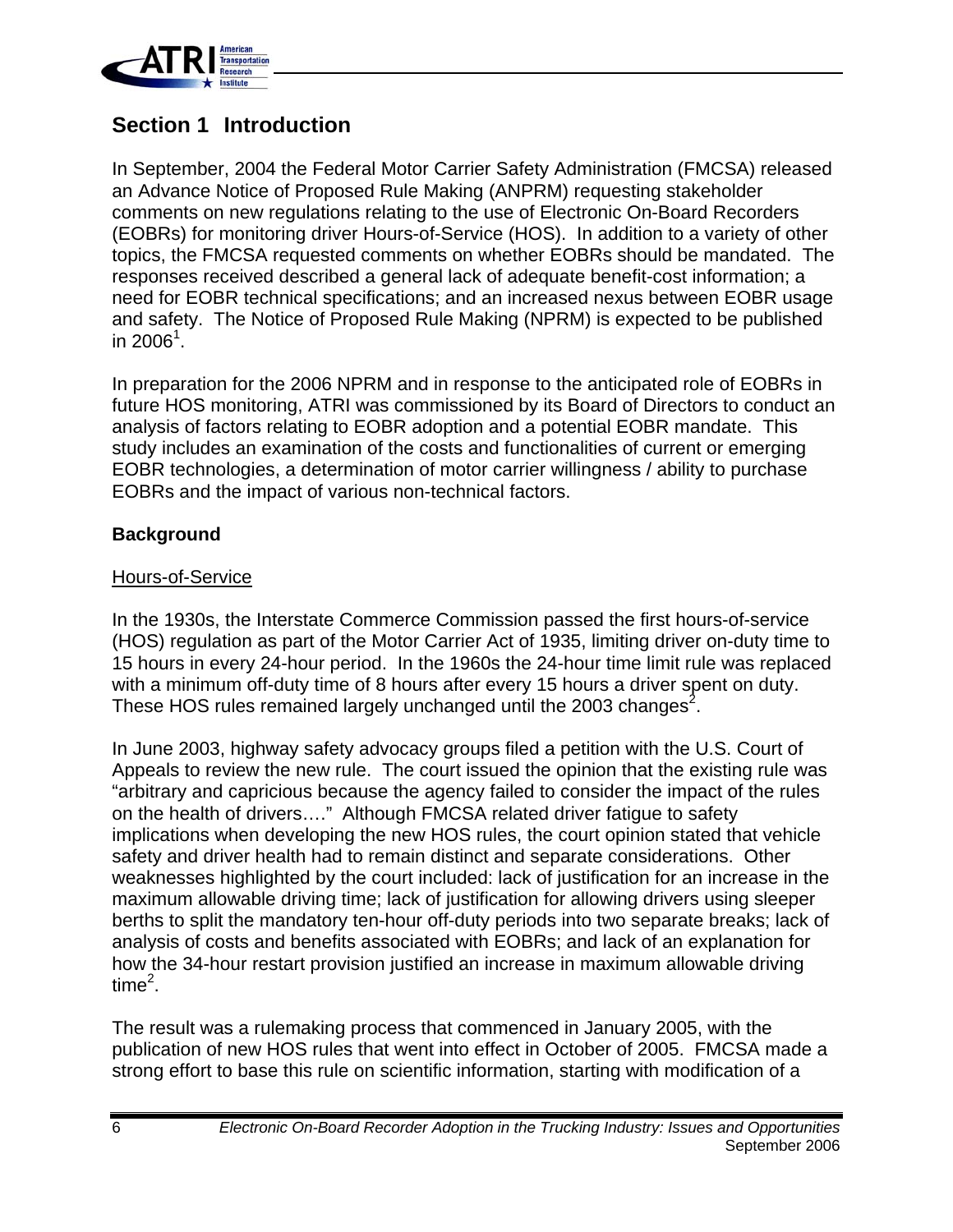

contract with the Transportation Research Board (TRB) to review all relevant literature relating to HOS regulation impacts on driver health. The new rule did not change the maximum number of allowable driving hours or the maximum number of hours a driver could remain on-duty, and did not mandate the use of  $EOBRs<sup>3</sup>$ . However, the new rule substantially altered the sleeper berth provisions affecting drivers' ability to split sleeper berth time. Under the old rules, drivers using a sleeper berth had to take 10 hours off duty, but could split the time into two periods provided neither was less than two hours. Under the new rules, drivers are required to take at least eight consecutive hours in the sleeper berth, plus two consecutive hours either in the sleeper berth, off duty, or any combination of the two.

#### Electronic On-Board Recorders

The use of EOBRs for monitoring HOS dates back to 1985 when the Federal Highway Administration (FHWA)<sup>\*</sup> granted a waiver allowing Frito-Lay Corporation to use onboard recorders instead of handwritten Records of Duty Status. Soon after the waiver was granted, the Insurance Institute for Highway Safety (IIHS) petitioned FHWA to require all motor carriers to use on-board recorders. Although this petition was denied, FHWA revised the HOS rules in 1988 to allow carriers the option of using automated on-board recorders to track driver HOS.

Since the initial adoption of the rules allowing the use of *automatic* on-board recorders† , the available technology has evolved, necessitating revisions to the original rules. FHWA released a notice of interpretation on Global Positioning System (GPS) technologies in 1998 and began a pilot study with Werner Enterprises to develop a GPS-based EOBR system. In 2003, FMCSA published an exemption allowing Werner to solely rely on the GPS-based system they developed for HOS tracking. The necessity for the exemption underscored the need to revise the on-board recorder rules to account for technological innovations that had occurred since the original rules were written.

While the GPS-based EOBR systems were being developed, FHWA received additional petitions from safety organizations to mandate on-board recorders for HOS compliance. The National Transportation Safety Board (NTSB) recommended a mandate in 1990 and IIHS teamed with other safety advocacy groups to submit another petition to require EOBRs in 1995. The Office of the Inspector General encouraged FMCSA to consider an EOBR mandate in the revised HOS rules published in 2003. However, FMCSA felt that EOBRs could not be mandated at that time due to insufficient economic data, lack of technical system standards, an unpopular phase-in plan and concerns over legal

<sup>\*</sup> The FHWA Office of Motor Carriers regulated truck safety prior to the establishment of the Federal Motor Carrier Safety Administration in 2000.

<sup>†</sup> Automatic On-Board Recording Devices were originally defined by FHWA as "electric, electronic, electromechanical, or mechanical devices capable of recording driver's duty status information accurately and automatically as required by Sec. 395.15."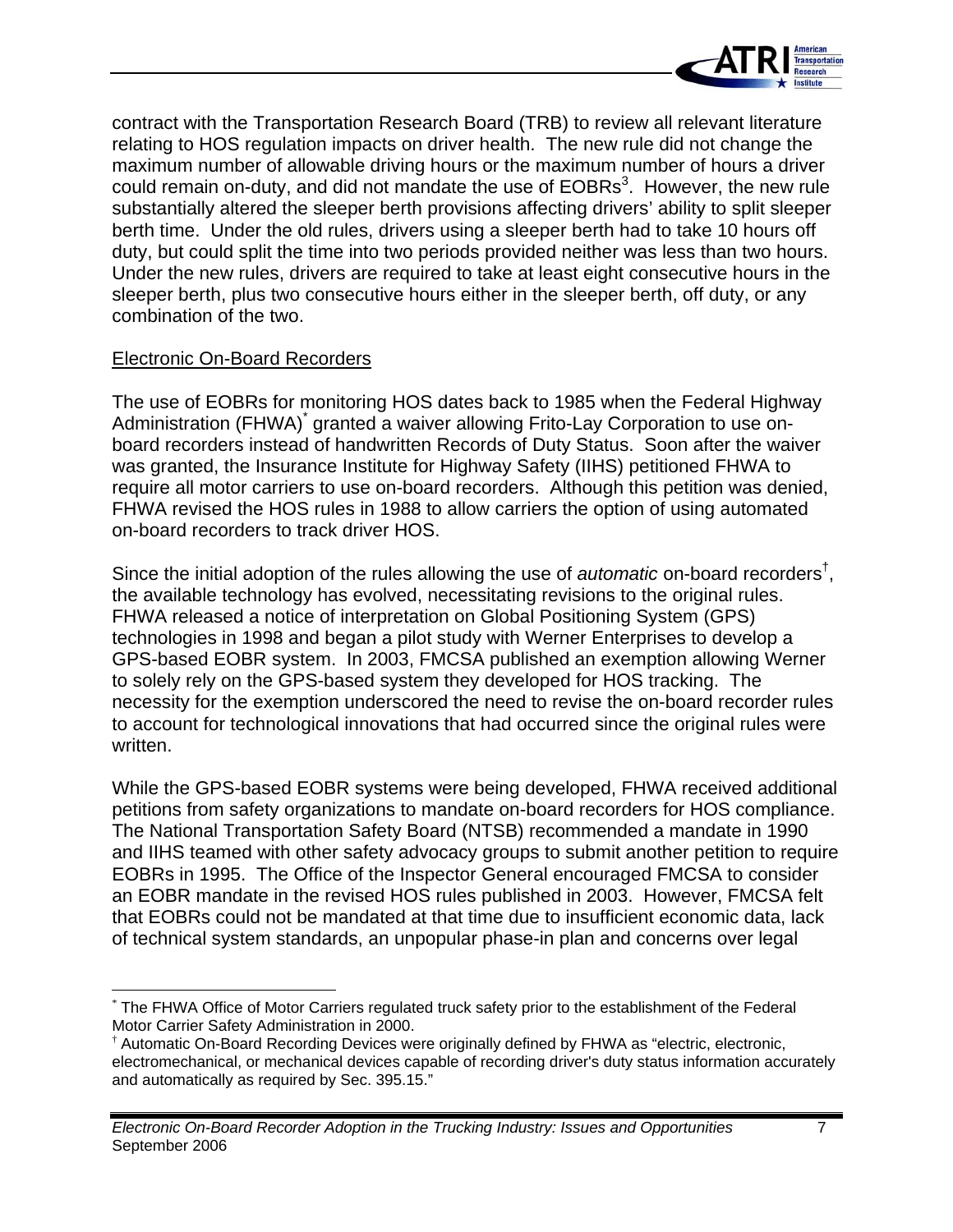

uses of the HOS data collected. FMCSA's 2004 ANPRM was an effort to solicit important feedback regarding some of these issues.

#### **Secondary Functions**

The rulemaking thus far has strictly addressed EOBRs for HOS record-keeping compliance. However, many vendors have developed products that perform a number of additional functionalities as well.

#### *International Fuel Tax Agreement*

Although mandatory electronic record-keeping has not been proposed for compliance with the International Fuel Tax Agreement (IFTA), this is another area where On-Board Computers (OBCs) acting as EOBRs could potentially reduce other non-HOS compliance costs and improve adherence to the regulations. Unlike passenger vehicle drivers, commercial vehicle drivers must keep records of travel routes and ensure that fuel taxes are paid to the states through which travel occurs. Fuel taxes are paid at the pump when drivers fuel up and then paperwork is submitted to determine where accrued taxes will be allocated. Certain OBCs/EOBRs can be used to automatically track truck routes to determine the allocation of state fuel taxes accordingly. The technical requirements of EOBRs currently require the collection of information that could be used to calculate IFTA-related data.

#### *Cost Management*

A number of motor carriers have purchased OBCs/EOBRs that provide information on fuel economy and consumption. This is a primary function for which vendors currently market OBC/EOBR systems. By tracking the quantity of fuel that is consumed in various operating scenarios, carriers are able to better manage fuel consumption through reduced idling times and other driver behavior changes. This can lead to significant cost savings for the carriers, as well as additional environmental benefits.

#### *Business Management*

Certain carriers also use OBC/EOBR devices for business management purposes such as driver load assignments and automatic payroll. Much of the information collected for the HOS requirements can relate to these purposes as well, so it may be a natural progression to combine these functionalities and capabilities.

#### *Vehicle Maintenance Management*

Since EOBRs are generally connected to the engine control module, several OBC/EOBR devices can be used to alert drivers and carriers to malfunctions with the truck or engine. EOBRs can also be used to track regular maintenance appointments and tune-ups.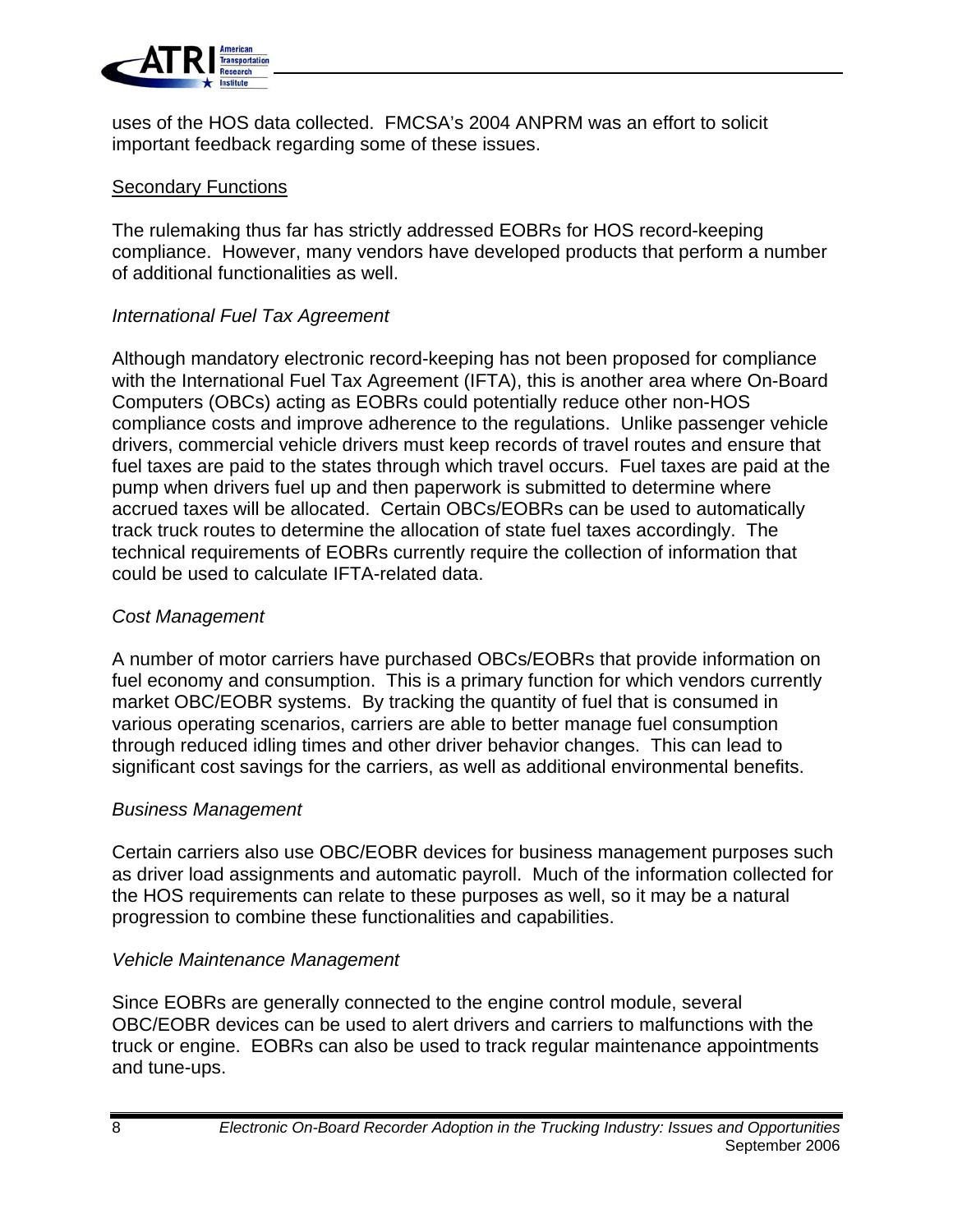

#### *Real-Time Communication*

One of the most basic added functionalities of OBC/EOBR devices is the ability to communicate with drivers in real-time. Dispatchers are able to access real-time HOS information and driver locations, and contact the driver quickly to alert him to schedule or route changes. Among on-board technology systems, real-time communication has the greatest market penetration.

#### **Problem Statement**

Based on industry and government interviews as well as historical events, some form of EOBR mandate is a real possibility. As documented in the 2004 ANPR-filed comments, many motor carriers have concerns with this prospect. It is the goal of ATRI's research to identify the primary barriers to industry utilization of EOBR devices and document countermeasures for resolving the issues in the likely case of an EOBR mandate.

#### **Previous Research**

In 1998, the University of Michigan Transportation Research Institute (UMTRI) released a study on the costs and benefits of EOBRs for HOS compliance<sup>4</sup>. Of the carriers that participated in the research<sup>‡</sup>, nearly 15 percent had electronic recorders installed, but only about a fourth of those carriers used EOBRs as the primary method of monitoring HOS. Sixty percent of those that used EOBRs reported that the system cost \$2,000 or less. The primary reasons carriers chose to use EOBRs were cost management, communication, HOS compliance, vehicle maintenance and business management purposes. Due to the variety of functions for which EOBRS were used, the UMTRI researchers noted the difficulty in assessing the actual cost of the HOS recording components of the system.

The study authors determined that EOBR benefits were equally "difficult to assess…" This is likely due to the lack of empirical data correlating the use of EOBRs with reduced driver fatigue, which is a primary basis for IIHS and other advocacy groups to advocate for the technology mandate. However, UMTRI researchers were able to quantify benefits related to reductions in the amount of time drivers spent filling out paper logs and fleet managers spent reviewing paper logs.

This study determined that drivers who used EOBRs to record HOS saved an average of 20 minutes a day versus drivers that filled out paper logs. This cannot be translated into an average dollar figure since many factors impact how fleet managers determine the value of a driver's time. Sixty percent of solo drivers and 82 percent of team drivers are paid on a per-mile basis<sup>5</sup> as opposed to hourly rate compensation, so carriers may not directly benefit financially from this time savings. Comparisons of administrative

*Electronic On-Board Recorder Adoption in the Trucking Industry: Issues and Opportunities* September 2006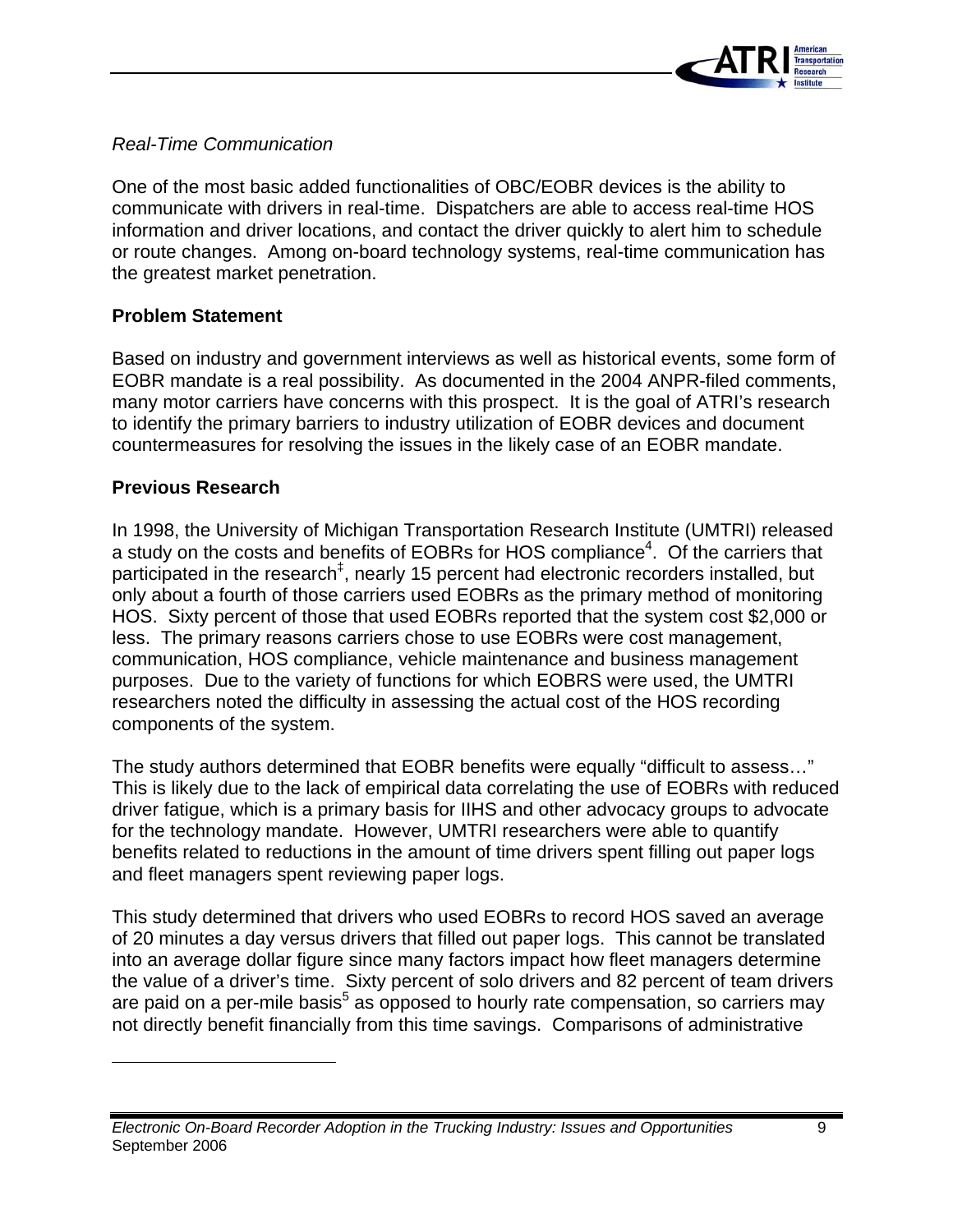

time spent reviewing HOS information for companies using and not using EOBRs revealed that 80 percent of the carriers using EOBRs spent less than the median time reported by companies using paper logs; the actual time savings is approximately 20 minutes per vehicle per month. This did not include benefits associated with increased ease of record retrieval, less storage space, ease of HOS data collection or any logistical benefits.

The study determined that for small carriers, EOBR usage is generally not costeffective. Although the carrier sample used by UMTRI was not representative of the industry at large, it supports other data that indicates EOBR acceptance and use increases with fleet size.

Cambridge Systematics completed a study on EOBR usage for HOS compliance in  $2002^6$ . This study found that there were few systems in the marketplace designed to record HOS information, although there were many that track HOS as a function of other services. Additionally, vendors did not actively market the HOS capabilities of the products due to political sensitivities and a low demand for HOS functionality.

Cambridge Systematics reviewed relevant literature, completed assessments of currently available market technologies and interviewed key FMCSA officials. As a result of these efforts, Cambridge Systematics composed a series of recommendations for moving forward with an EOBR mandate. The recommendations include:

- Obtaining feedback from motor carriers on current and future EOBR use for HOS record-keeping;
- Using a combination of GPS and engine monitoring technologies to electronically record drivers' HOS;
- Improving communication between FMCSA and potential EOBR technology vendors;
- Revising Section CFR 395.15 to provide performance standards for EOBR use; and
- Investigating the training needs for enforcement and compliance review personnel.

A significant limitation of the Cambridge study is that no direct motor carrier input was included in the analysis. EOBR vendors, truck and engine manufacturers and government officials were interviewed, with the only carrier information coming indirectly through interviews with FMCSA officials who received earlier motor carrier feedback from the GPS-based EOBR pilot project.

ATRI's research is an attempt to address these issues and data gaps through a holistic approach that includes the collection and analysis of carrier feedback on decisions to use or not use EOBR technologies for HOS record-keeping. It has also generated an initial scan of the EOBR technologies that are currently available in the marketplace or are on the verge of being available, provided there is a demand for the technologies. Although the ATRI research itself does not involve the development of system performance standards, the American Trucking Associations' (ATA) Technology &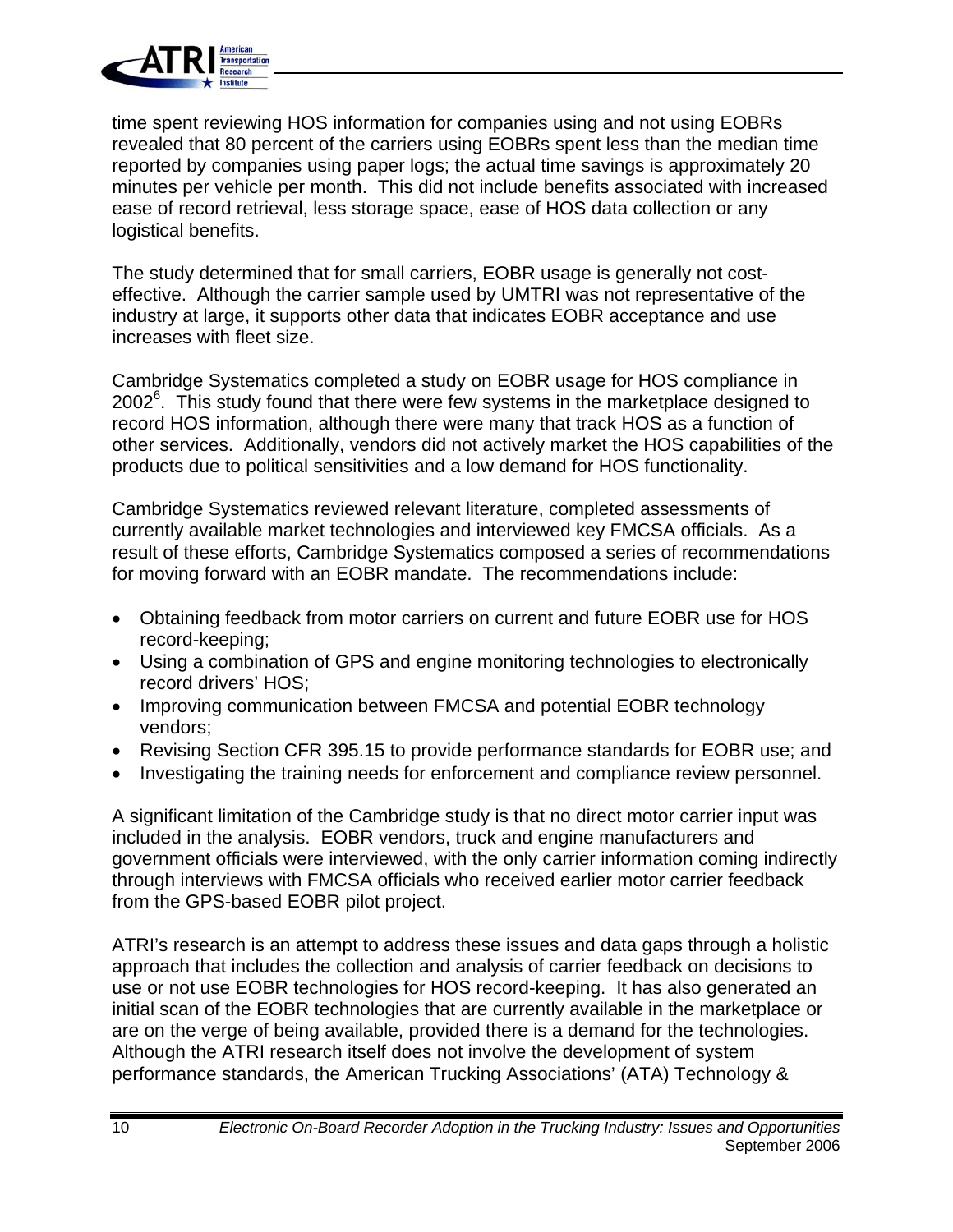

Maintenance Council (TMC) Task Force for Electronic On-Board Recorders has initiated this task. ATRI's efforts are filling significant gaps in past studies and could be valuable as FMCSA continues the dialogue on EOBR mandates (see Figure 1). Nevertheless, there is still a considerable dearth of research and data scientifically linking the various components of the EOBR-to-safety continuum. Ultimately, these research gaps form the underlying basis for most industry concerns.



#### **FIGURE 1. Documentation of research linking EOBRs to HOS and HOS compliance, fatigue and safety.**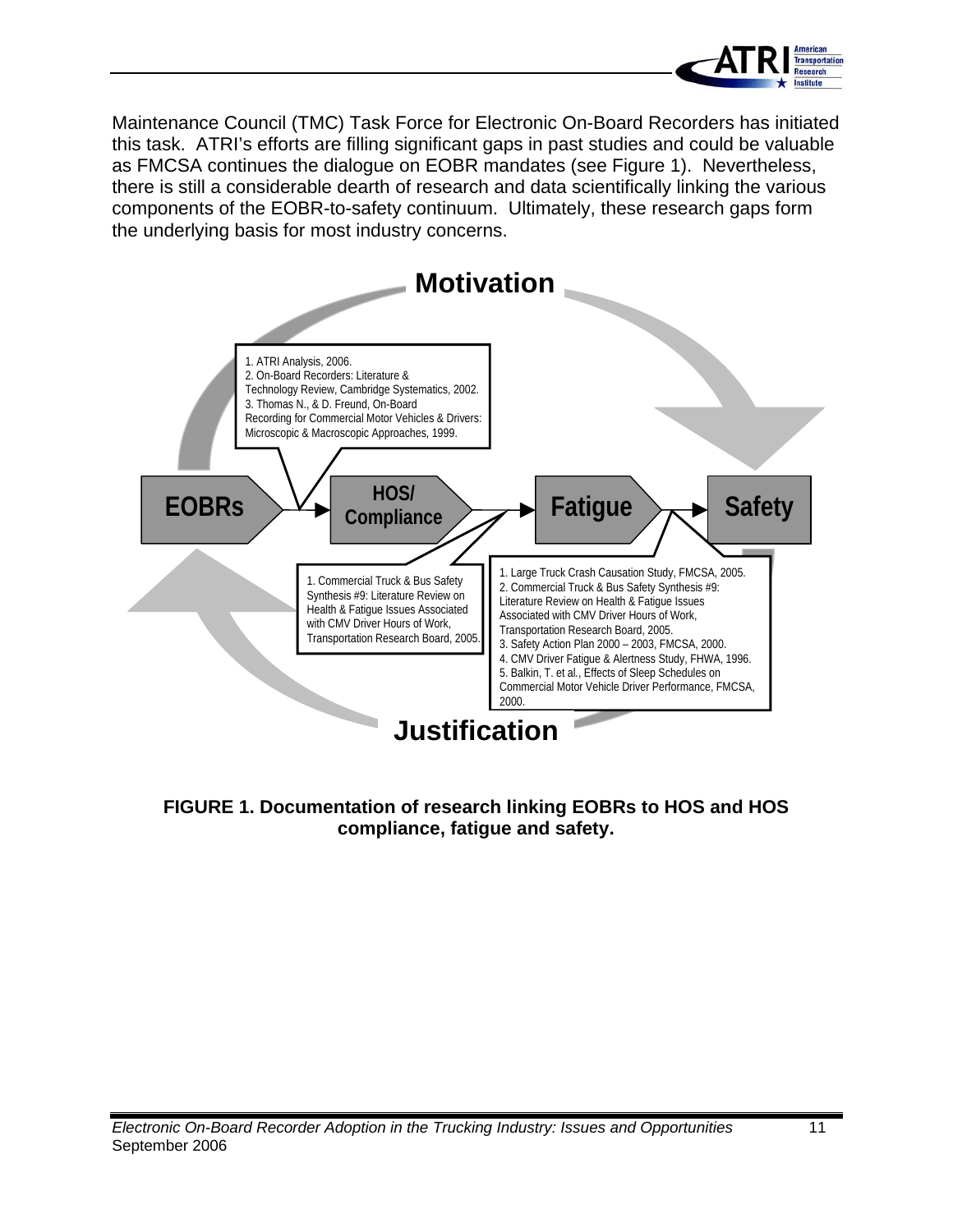

### **Section 2 Research Methodology**

ATRI utilized a number of research techniques and tools to gain a thorough understanding of the key concerns impeding industry adoption of EOBRs, and perceptions on the impact of a possible mandate. To better understand the fundamental issues, ATRI conducted a review of available research, reviewed the comments submitted in response to FMCSA's 2004 ANPRM, attended industry policy forums and spoke with key stakeholders. ATRI then used this information to develop a series of surveys focused on: a) motor carriers currently using EOBRs for HOS recordkeeping; b) motor carriers not currently using EOBRs; and c) system vendors. The purpose of the carrier surveys was to understand the reasons carriers chose to use or not use EOBRs. The non-user concerns and perceptions data were then compared and related to the actual experiences of carrier users. The vendor surveys: a) helped identify additional features that might make EOBRs more appealing to carriers; b) created a cost baseline used to determine carriers' willingness to pay for EOBRs (for different capabilities); and c) provided more accurate information about available products and associated functionalities. ATRI then conducted a number of post-survey interviews to further clarify industry and vendor responses on EOBR usage and the potential EOBR mandate. Finally, research data and findings were reviewed by a group of industry stakeholders. A flow chart depicting the research methodology is shown in Figure 2.

#### **Literature Review**

ATRI conducted a thorough literature review to identify the currently available body of knowledge regarding EOBRs and to determine the areas where additional research was needed. ATRI utilized industry and academic contacts, government databases and online search engines to identify applicable resources.

#### **Docket Review**

FMCSA solicited and maintained a docket of more than 300 responses to the 2004 Advanced Notice of Proposed Rulemaking. ATRI conducted a docket analysis separate from that of FMCSA's. The docket responses were reviewed and categorized by the respondents' affiliation (when known), "attitude" towards a potential EOBR mandate and rationale given to support that position. The responses were analyzed within the context of each affiliation, and later aggregated for an overall analysis.

The first factor documented and analyzed by ATRI was the respondents' "attitude." The categories used were:

• *In Favor*: The respondent clearly expressed that he or she was in favor of a mandate or indirectly expressed that he or she was in favor of a mandate through clearly positive EOBR comments.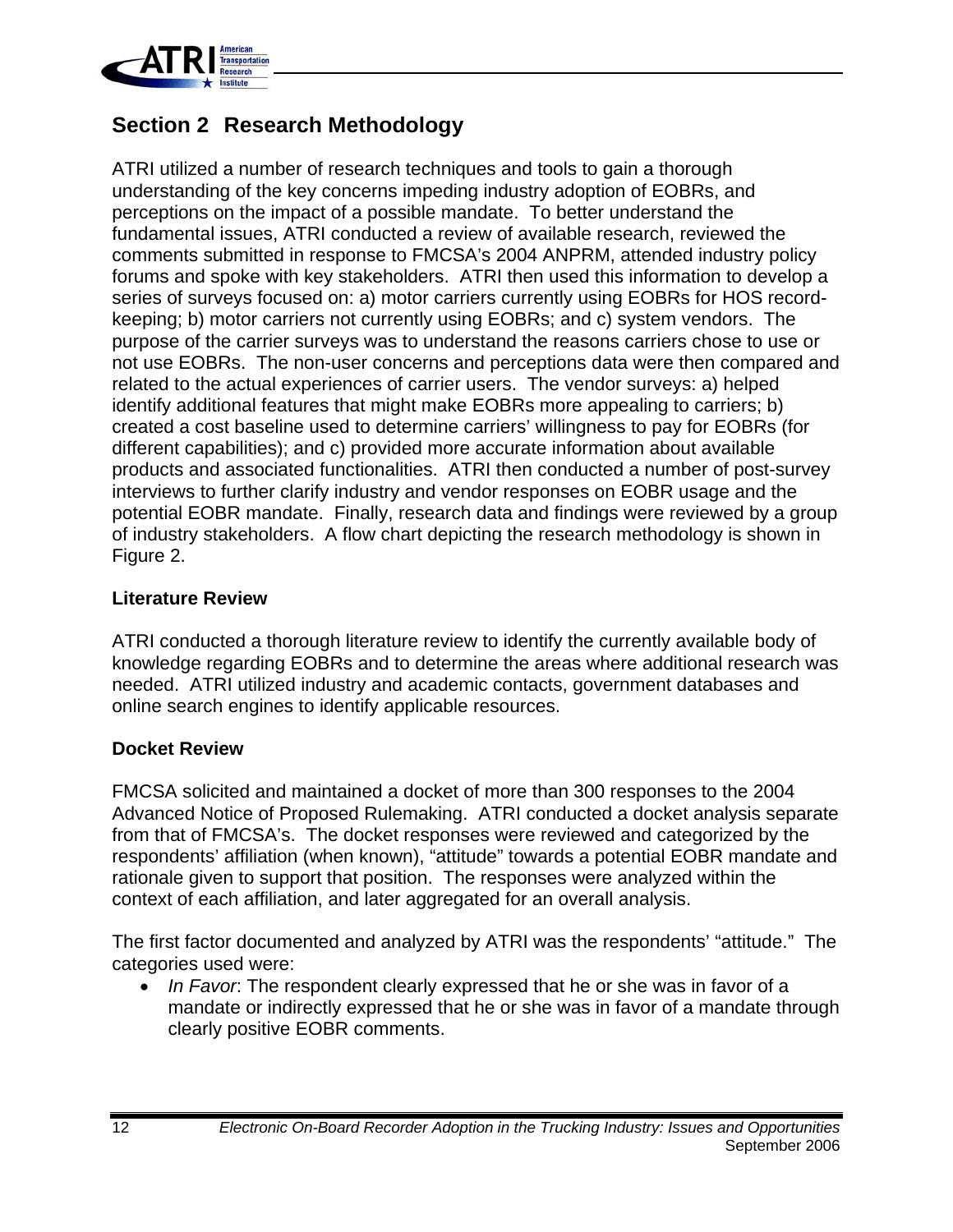

- *Opposed*: The respondent either overtly expressed that he or she was opposed to a mandate or indirectly expressed that he or she was opposed to a mandate through negative comments and concerns.
- *Mixed*: The respondent commented on both the positives and negatives of an EOBR mandate or the respondent supported an EOBR mandate with a number of provisions.
- *Neutral*: The respondent clearly stated that he or she was not taking a position on the EOBR mandate.

Although the "attitudes" of most respondents could be easily grouped into one of these categories, several did not provide any indication of a position or specific attitude (about an EOBR mandate) and were therefore not assigned a grouping. It is also important to note that the attitude recorded was towards the mandatory use of EOBRs and not necessarily the attitude towards voluntary EOBR use.

The respondents' affiliation was then documented. The categories used were:

- 1. Drivers, including driver trainers and driver representatives;
- 2. Individuals that did not identify their affiliation;
- 3. Transportation-related Associations and Organized Labor;
- 4. Safety Advocates and Insurance;
- 5. Motor Carriers, including fleet managers and owner-operators;
- 6. EOBR Vendors; and
- 7. Others, meaning the respondents identified an affiliation, but the affiliation did not clearly fit into any of the above categories (i.e. consultants).

Finally, the rationale provided by respondents to support individual "attitudes" was entered into the spreadsheet for analysis.

#### **Pre-Survey Interviews**

A number of EOBR stakeholders, including carriers, association staff and vendors, were interviewed to provide feedback to the survey design and distribution plans. Trucking industry representatives and vendors provided key insight into the information collection and processing approaches.

#### **Surveys**

ATRI conducted three separate online stakeholder surveys to better understand EOBR options that are currently available and ascertain factors impacting motor carrier decisions regarding EOBR use. The three surveys – which targeted motor carriers currently using EOBRs, motor carriers not currently using EOBRs and EOBR vendors – were designed to provide complete anonymity for respondents to ensure adequate response rates and candor when answering questions. Motor carriers and vendors were directed to the online surveys via electronic news alerts sent to key industry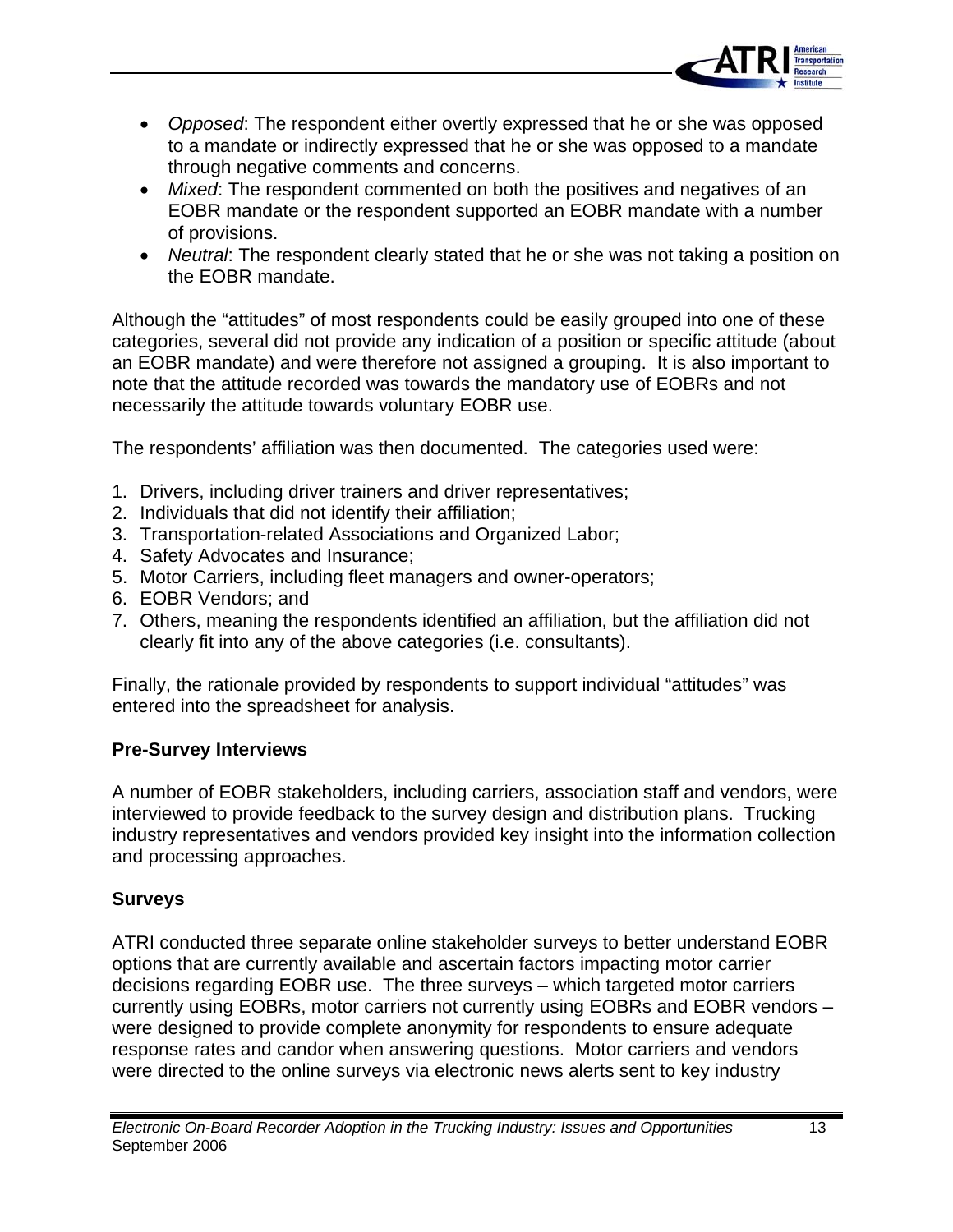

mailing lists, publications like Transport Topics and Fleet Owner Magazine, and state trucking association newsletters and links. Surveys were reviewed to remove duplicative responses. Print versions of the surveys are located in the Appendix. The survey questions were derived from past research studies, comments received in response to the 2004 ANPRM, and the previously described pre-survey interviews with industry stakeholders.

#### **Post-Survey Interviews**

As a follow-up to the surveys, ATRI conducted telephone interviews with motor carrier users, non-users and EOBR vendors. The interview questions were developed to supplement the surveys previously conducted and to provide further insight into industry perspectives on EOBR usage issues.

Lastly, a small group of industry stakeholders was asked to review the final draft report for clarity and accuracy.



### **EOBR Research Approach**

#### **FIGURE 2. The progression of the EOBR research and analysis process.**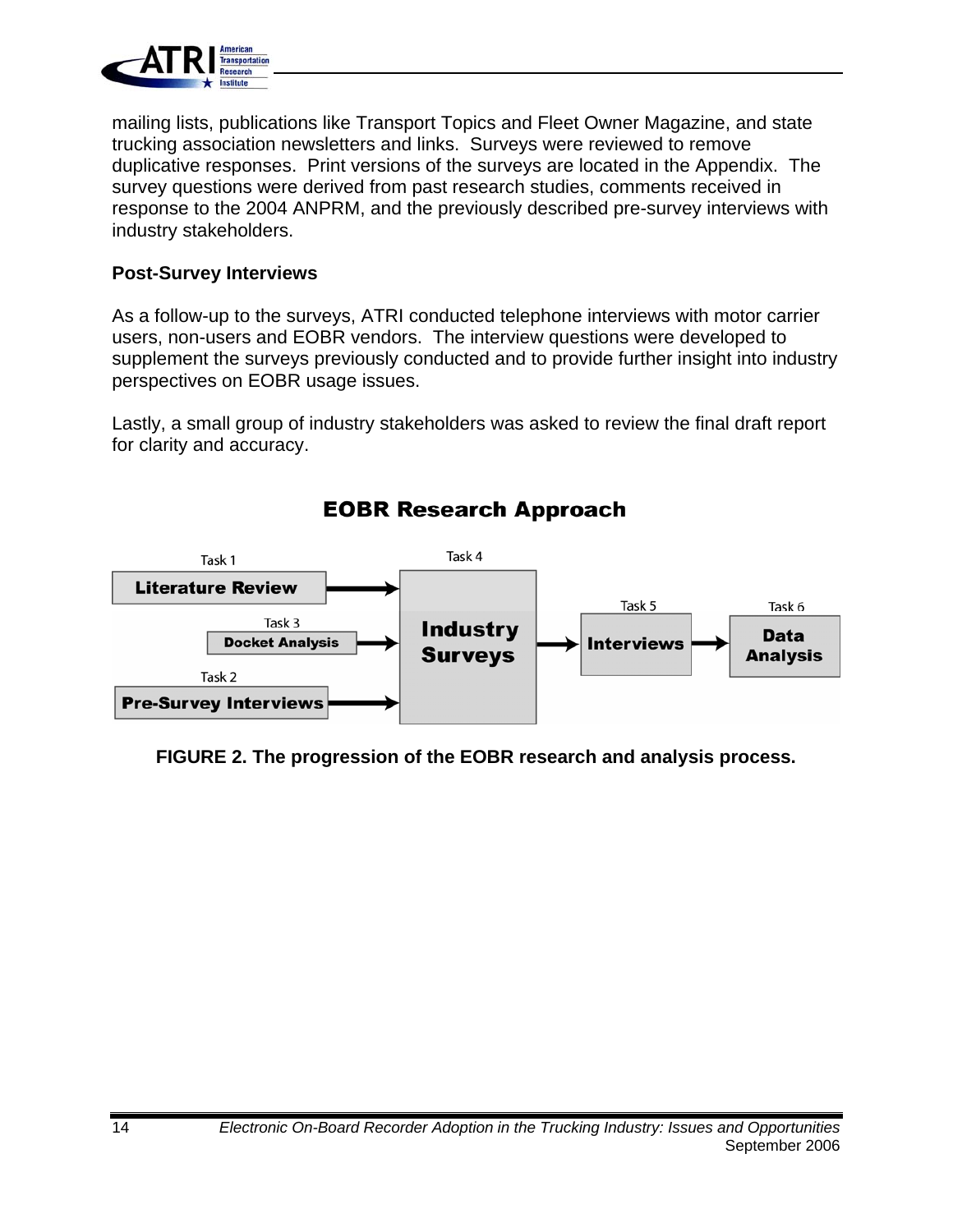

### **Section 3 Research Results**

#### **Literature Review**

The University of Michigan Transportation Research Institute (UMTRI) study and the Cambridge Systematics report previously were the two most significant studies completed analyzing non-technical issues associated with EOBRs. The UMTRI study was largely inconclusive based on its response rates, but did determine that EOBRs were not cost effective for small carriers. The Cambridge Systematics study consisted of a very thorough literature review, interviews with key government officials and an assessment of currently available technologies. One of the research gaps that this study identified was a need for motor carrier feedback on the use of EOBRs for HOS record-keeping. One of the primary objectives of ATRI's EOBR research is to fill this gap in the existing research.

#### **ATRI Docket Analysis**

The extent and complexity of EOBR issues is well captured by the docket submissions. After reviewing the docket comments for the ANPRM in 2004, the overwhelming response (73.0%) to mandated EOBRs was negative. Many of the respondents were small carriers or owner-operators concerned with driver privacy issues and costs. However, this may not be a representative sample from which to draw conclusive information on industry opinions of EOBR use for HOS record-keeping; this is a selfselected population motivated by strong feelings (either positive or negative) towards EOBRs. In addition, it is clear from reviewing the docket that there is a great deal of confusion over the purpose of EOBRs. In the case of the FMCSA ANPRM, EOBRs are strictly being considered for HOS record-keeping purposes; however, many respondents expressed concerns that related to the use of EOBRs for event data recording ("black boxes").

Nevertheless, the docket responses can provide some insight into the reasons motor carriers and drivers are reluctant to use EOBRs. The most common responses included concerns regarding equipment, maintenance and operational costs as well as concerns over driver privacy (see Figure 3). Other responses included comments such as:

- Truck drivers are not at-fault for most of the accidents that occur between commercial and passenger vehicles;
- EOBRs will encourage drivers to drive recklessly or drive when they are tired to maximize the miles traveled in their allowable driving hours (based on per-mile or per-load driver compensation);
- EOBRs will do little or nothing to actually improve safety;
- EOBRs could compromise data security and privacy; and
- Some drivers admit to "fudging" logbooks in order to rest when tired and not have the rest period count against allowable driving hours. Although the drivers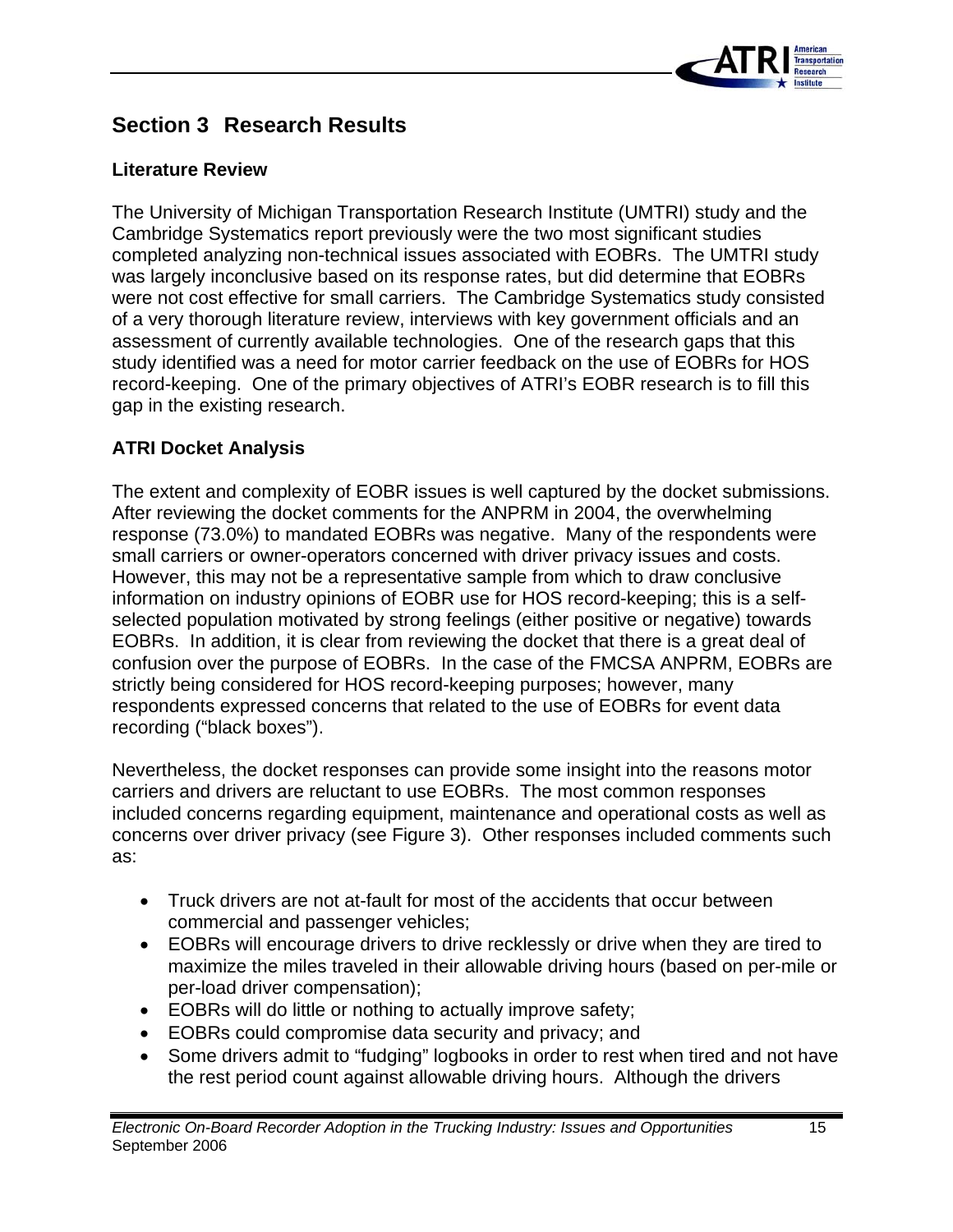

recognize that this is in violation of the HOS rules, they feel that the HOS rules are not well constructed and that the use of EOBRs will ensure that the poor HOS rules are rigidly followed.



### **Common Docket Responses Opposing an EOBR Mandate Based on the ATRI Analysis**

#### **FIGURE 3. The most frequently referenced reasons provided in the docket responses for opposition to EOBRs and a possible mandate.**

Overall, 89.8 percent of the respondents could be categorized in one of the "attitude" groups. Table 1 summarizes the attitudes by affiliation category as documented by ATRI. The ATRI analysis determined that there were 304 total unique respondents. Individuals that either identified themselves directly as drivers or indicated indirectly they were drivers made up the largest category, followed by motor carriers and individuals that did not identify an affiliation. Overall, 73.0 percent of respondents were opposed to an EOBR mandate and 11.2 percent were in favor.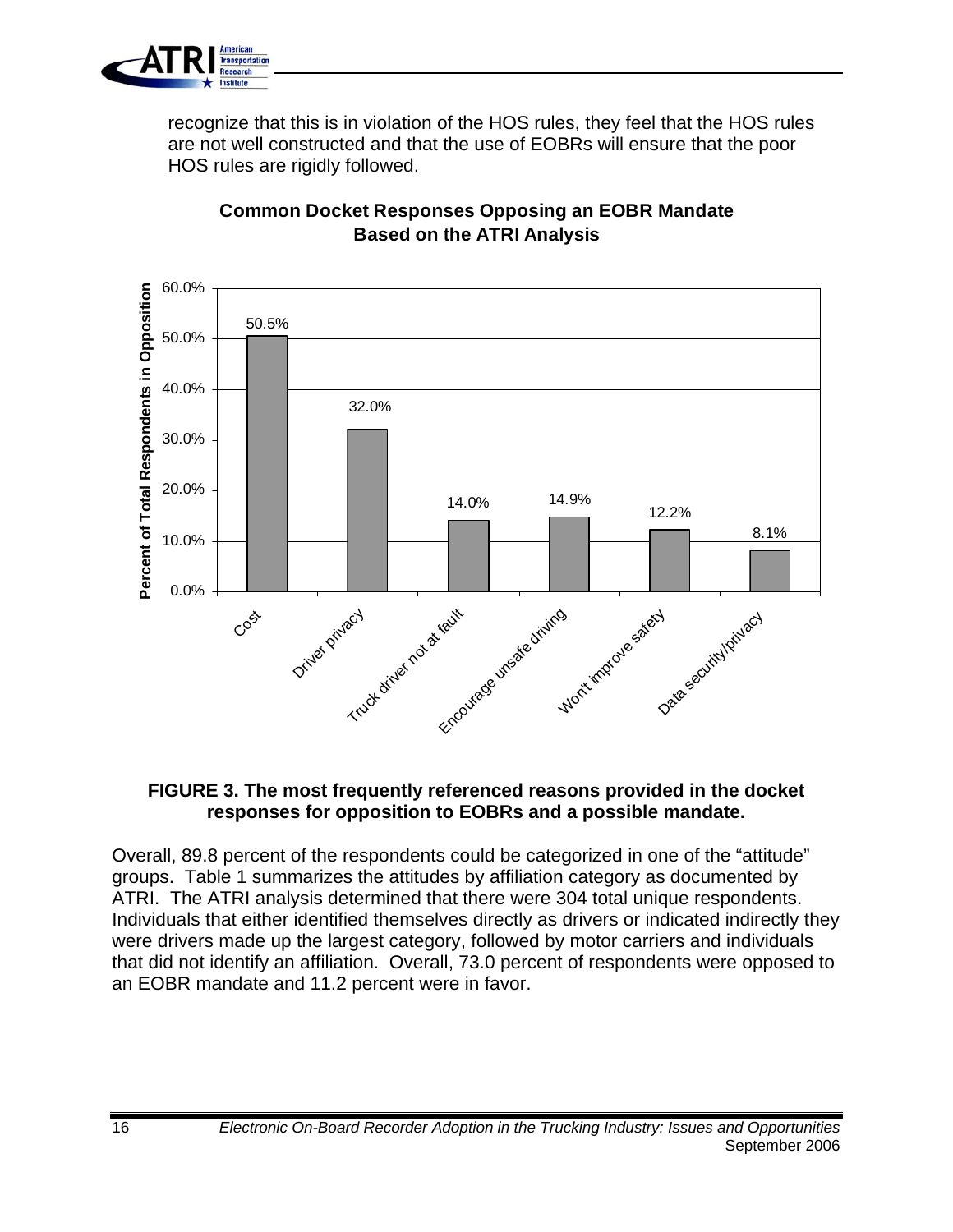

| <b>Affiliation</b>                             | <b>Number</b><br>(% of<br>total) | <b>Number</b><br>in Favor<br>(%) | <b>Number</b><br><b>Opposed</b><br>(%) | <b>Number</b><br><b>Mixed</b><br>(%) | <b>Number</b><br><b>Neutral</b><br>(%) |
|------------------------------------------------|----------------------------------|----------------------------------|----------------------------------------|--------------------------------------|----------------------------------------|
| <b>Motor Carrier</b>                           | 89<br>(29.3)                     | (7.9)                            | 74<br>(83.1)                           | $\overline{2}$<br>(2.2)              | $\overline{2}$<br>(2.2)                |
| Associations &<br>Organized Labor              | 27<br>(8.9)                      | (0.0)                            | 23<br>(85.2)                           | 2<br>(7.4)                           | (3.7)                                  |
| <b>Driver</b>                                  | 108<br>(35.5)                    | 8<br>(7.4)                       | 78<br>(72.2)                           | 4<br>(3.7)                           | 3<br>(2.8)                             |
| <b>Individuals</b>                             | 54<br>(17.8)                     | 8<br>(14.8)                      | 45<br>(83.3)                           | $\overline{2}$<br>(3.7)              | (1.9)                                  |
| Safety Advocate /<br><b>Insurance Provider</b> | 6<br>(2.0)                       | 4<br>(66.7)                      | (0.O)                                  | (16.7)                               | (0.0)                                  |
| <b>EOBR Vendors</b>                            | 15<br>(4.9)                      | 5<br>(33.3)                      | (6.7)                                  | (0.0)                                | (6.7)                                  |
| Other                                          | 5<br>$^{\prime}$ 1.6)            | $\overline{2}$<br>40.O)          | (20.0)                                 | 0<br>(0.O)                           | O<br>(0.0)                             |
| <b>Total</b>                                   | 304                              | 34<br>(11.2)                     | 222<br>(73.0)                          | 11<br>(3.6)                          | 8<br>(2.6)                             |

**TABLE 1: Docket responses organized by respondent "attitude" and affiliation.** 

In late 2005, FMCSA completed an analysis of the docket respondents as well. Although the full results of the FMCSA analysis were not available at the time this report was written, information presented by FMCSA at the ATA Technology & Maintenance Council Annual Meeting in February 2006 revealed that FMCSA's results varied from the ATRI study findings. Table 2 shows the comparison between the ATRI analysis and that of FMCSA. Although the differences in methodology cannot be determined until the release of the full FMCSA analysis with the NPRM, the difference in the total number of respondents is most likely due to the treatment of respondents that made multiple submissions. At this point, the research discussion will be based on the results of the ATRI analysis.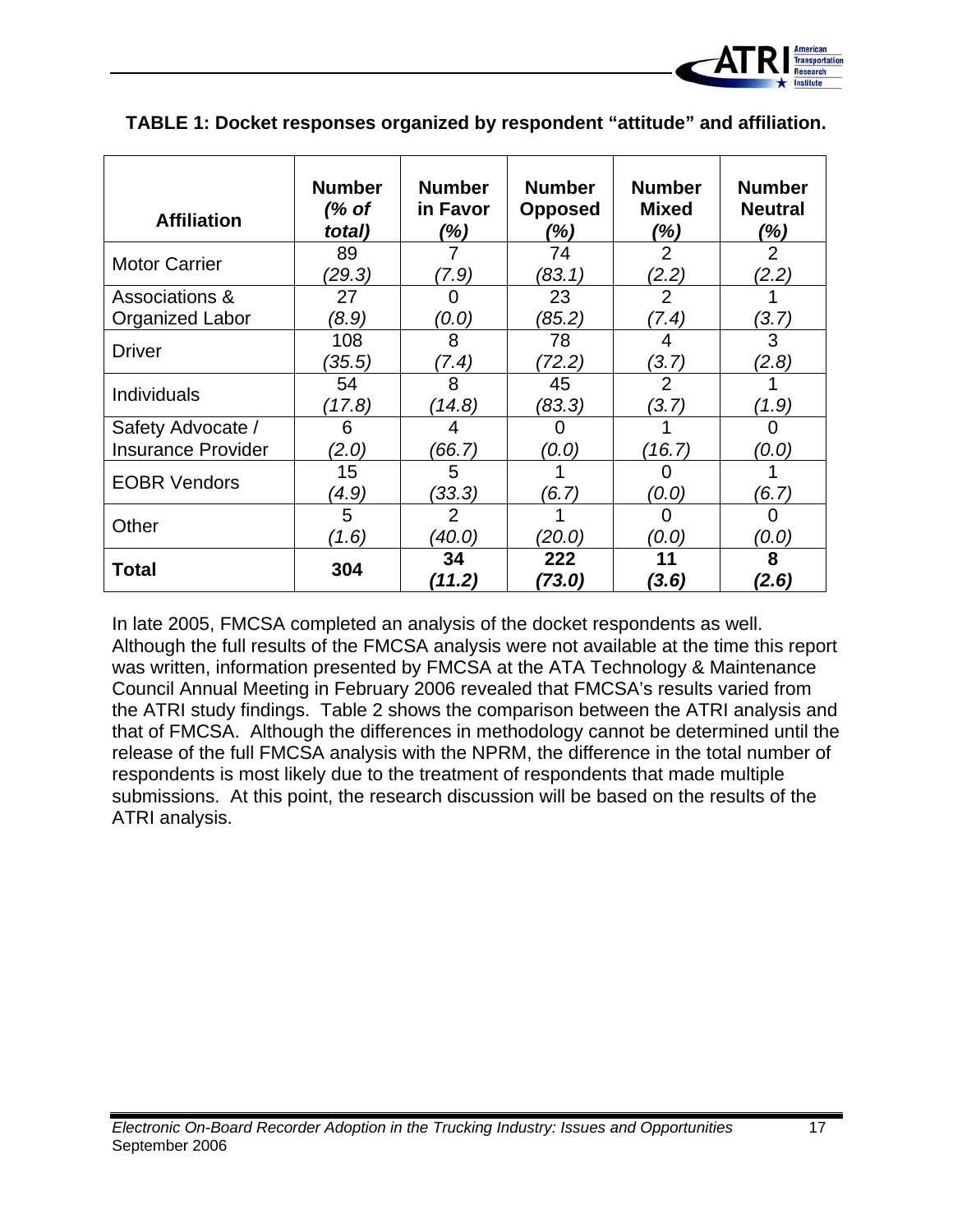

#### **TABLE 2: A comparison of the results of the ATRI analysis and the preliminary FMCSA analysis of docket responses.**

| <b>Affiliation</b>                        | <b>FMCSA Analysis</b> | <b>ATRI Analysis</b> |
|-------------------------------------------|-----------------------|----------------------|
| <b>Motor Carrier</b>                      | 70                    | 89                   |
| <b>Associations &amp; Organized Labor</b> | 25                    | 27                   |
| <b>Driver</b>                             | 148                   | 108                  |
| Individuals / Private Citizens            | 35                    | 54                   |
| Safety Advocate / Insurance<br>Provider   | 6                     | 6                    |
| <b>EOBR Vendors</b>                       | 15                    | 15                   |
| Other                                     | N/A                   | 5                    |
| <b>Total</b>                              | 307                   | 304                  |

Due to the fact that a majority (73.0%) of the respondents oppose mandating the use of EOBRs, this discussion will primarily focus on the underlying basis for this opposition. The primary reasons given for opposing the mandate differed only slightly among the affiliation categories. The most frequently referenced rationale of the four affiliations that expressed strong opposition are listed below with the corresponding number of respondents that raised that issue.

Motor Carriers:

- Not cost effective (53)
- Data privacy (22)
- Truck drivers not main cause of accidents (11)
- Shipper-related conflicts (9)
- Won't improve carrier safety (8)

Associations & Organized Labor:

- Not cost effective (20)
- Won't improve carrier safety (8)
- Data privacy (8)
- Not sufficient data to show safety improvements (5)

#### Drivers:

- Driver privacy (32)
- Shipper-related conflicts (23)
- Pressure drivers to drive when tired (21)
- Not cost effective (20)
- Truck drivers not main cause of accidents (13)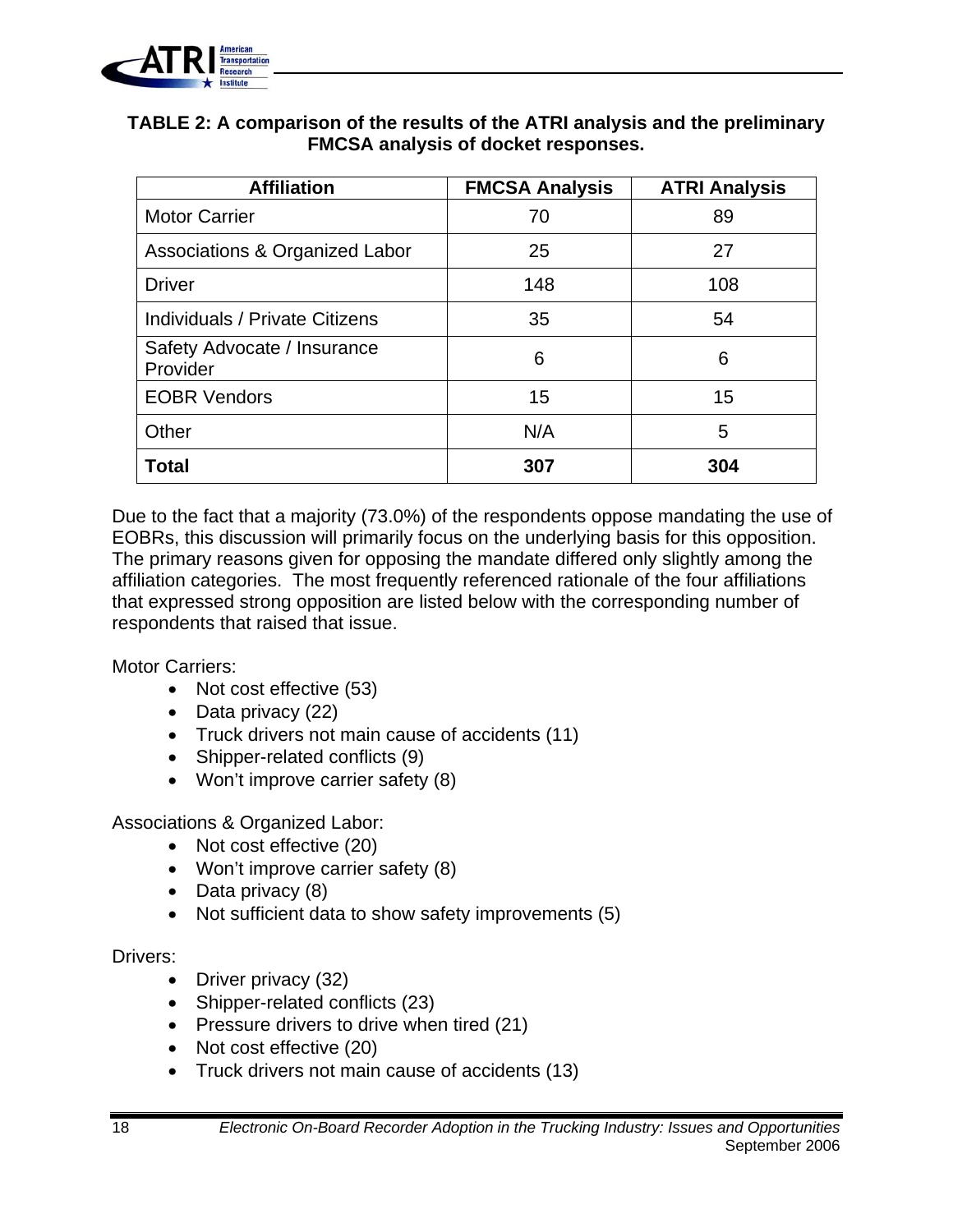

Individuals, no affiliation identified:

- Not cost effective (16)
- Driver privacy (13)
- Pressure drivers to drive when tired (7)
- Truck drivers not main cause of accidents (6)
- Shipper-related conflicts (6)

The similarities across groups are evident, but there are also some noteworthy differences. The cost of the EOBR devices was the top concern for all the groups opposed except drivers, although it was one of the top five concerns for the drivers. This difference most likely arises because drivers do not typically bear the direct cost of purchasing, installing and maintaining the devices. The top concern for drivers was that EOBRs are an invasion of privacy, which was also a top-five concern for motor carriers and individuals that did not identify themselves as drivers. Many motor carriers referenced the AAA Foundation study that found that 75 percent of the crashes that occurred between a truck and a passenger vehicle were primarily the fault of the passenger vehicle driver<sup>7</sup>. Statistically similar findings of crash causes were found in independent studies conducted by U.S. DOT $^8$  and Transport Canada $^9$ , so the basis for this perspective has some empirical support. Other major concerns were lost productivity due to shipping schedules that could not be made up if EOBRs were mandated, along with the concern that such rigid enforcement of HOS regulations would encourage drivers to drive longer and faster, despite being tired, to maximize productivity during the allowable driving period.

This last point is important to emphasize. The purpose of mandating EOBRs is to improve motor carrier safety by ensuring compliance with HOS rules. One of the concerns voiced by several drivers is that this strict compliance will actually result in negative safety impacts. EOBRs could create disincentives for drivers to rest when feeling fatigued for fear of not meeting delivery times within allowable driving hours. Similarly, the EOBRs could create an incentive for drivers to speed in order to meet delivery schedules or to maximize compensation (since many are paid per mile and/or will lose the 15-minute buffer that drivers now have with paper log book documenting requirements).

The only affiliation with a majority of respondents in favor of mandatory EOBRs was the group composed of safety advocates and insurance providers. Reasons for supporting EOBR mandates had less variability than the opposition comments. Five of the six respondents in the safety advocates and insurance provider group referenced improved compliance with hours-of-service rules as a major factor supporting an EOBR mandate. Other reasons given include the cost-effectiveness of the devices (2 respondents), safety improvements (2), and easier enforcement of hours-of-service rules (2). The small percentage of respondents in the other affiliations expressing support for an EOBR mandate is also included below. For the most common docket responses (N=34) in favor of an EOBR mandate, see Figure 4.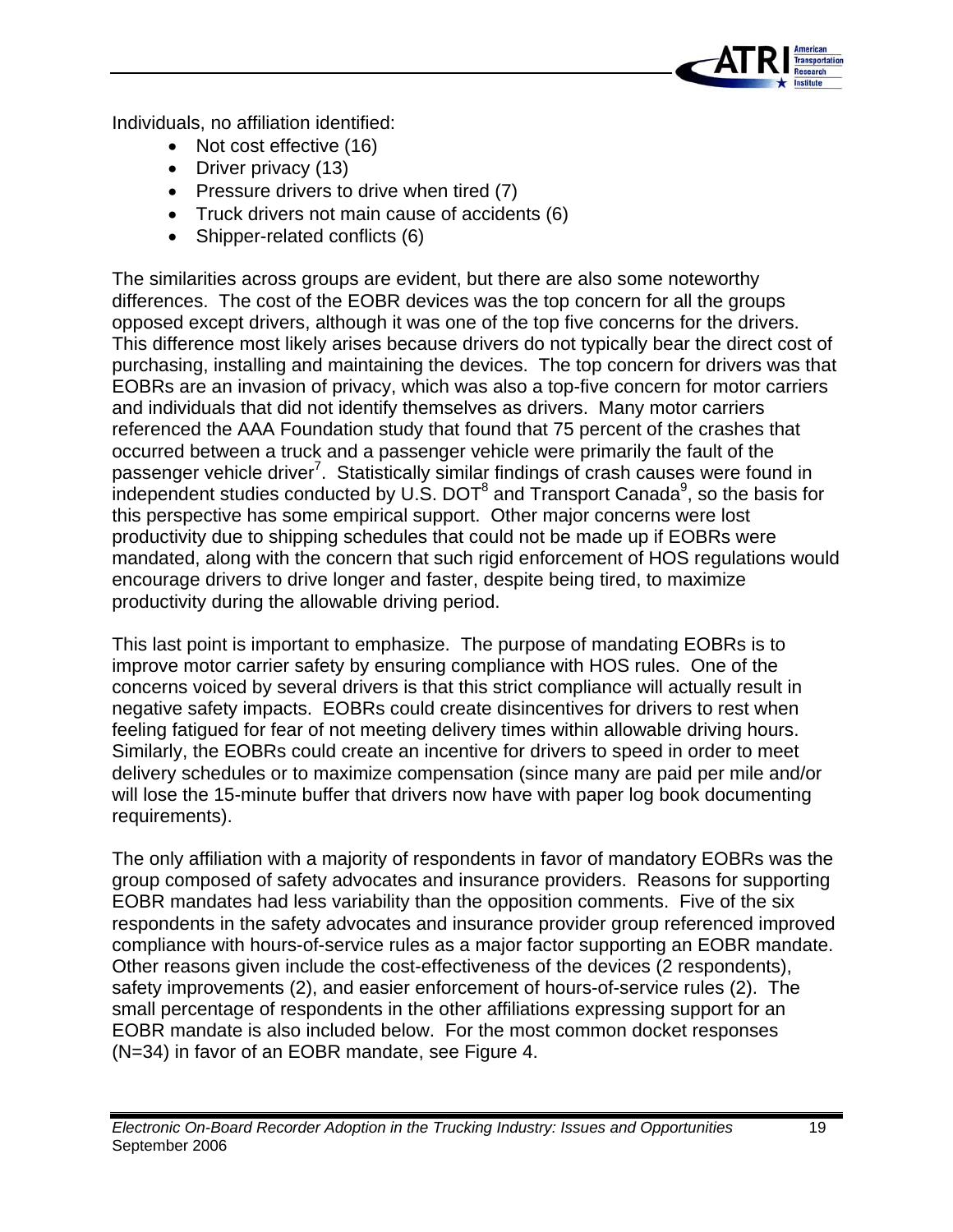

EOBR Vendors:

- Helps ensure driver HOS compliance (3)
- Improves safety (2)
- Used for other purposes in addition to HOS (2)

Motor Carriers:

- Levels playing field (5)
- Helps ensure driver HOS compliance (2)

Drivers:

- Helps ensure driver HOS compliance (6)
- Levels playing field (4)
- Used for other purposes in addition to HOS (3)
- Cost effective (2)
- Improvements to driver health (2)
- Identifies amount of time drivers spend waiting on shippers (2)

Individuals, affiliation not known:

- Helps ensure driver HOS compliance (3)
- Improves safety (2)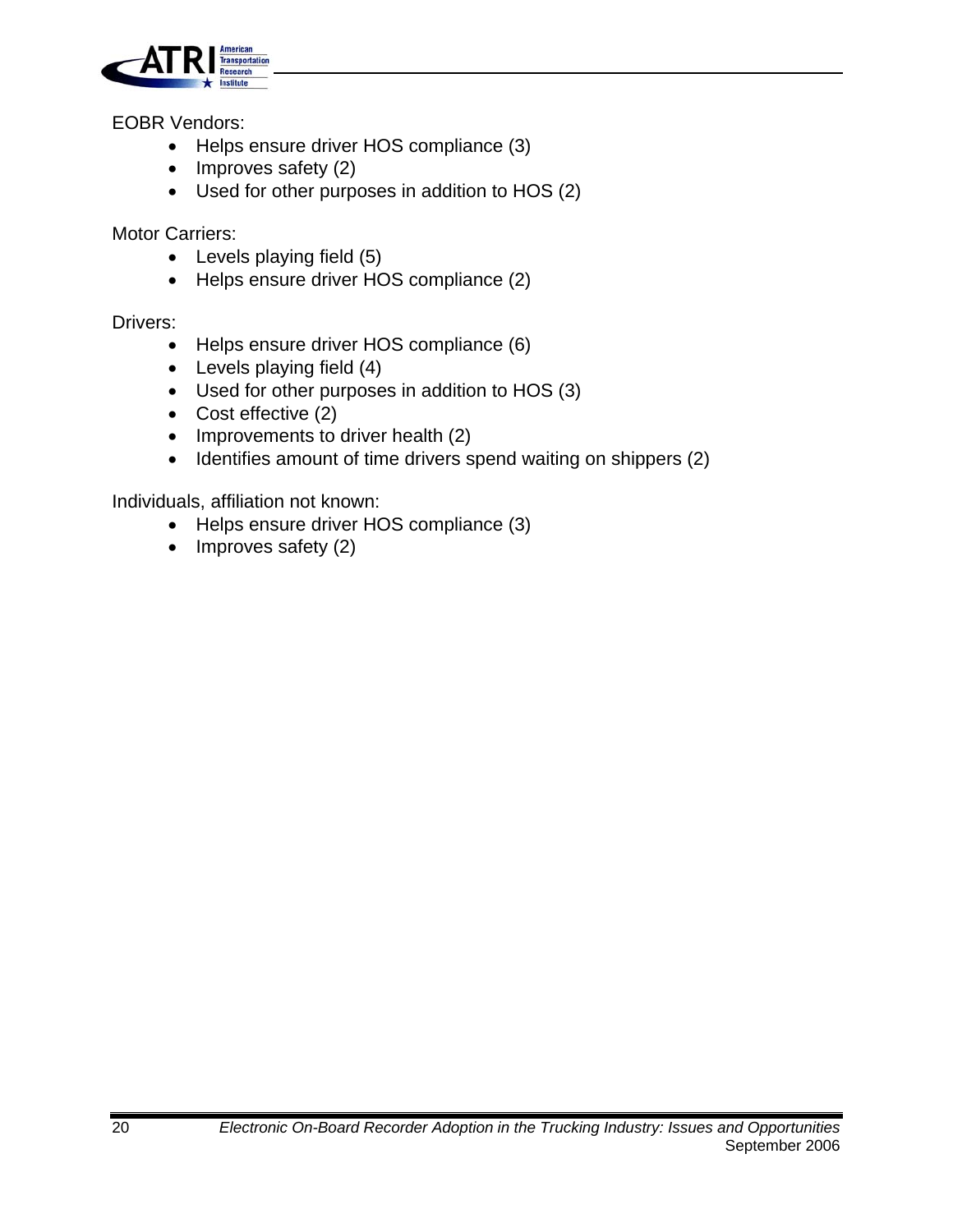



### **Common Docket Responses Supporting an EOBR Mandate Based on the ATRI Analysis**

#### **FIGURE 4. The most frequently referenced reasons provided in the docket responses in support of a possible mandate.**

It is not surprising to discover that the motor carrier (including owner-operators) opinions on mandatory EOBRs relate closely to the carrier's current EOBR adoption status. Those motor carriers opposed to a mandate tended to be those that did not currently use EOBRs and want to avoid the cost of purchasing and installing the devices. Likewise, those that favor an EOBR mandate tend to be the ones currently using EOBRs. Those carriers feel at a competitive disadvantage to non-users because of the existing investment and less flexibility in records of duty status.

#### **ATRI Survey Results**

Over 150 motor carriers responded to the surveys: 29 carriers currently using EOBR systems and 122 carriers not using EOBRs. The breakdown of respondents by type of carrier is shown in Table 3. Figures may exceed 100 percent since respondents were allowed to select multiple answers if applicable.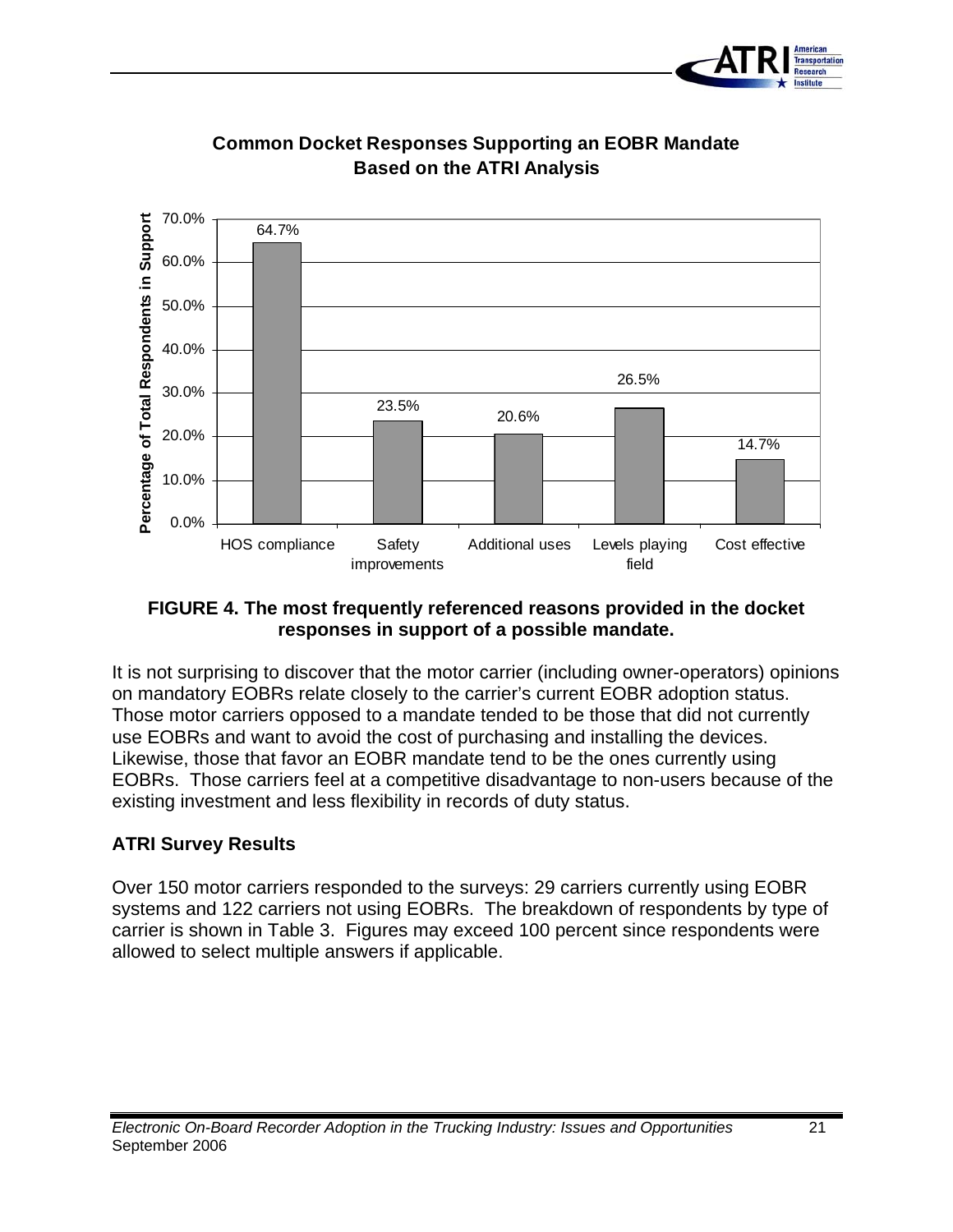

| <b>Type of Carrier</b> | <b>Number</b> | Percentage |
|------------------------|---------------|------------|
| Private                | 33            | 22%        |
| Truckload              | 89            | 59%        |
| Less-than-Truckload    | 24            | 16%        |
| <b>Owner-Operator</b>  | 27            | 18%        |
| )ther                  |               | 7%         |

#### **TABLE 3: Motor carrier survey respondents by fleet type.**

Overall, this sample can be considered adequately representative of the industry as a whole, based on American Trucking Associations statistics<sup>10</sup>. The number of private carriers that participated in the surveys was slightly lower than would be expected, but the breakdown of for-hire carriers and owner-operators is consistent with national weighted statistics<sup>§</sup>.

#### EOBR User Respondents

#### *Respondent Demographics*

As previously stated, 29 motor carriers using EOBRs to track drivers' HOS completed surveys. The breakdown of the motor carrier users by fleet type is shown in Table 4.

#### **TABLE 4: Current motor carrier EOBR user survey respondents by fleet type.**

| <b>Type of Carrier</b>     | $*$<br><b>Number</b> | Percentage |
|----------------------------|----------------------|------------|
| Private                    | 16                   | 55%        |
| Truckload                  |                      | 31%        |
| <b>Less Than Truckload</b> |                      | 7%         |
| <b>Owner-Operator</b>      |                      | 3%         |
| <b>Other</b>               |                      | 7%         |

More than half the motor carrier users were private fleets, which is consistent with anecdotal evidence and data collected in the UMTRI cost-benefit analysis. Truckload carriers made up slightly less than a third of the user respondents. The average fleet consisted of 864 vehicles, with fleet size ranging from 10 to 7,200 vehicles. On average, EOBR users employed 1,051 drivers, with the overall number of drivers ranging from 10 to over 8,000.

 $\S$  These statistics are based on the number of motor carriers in each industry segment as reported in American Trucking Trends.<br>\*\* The numbers in this column sum to 30 because one carrier selected two fleet types to describe its

operations.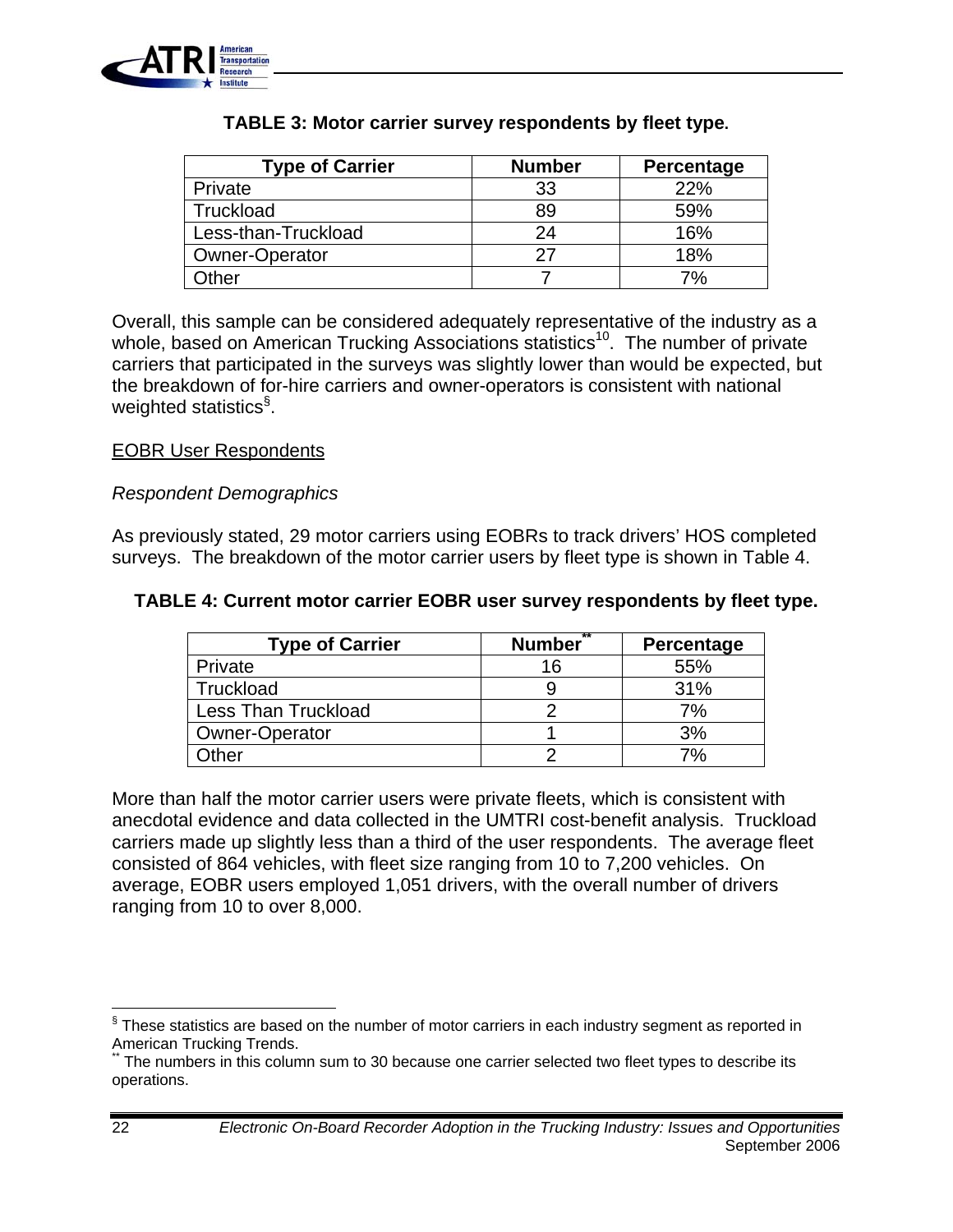

#### *Reasons for Using EOBRs*

More than 75 percent of the motor carriers currently using EOBRs were doing so on 50 percent or more of fleet vehicles, with almost 45 percent using EOBRs on 100 percent of fleet vehicles. When asked the primary reason for using EOBRs, 54 percent selected HOS compliance. The other leading reasons given were tax and fee compliance (15%) and real-time vehicle communication and management (12%). It should be noted that the surveys provided clear definitions for EOBRs as recorders of HOS information; the carriers that did not select HOS compliance as the primary reason still used EOBRs for HOS compliance, but the primary incentive for adopting the devices was for another purpose. Carriers were also asked to select secondary reasons for EOBR use. HOS compliance, business management, engine and vehicle maintenance management, and real-time vehicle communication and management were each selected by at least half of the motor carrier users responding to the question. The two leading secondary reasons selected were tax and fee compliance (80%) and vehicle operating cost management (76%).

#### *EOBR Cost/Price Issues*

Information relating to purchase price and maintenance/management costs were also collected from motor carrier users. Table 5 shows the number of carriers that purchased EOBRs by price category. Over a third of the motor carrier users paid more than \$2,000 per unit for systems including EOBR functions. Of these carriers, 20 percent selected HOS compliance as the primary reason for purchasing EOBRs.

| <b>Price Range</b> | <b>Number</b> | Percentage |
|--------------------|---------------|------------|
| Less than \$500    |               | 7%         |
| $$500 - $999$      |               | 15%        |
| $$1,000 - $1,499$  |               | 15%        |
| $$1,500 - $1,999$  |               | 26%        |
| \$2,000 or more    | 10            | 37%        |

#### **TABLE 5. EOBR per unit prices paid by motor carrier current users.**

Motor carriers were asked about secondary costs associated with EOBRs. On average, monthly EOBR maintenance costs were \$21.41 per truck, monthly wireless subscription fees (when applicable) were \$33.71 per truck, and annual software update costs (when applicable) were \$33.86 per truck.

Finally, respondents were asked the approximate time it took to achieve expected return on investments. Three-fourths of the user respondents indicated that it took less than 3 years with an additional 11 percent selecting more than 3 years. On average, respondents estimated that the life span for an EOBR was approximately 8 years.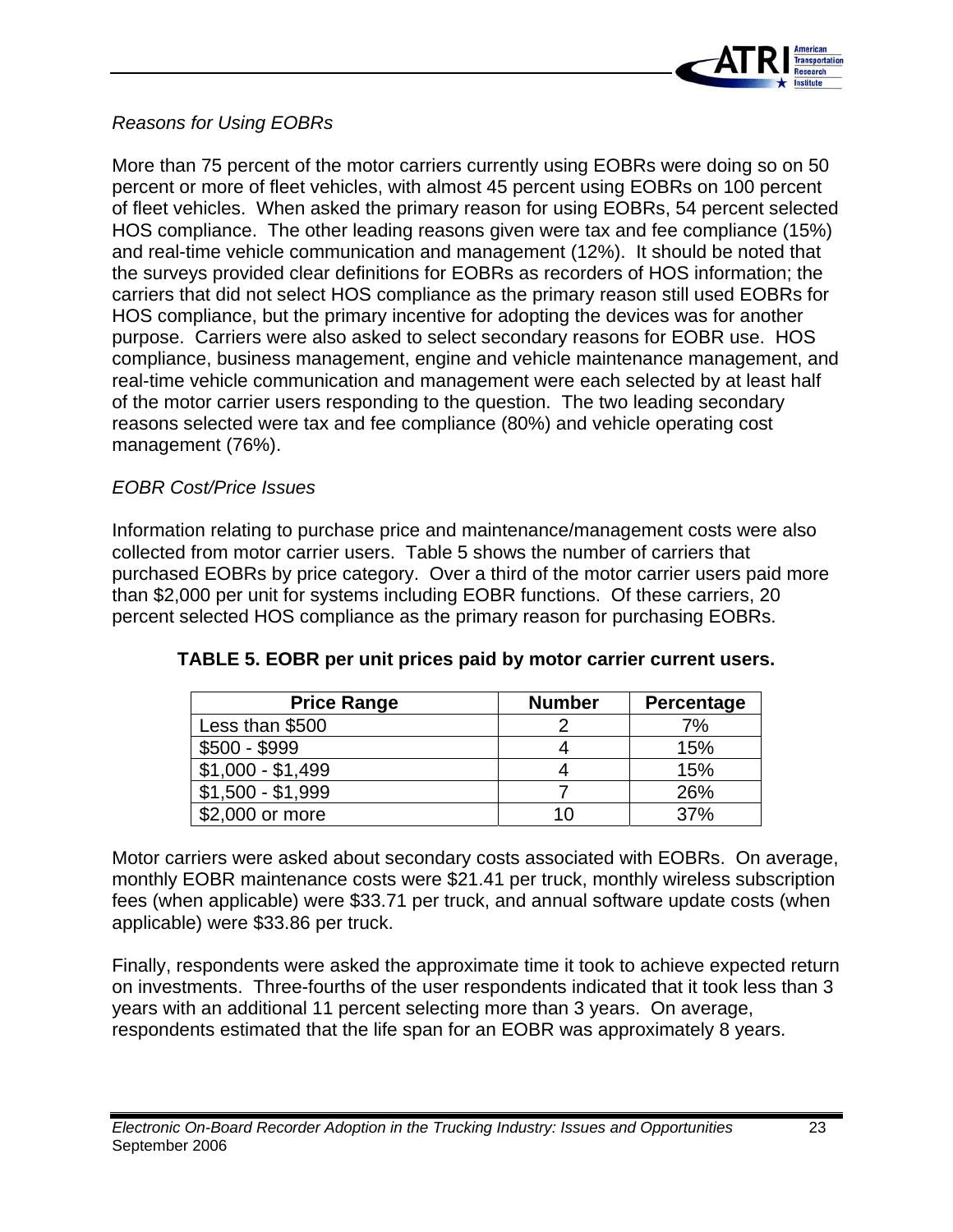

#### *Benefits and Impacts*

Respondents were asked a series of questions relating to benefits and impacts realized from the use of EOBRs. Ninety-three percent of the respondents indicated some benefit from the use of EOBRs compared to other methods of tracking HOS. Respondents were asked to weight the *general* benefits realized among safety, productivity and regulatory compliance. On average, carrier users responded that 46 percent of the overall benefit resulted from regulatory compliance, 34 percent from safety, and 20 percent from productivity.

Respondents were then asked to identify *specific* benefits realized from the use of EOBRs. Ninety-two percent selected improved HOS compliance, followed by reductions in administrative burden (85%) and lower costs associated with HOS compliance (62%). Forty-six percent selected better coordination between drivers and loads, and 35 percent selected fewer crashes or lower safety costs as a specific benefit.

Respondents were also asked about *impacts* of EOBR use on driver morale, driver retention and company productivity. Seventy-six percent said that EOBR use improved driver morale and 16 percent said that it had no impact. Sixty-two percent said that driver retention was not impacted by EOBR use, and 19 percent said that it actually improved driver retention; none of the carrier users indicated a negative impact on driver retention as a result of EOBR use. Seventy-eight percent said that the use of EOBRs improved company productivity, and 13 percent said it had no impact; nine percent said that EOBR use actually worsened productivity.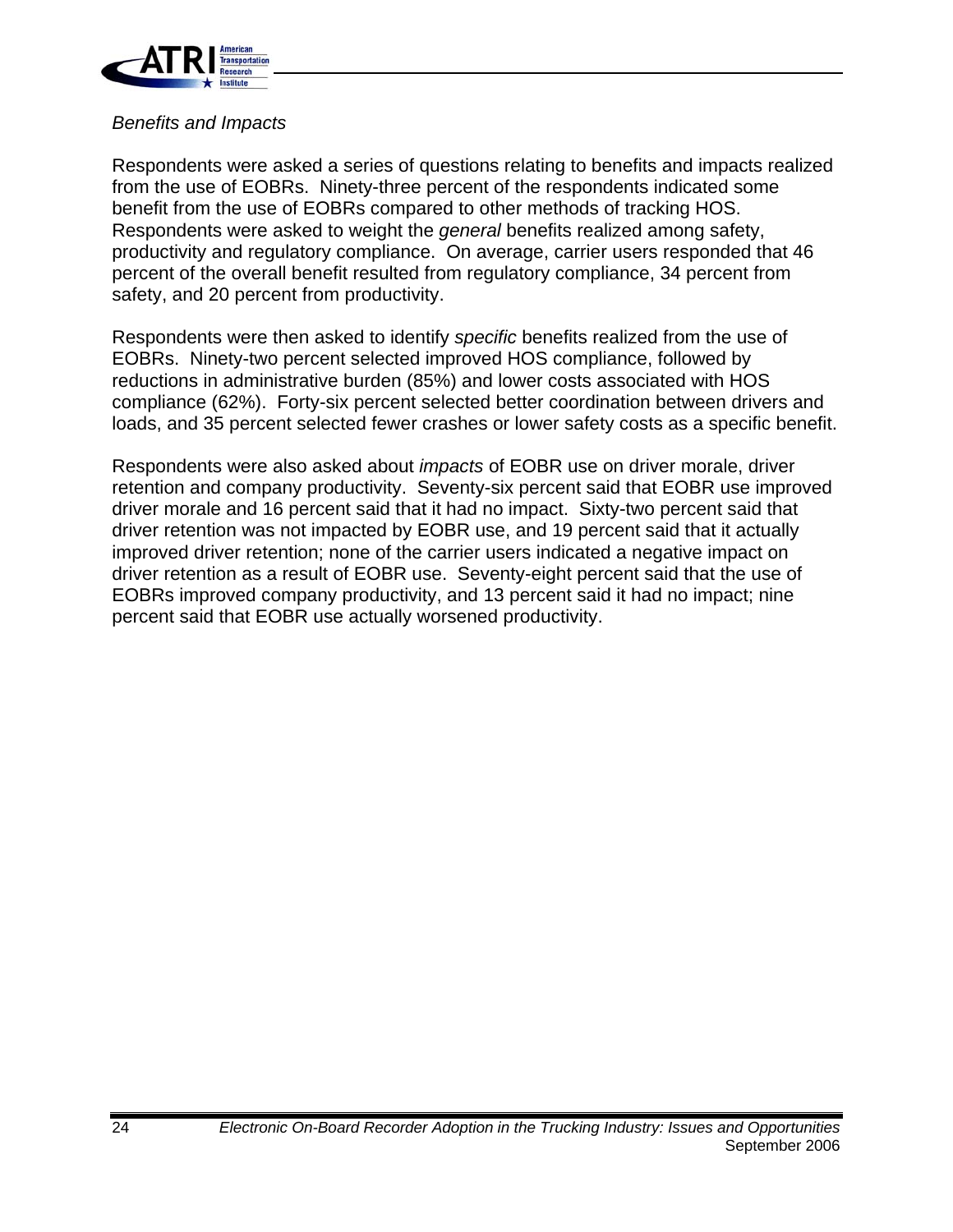



**Specific Impacts of EOBRs** 



#### *User System Assessment*

User respondents were given the opportunity to share specific likes and dislikes about the EOBR systems used. The EOBR attributes that motor carriers liked were fairly consistent across the respondents. The ease of regulatory compliance and the reduced administrative burden associated with EOBR use were chosen by motor carriers as positive features. Motor carriers also liked logistical benefits that ensued from EOBR use. Specifically, motor carriers mentioned vehicle tracking associated with wireless EOBR devices and improved coordination between drivers and loads to ensure that drivers had enough hours to make assigned deliveries.

Dislikes were less consistent across user respondents and were mostly technical in nature. Several respondents mentioned frustration with EOBR system crashes and cumbersome software upgrade procedures that had to be completed vehicle-by-vehicle. Another dislike was the lack of flexibility when recording a drivers' HOS; with paper logs, drivers round to the nearest 15 minutes, so there is some built-in flexibility. When using EOBRs, as soon as a driver is one minute over his or her allowable driving time, it is recorded as a violation. Some respondents also referred to disadvantages when competing with motor carriers not using EOBRs and overcoming initial driver resistance.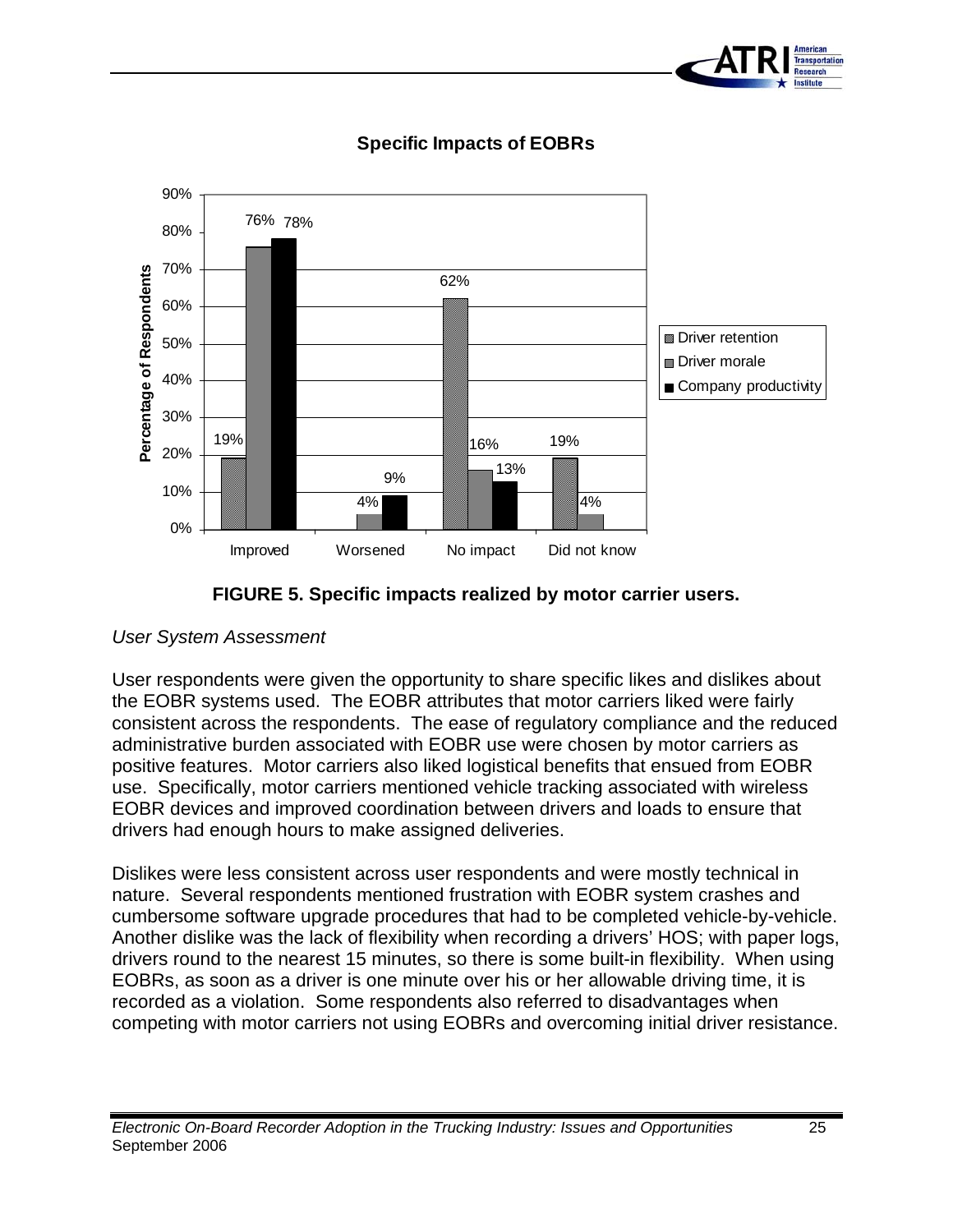

#### *EOBR Technical Attributes*

Finally, carrier users were asked about the technical functionalities of the EOBR systems used. Nearly all (92%) of the respondents used EOBR systems with GPS capability. User IDs and passwords were the most common method used to identify drivers (81%) followed by smart cards (8%). Carriers were asked where the driver Record of Duty Status was stored; 58 percent responded that records were stored via an on-board computer and 58 percent separately responded that records were stored at the trucking company facility. Although some carriers use multiple techniques to store data, there does not appear to be a strong preference between storing data on-board and at trucking company facilities. Thirty-one percent said the record was stored at an outside vendor data storage system.

Over half (54%) of the respondents transmitted HOS data from the truck to the company facility via satellite or terrestrial uploads and an additional 27 percent used short-range, wireless transmissions (see Figure 6). Carriers were also queried on how data uploading was initiated. Forty-four percent responded that the data could be automatically uploaded at a time specified by the carrier and 40 percent responded that the data could be manually uploaded by the driver. Twenty percent responded that the data could be manually uploaded by company facility administrators and 16 percent said that the data could be automatically uploaded in real-time (see Figure 7). Ninetysix percent of respondents said that their current system was upgradeable; of these, 100 percent said the software could be upgraded and 42 percent said the CPU or processor could be updated.



#### **HOS Data Transmission by Motor Carrier Users**

**FIGURE 6. HOS data transmission methods used by motor carriers.**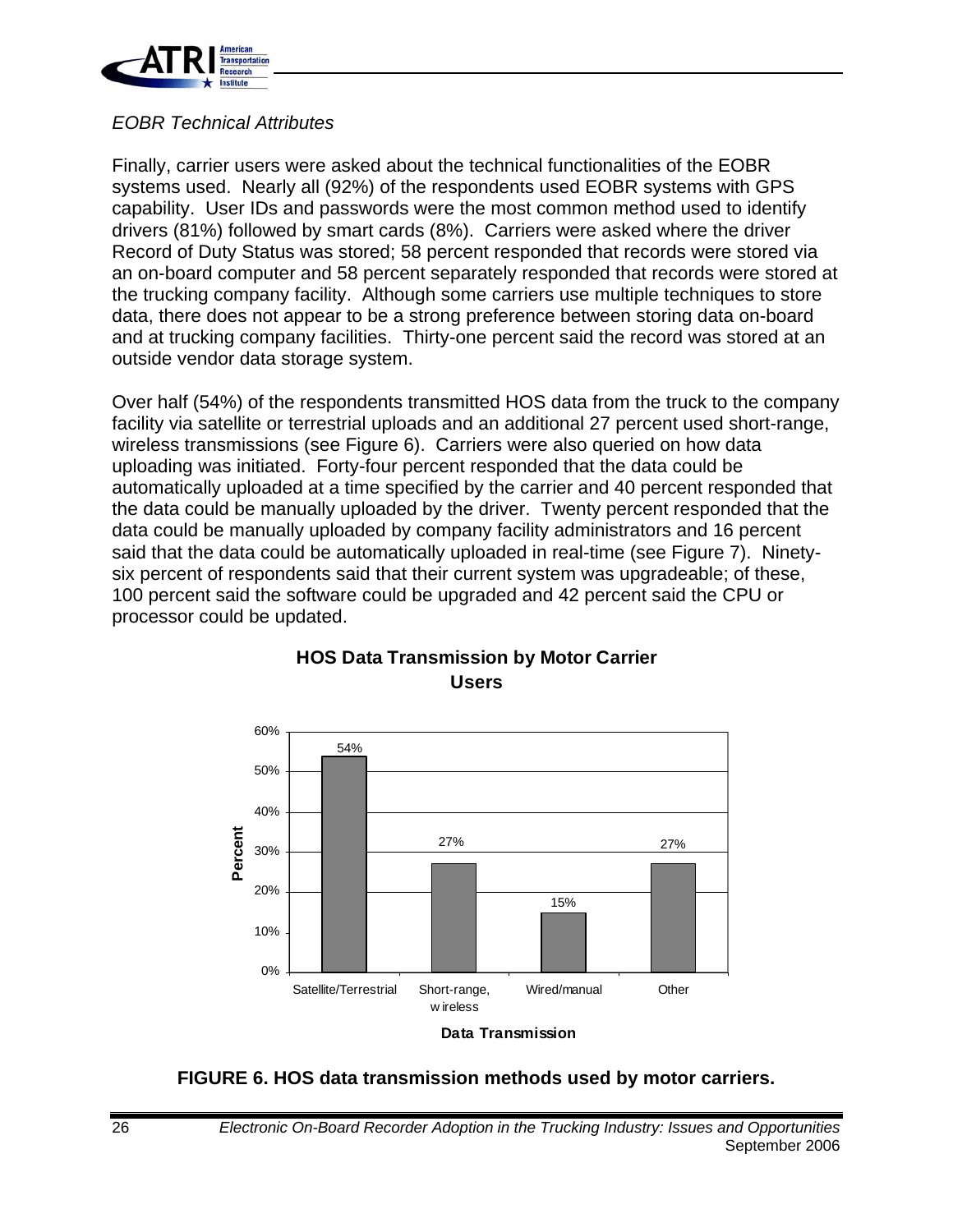



### **HOS Data Upload by Motor Carrier Users**

#### **FIGURE 7. HOS data upload methods used by motor carriers.**

#### EOBR Non-User Respondents

#### *Respondent Demographics*

A total of 122 carriers that do not use EOBRs for HOS tracking completed surveys. The breakdown of fleet type is shown in Table 6.

| <b>Type of Carrier</b> | <b>Number</b> | Percentage |
|------------------------|---------------|------------|
| Private                |               | 14%        |
| Truckload              |               | 66%        |
| Less-than-Truckload    | つつ            | 18%        |
| <b>Owner-Operator</b>  | 26            | 21%        |
| <b>Sther</b>           |               | 4%         |

#### **TABLE 6: EOBR non-user survey respondents by fleet type.**

Two-thirds of the non-user respondents were truckload carriers with the remaining respondents being fairly evenly distributed among private carriers, LTL carriers, and owner-operators. The average fleet consisted of 860 vehicles, with fleet size ranging from 1 to 20,000. The mean number of drivers EOBR non-users employed was 1,061 drivers; the actual number of drivers range from 1 to 23,000.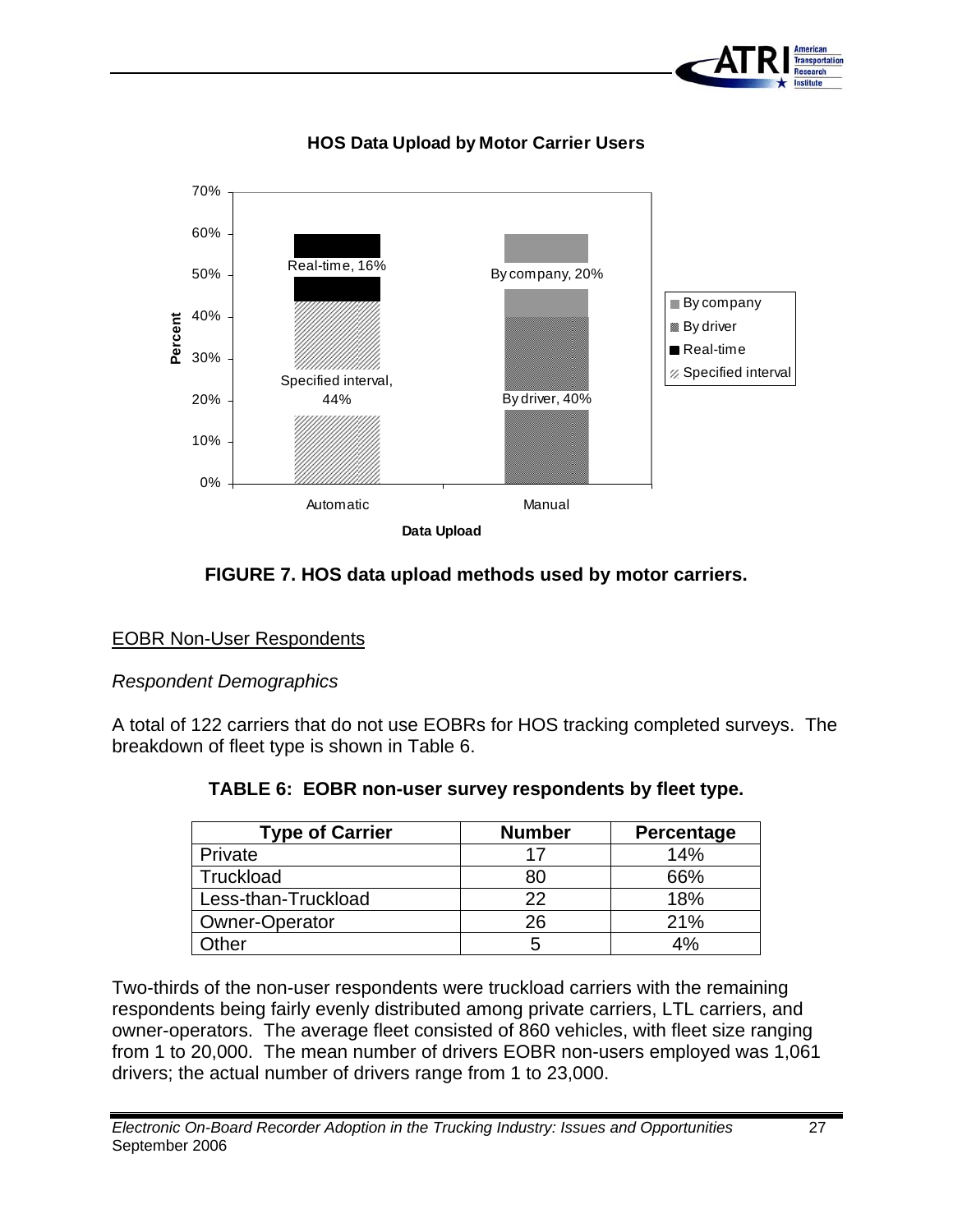

#### *Non-User HOS Tracking*

Carrier non-users documented the methods utilized to manage HOS records. Ninetytwo percent of non-users utilize paper logs in 50 percent or more of fleet vehicles and over 67 percent of the motor carrier non-users utilize paper logs to track driver HOS in all fleet vehicles. Time cards were the other main form of HOS tracking used by carriers. Thirteen percent use time cards in 50 percent or more of fleet vehicles, and six percent use time cards in all fleet vehicles. As a result of carriers utilizing multiple methods to monitor HOS, percentages do not sum to 100. However, no one respondent's HOS compliance method(s) totaled less than 100 percent.

#### *Reasons for Not Using EOBRs*

Carriers were asked to provide the primary reasons for not using EOBRs. Each respondent was instructed to rank up to three reasons. Almost two-thirds (64%) of respondents selected "cost" as a primary reason for not using EOBRs. The other leading reasons selected were:

- Currently in compliance with HOS rules (24%);
- Concerned over data privacy/ownership/security (22%);
- Concerned over EOBR impacts on driver retention (22%); and
- No government mandate (20%).

Other reasons selected by a smaller percentage included driver privacy concerns (14%), unfamiliarity with the technology (14%), productivity loss that will result from strict compliance with HOS rules (10%) and the administrative burden associated with converting to EOBRs (7%).

#### *EOBR Costs*

Motor carriers were asked about additional features which might be of interest should the use of EOBRs for HOS record-keeping be mandated. Almost two-thirds (63%) selected management of IFTA regulations. Over half of the respondents selected realtime vehicle communication and management (56%), vehicle operations cost management (54%), and engine/vehicle maintenance management (53%). Business management functions were selected by 36 percent of respondents. The average carrier that responded to this question selected three additional features.

The type of carrier responding had statistically significant correlations to the type of additional functions in which a preference was indicated. Compared to other carriers, owner-operators were less likely to want vehicle operating cost management, business management or real-time vehicle communication and management functions. Private fleets were more likely to want IFTA regulatory compliance functions, and truckload carriers were more likely to want real-time vehicle communication functions.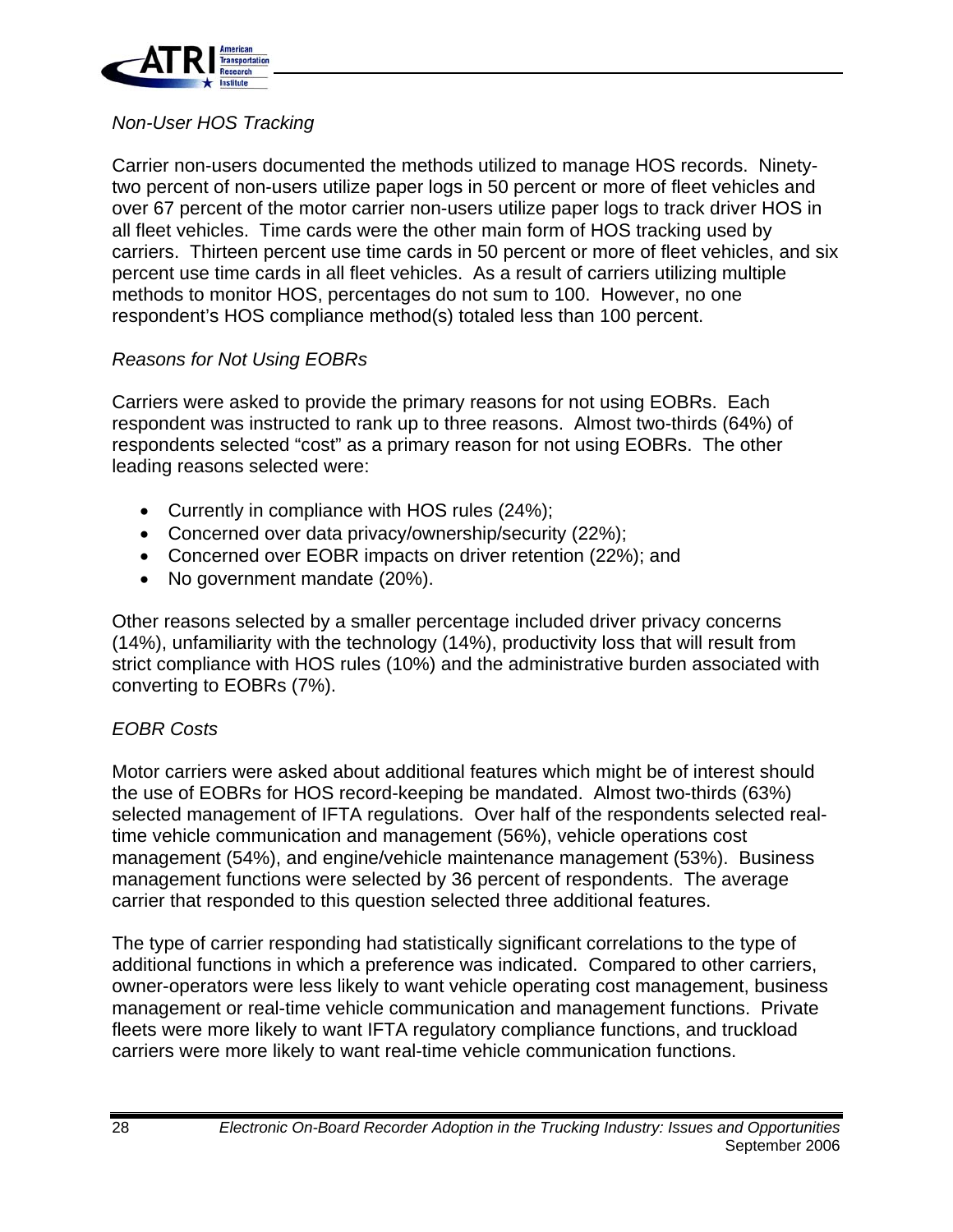

The motor carrier non-users were asked to indicate a reasonable price for basic EOBR units and enhanced EOBR units with the functionalities selected in the previous question. These carriers were then asked to indicate reasonable monthly maintenance costs for both basic and enhanced units. Figures 8 and 9 illustrate the differences in the average prices reported by each fleet type.



### **Average Reasonable Purchase Prices Reported by Motor Carrier Non-Users**

**FIGURE 8. Average reasonable purchase price reported by non-users by carrier type.**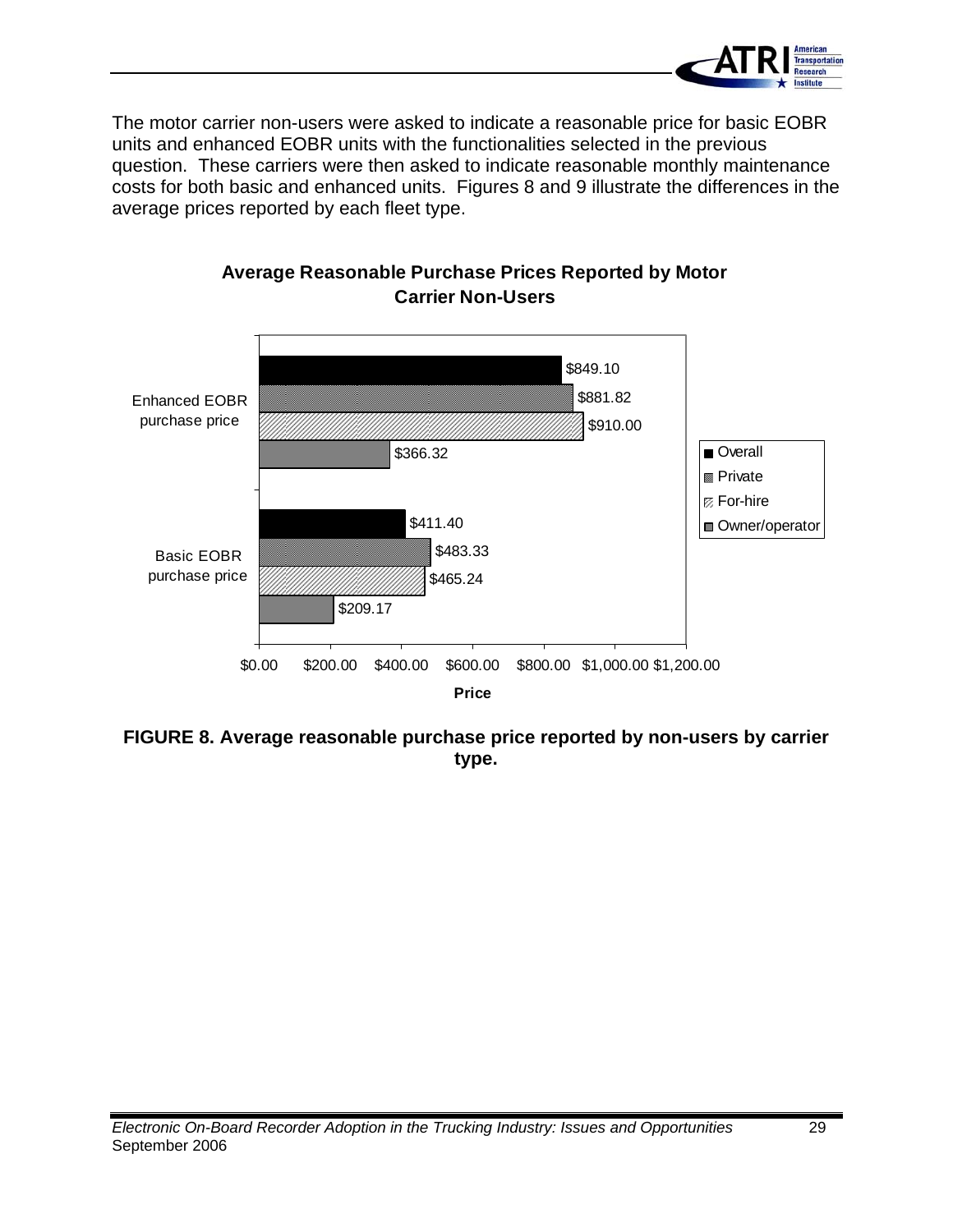



### **Average Reasonable Monthly Maintenance Costs Reported by Motor Carrier Non-Users**

#### **FIGURE 9. Average reasonable maintenance costs reported by non-users broken down by carrier type.**

For an EOBR that solely records HOS information, owner-operators reported an average reasonable per unit price of \$209.17 while the averages reported by for-hire and private carriers were considerably higher. The average reasonable price for all carriers was \$411.40. When asked about a reasonable price for an EOBR with the additional functions proposed, the average response from owner-operators was \$366.32, while the overall average was \$849.10. Carriers were asked a similar question about a reasonable average monthly maintenance cost. Again, the reasonable price proposed by owner-operators was much lower than the prices proposed by all other fleet types. The average maintenance price submitted by owner-operators was \$11.25 for a basic unit compared to an average of \$15.40 by all carriers. For an EOBR with additional functions, the average monthly maintenance cost given by owneroperators was \$14.61 compared to  $$23.87<sup>††</sup>$  for all carriers.

Finally, non-users were asked how devices should be paid for in the event of an EOBR mandate. Over half (53%) said that the government should implement new tax credit programs to cover the costs. Thirty-eight percent responded that the government

 $<sup>††</sup>$  This figure includes 2 carrier responses that submitted ostensibly annualized figures; thus the</sup> responses were divided by a 12-month time period and incorporated into the processing as such.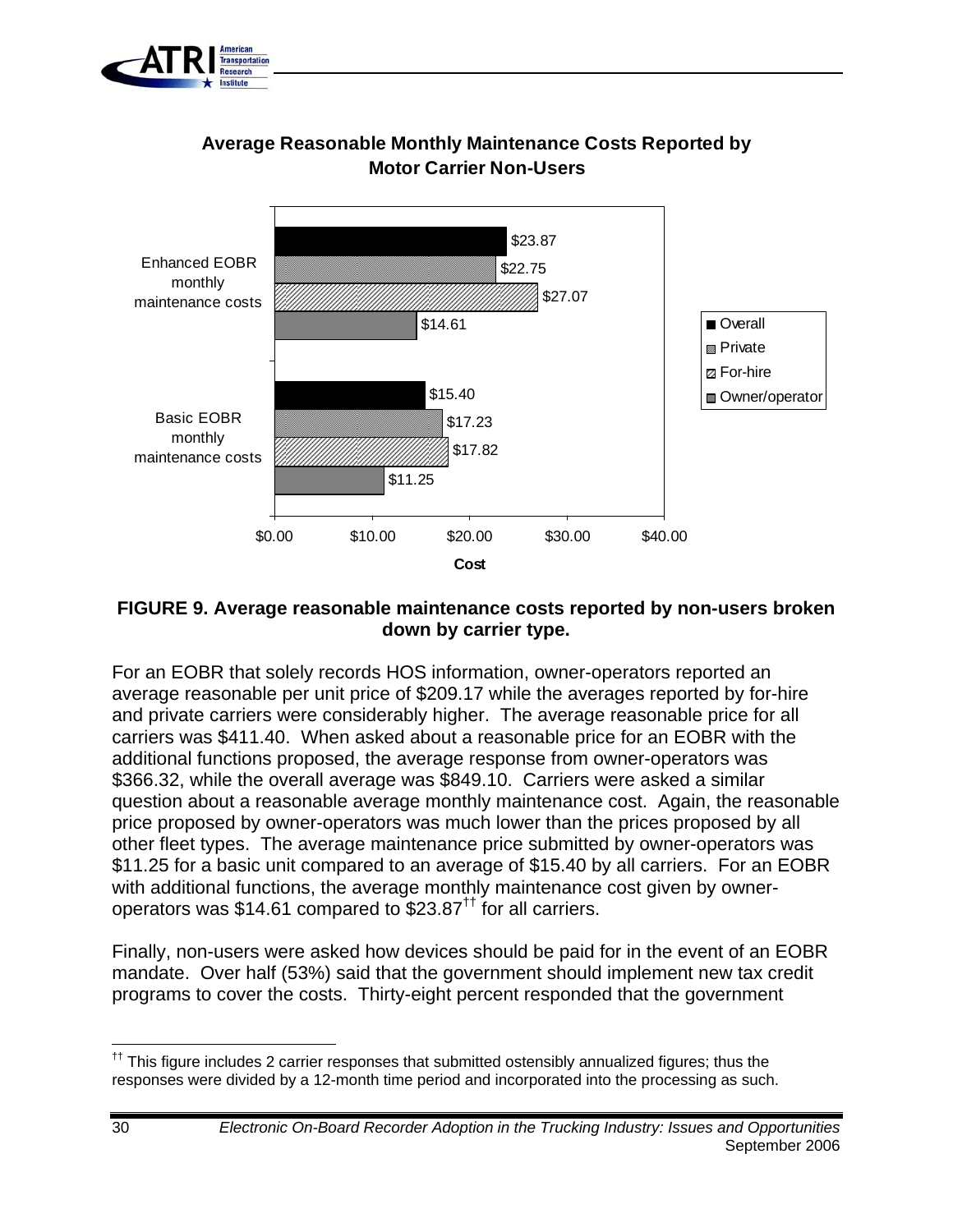

should provide the devices free of charge and 19 percent said that motor carriers should cover the costs.

#### *EOBR Data*

The last carrier question related to appropriate uses of data collected by EOBRs. A large majority (88%) selected motor carrier driver management as an appropriate use of data. Just over half (54%) responded that it would be appropriate to use EOBR data for public sector regulatory enforcement and 17 percent selected actuarial and research analysis for insurance purposes as an appropriate use of data.

#### EOBR Vendors

#### *Product Purpose*

Twelve vendors completed surveys. Vendors were initially asked to identify the top two ("primary") purposes of the product being offered. Nine responded that HOS compliance was the primary purpose followed by tax and fee regulation compliance (50%). Real-time vehicle communication and management and vehicle operating cost management were each selected by 40 percent of the respondents as the primary function, with business management functions selected by 30 percent, and engine or vehicle maintenance management selected by 20 percent.

When asked about the information actively selected/collected by the EOBRs, 82 percent chose driver HOS. Vehicle status/use was selected by 92 percent of respondents. Tax and regulatory fee compliance and vehicle location were each selected by 75 percent of respondents, and engine operating parameters and communication were each selected by 67 percent.

#### *EOBR Cost*

Vendors were asked to identify the price range for the product offered. A third (33%) of the respondents indicated costs of less than \$500, 25 percent indicated costs between \$500 and \$1,000, 17 percent indicated costs between \$1,000 and \$1,500, and 25 percent indicated costs greater than \$1,500 (see Figure 10).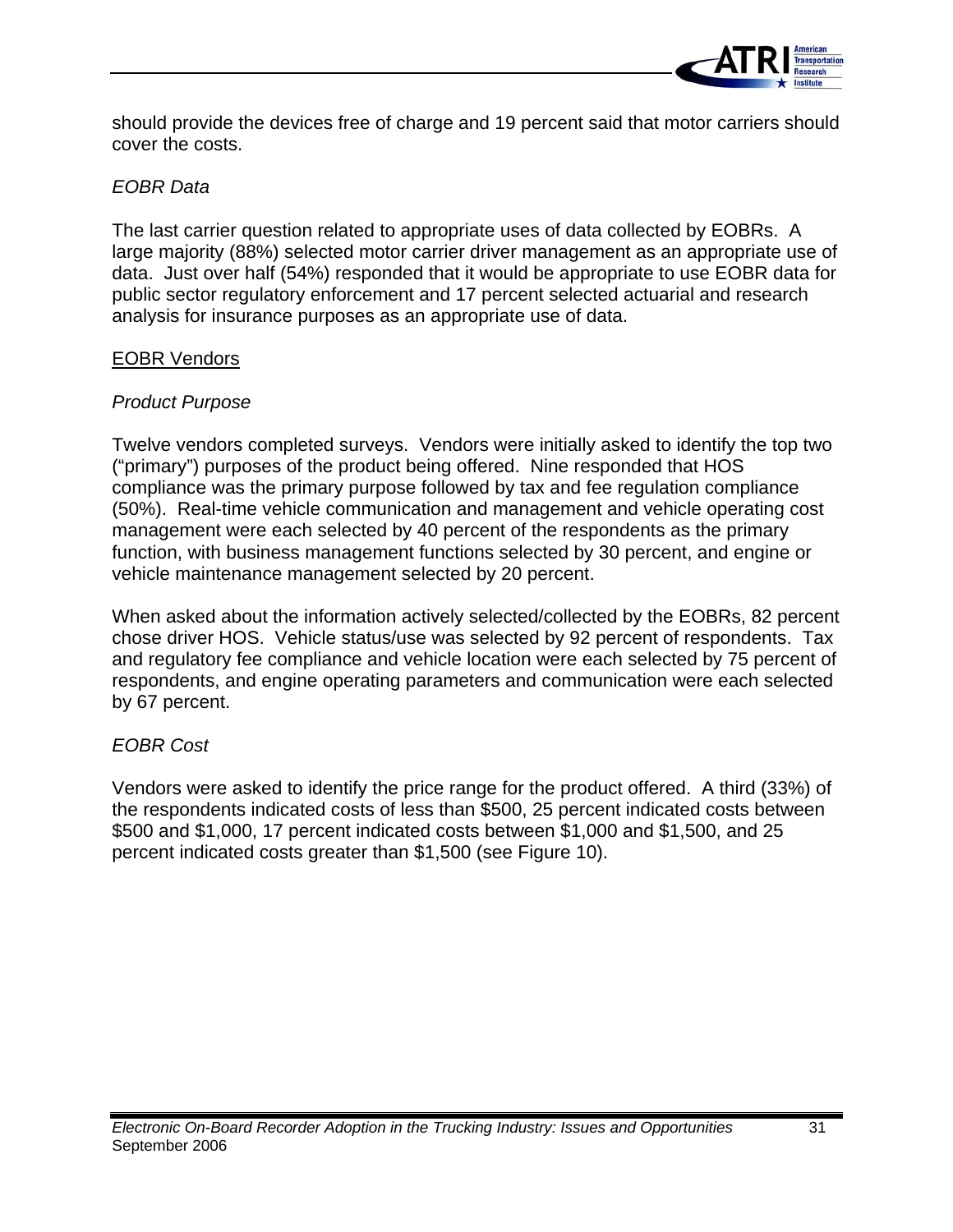



#### **EOBR Vendor Price Ranges**

**FIGURE 10. Per unit purchase prices indicated by EOBR vendors.** 

#### *Technical Attributes*

Vendors were asked a series of questions relating to specific product functionalities, including:

- Specific EOBR recording capabilities;
- Data recorded by the EOBR;
- Ability to make corrections to the data recorded;
- Duty status options;
- Driver identification techniques;
- HOS data storage;
- Data transmission processes; and
- Data security and accessibility.

The questions and responses are summarized in Appendix D.

#### Overall Survey Summary

Non-users referenced cost issues and driver retention concerns as two major reasons for not using EOBRs. However, the users did not experience quantifiable reductions in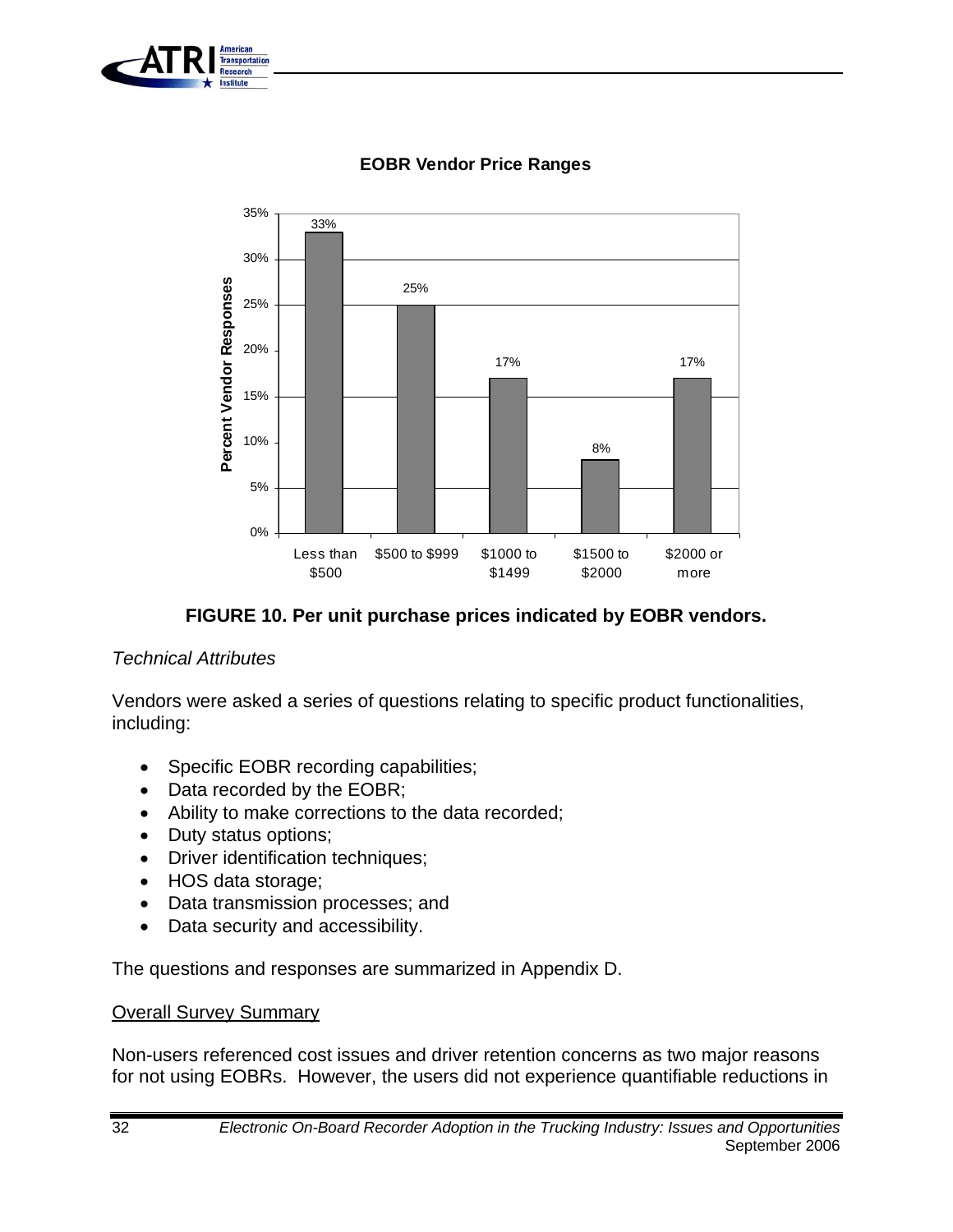

driver retention as a result of EOBR use. Non-users were asked to propose reasonable prices for the devices if mandated, and the average response was \$411.40 for a basic unit that just recorded HOS. The vendor surveys revealed that there are products available near this price, but these units do not appear to have much market penetration. Only two current users reported paying less than \$500 per unit.

Furthermore, there is a clear difference between the data storage options offered by vendors and the methods used by motor carriers, as indicated in Table 7. A much higher percentage of vendors offer storage services, data storage on portable devices and on-board computer storage options as primary data storage solutions than there are motor carriers that primarily use these options. In contrast, a greater percentage of motor carrier users rely primarily on storing data at the trucking facilities than there are vendors that offer those options. These observations cannot be used to draw any conclusions regarding product market penetration because vendors and users were allowed to select multiple primary options. It is likely that many vendors offer a number of options and motor carriers choose the option that best meets company needs.

| TABLE 7: Data storage options provided by vendors compared to options used |
|----------------------------------------------------------------------------|
| by carriers.                                                               |

|                                    | <b>Provided</b><br>by | <b>Used by</b><br><b>Motor</b> |
|------------------------------------|-----------------------|--------------------------------|
| <b>Data Storage Options</b>        | <b>Vendors</b>        | <b>Carriers</b>                |
| On-board computer                  | 73%                   | 58%                            |
| Portable device                    | 55%                   | 8%                             |
| Trucking company facility          | 45%                   | 58%                            |
| Outside vendor data storage system | 55%                   | 31%                            |
| Other                              | 0%                    | 4%                             |

Non-users also referenced data privacy issues as a major concern. One hundred percent of vendors responded that data was or could be encrypted during transfer and 73 percent responded that data was or could be encrypted/protected during storage. Data privacy and ownership cannot be addressed at the technical level (e.g. DES encryption levels and access/firewall protocols) by this research, but should be considered in any future rulemaking to resolve the concerns raised by drivers and carriers.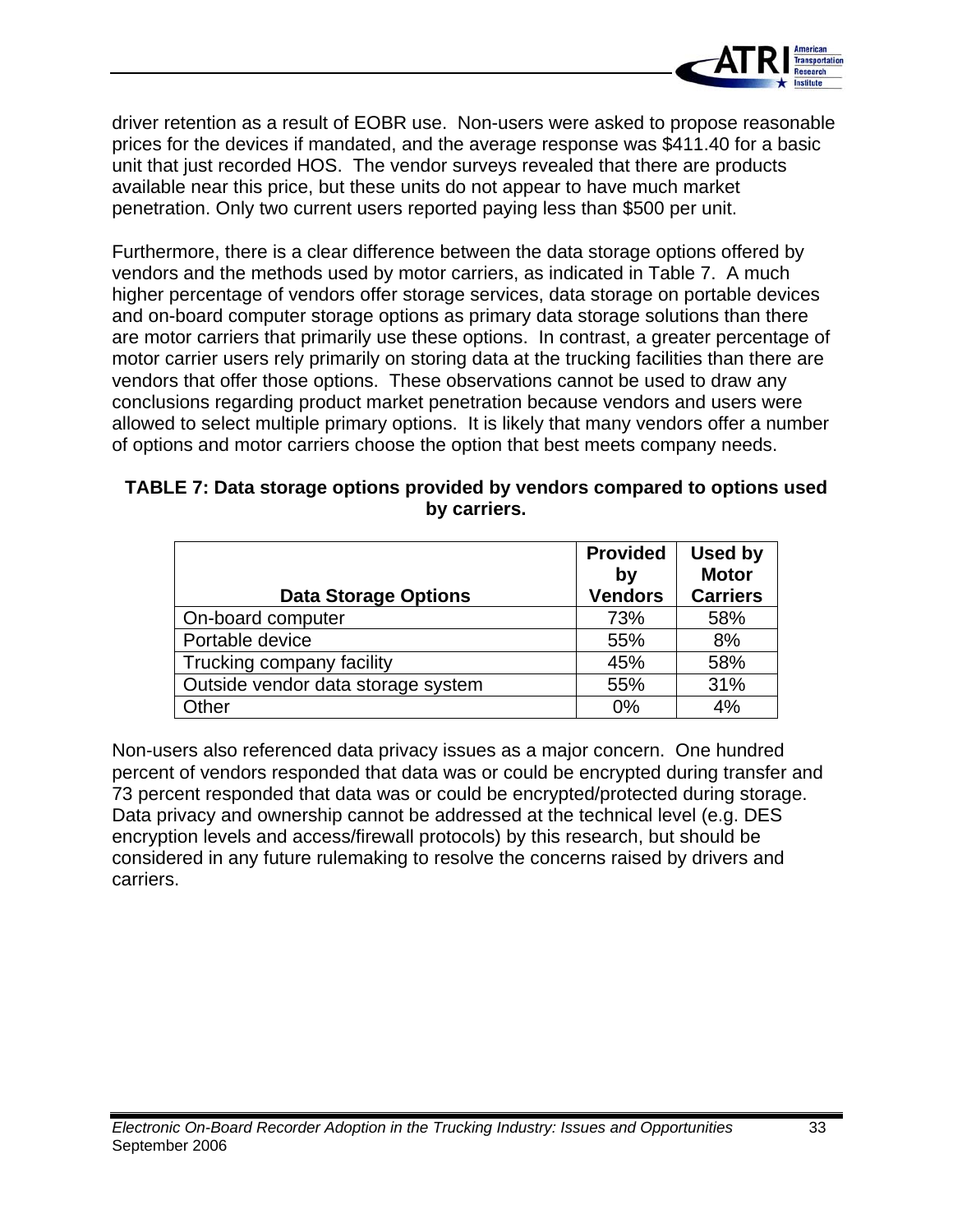

#### **Interviews**

Follow-up interviews were conducted to provide additional qualitative insight into the survey findings.

#### EOBR User Respondents

#### *Reasons for Using EOBRs*

Four motor carrier users were interviewed as a follow-up to the surveys. Respondents consisted of truckload carriers, two of which were in the testing phase and had EOBRs installed on less than 2 percent of fleet trucks, and one private carrier. The fleet sizes of the carriers interviewed ranged from 80 vehicles to nearly 9,000 vehicles. The truckload and private carriers with devices installed on all fleet vehicles indicated adopting the technology primarily for HOS regulatory compliance; driver management was a secondary reason. One of the fleets that is in the testing phase responded that the top reason for investigating the technology was to understand the safety benefits, followed by driver management benefits, regulatory compliance, and finally reductions in administrative costs. Both companies that are testing the EOBRs indicated a desire to have some experience with the devices in the event of a mandate.

#### *EOBR Cost / Price*

The motor carrier users were asked to provide costs associated with the systems currently used. However, two of the carriers had non-disclosure agreements with the product vendors and were unable to discuss this information. Two other carriers did not discuss explicit cost information, but did describe the systems used. Both of these carriers used systems provided by the same vendor, and although this vendor was interviewed, specific product cost information was not provided.

Only one of the carriers was able to provide a methodology for measuring return on investment (ROI). This carrier incorporated driver-time utilization, back office administrative time, time spent on regulatory compliance and system ease of use to determine ROI. This carrier did not include a safety ROI for two primary reasons: 1) only two percent of the fleet had EOBR installations, and 2) the carrier did not believe that a legitimate EOBR-safety nexus could be created from the data available.

#### *User System Assessment*

Three motor carriers discussed EOBR likes and dislikes. Two carriers highlighted regulatory compliance benefits, such as alerts that indicate when drivers have exceeded pre-set thresholds and real-time communication of accurate HOS information. Another carrier reiterated strong opinions in favor of the real-time accessibility and availability of information provided by EOBRs. One of the carriers also mentioned the logistical benefits offered by EOBRs, and that the devices make it easier to coordinate drivers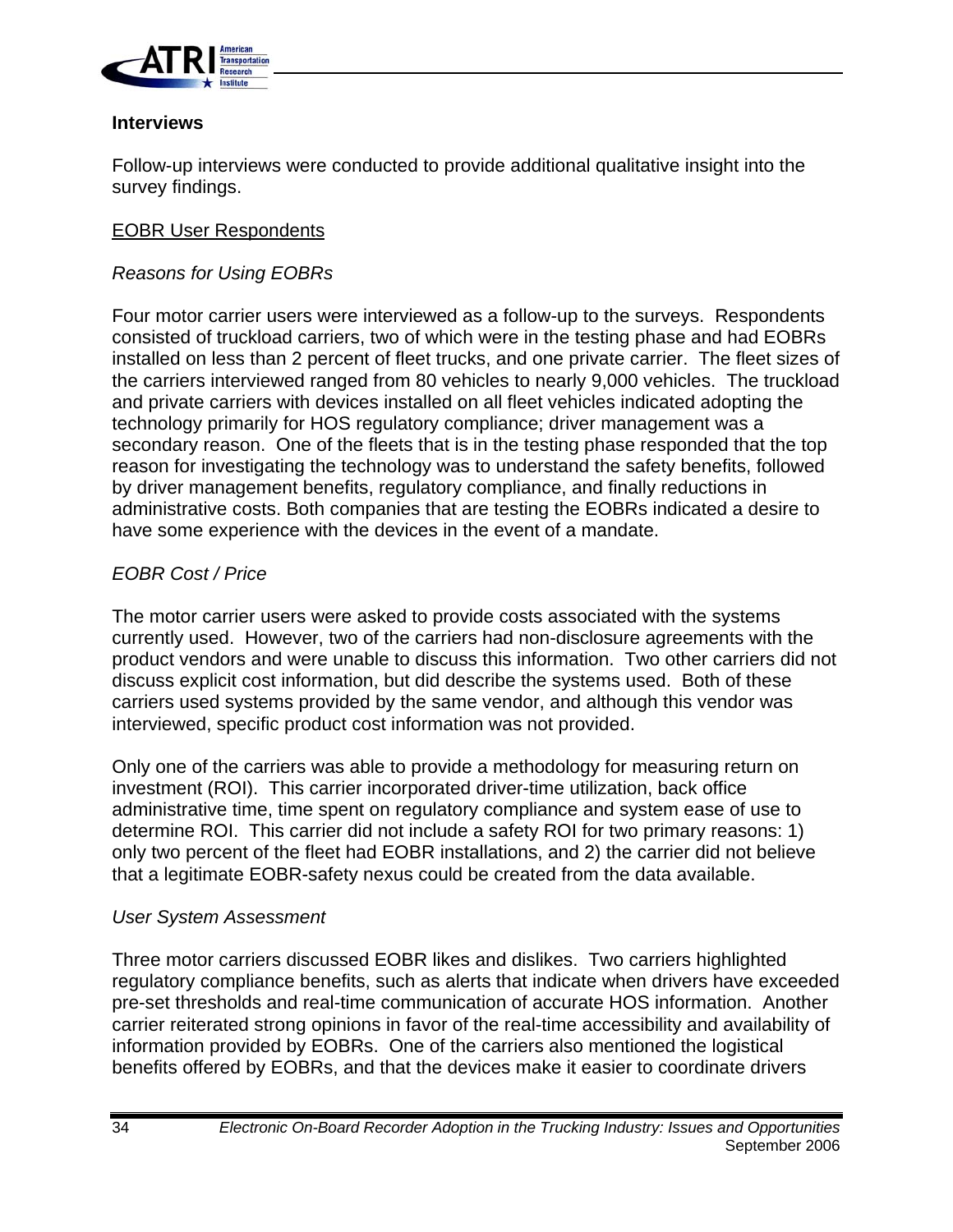

and loads. The only complaint mentioned was that the system could not verify that drivers were actually on-duty, off-duty or sleeping when indicated.

#### *EOBR Safety Impacts*

Motor carrier users were asked how effective EOBRs were at improving safety. Generally carriers appeared uncomfortable or unprepared to answer this question specifically; only two carriers offered direct responses. One carrier responded that EOBRs are very effective improving safety, while the other responded that, "compliance aside," the ability of EOBRs to improve safety presupposes that the HOS rules improve safety. This particular carrier felt that the driver should be able to determine when he or she was tired and needed rest.

#### *EOBR Mandate*

Not surprisingly, opinions about an EOBR mandate ranged from being completely in favor to completely opposed. One of the carriers said it would depend on what the mandate entailed. Another carrier said that it was opposed to a mandate because of the potential for the information collected to be used against drivers. A third carrier said that a mandate would be acceptable as long as it applied to all carriers in order to maintain a level playing field.

Three of the four carriers referenced system costs, especially for small carriers and owner-operators, as a major challenge to implementing an EOBR mandate. Other concerns mentioned included the amount of time motor carriers were given to install and train on the new technology, and establishing standards and consistency across the available technologies. The major benefits proposed included the establishment of a level playing field, improved compliance with HOS, improved safety, and improved productivity. While only one carrier believed safety would be a direct benefit, several carriers implied that an EOBR mandate may force "marginal" carriers out of the industry.

#### EOBR Non-Users Respondents

The six carrier non-users interviewed covered truckload, LTL, agricultural and specialized carriers; no private carrier non-users were interviewed. The fleet sizes of the carriers range from 28 vehicles to over 12,000 vehicles.

#### *Reasons for Not Using EOBRs*

The responses varied significantly among the carriers interviewed. Typical responses provided for not using EOBRs included: cost; the belief that drivers are currently operating in compliance with the HOS rules; the need to focus more on passenger vehicle drivers than commercial vehicle drivers; concerns about productivity impacts; driver retention; and uncertainty surrounding the details of a possible mandate. The two predominately LTL carriers varied in fleet size from 350 vehicles to 7,000 vehicles. Both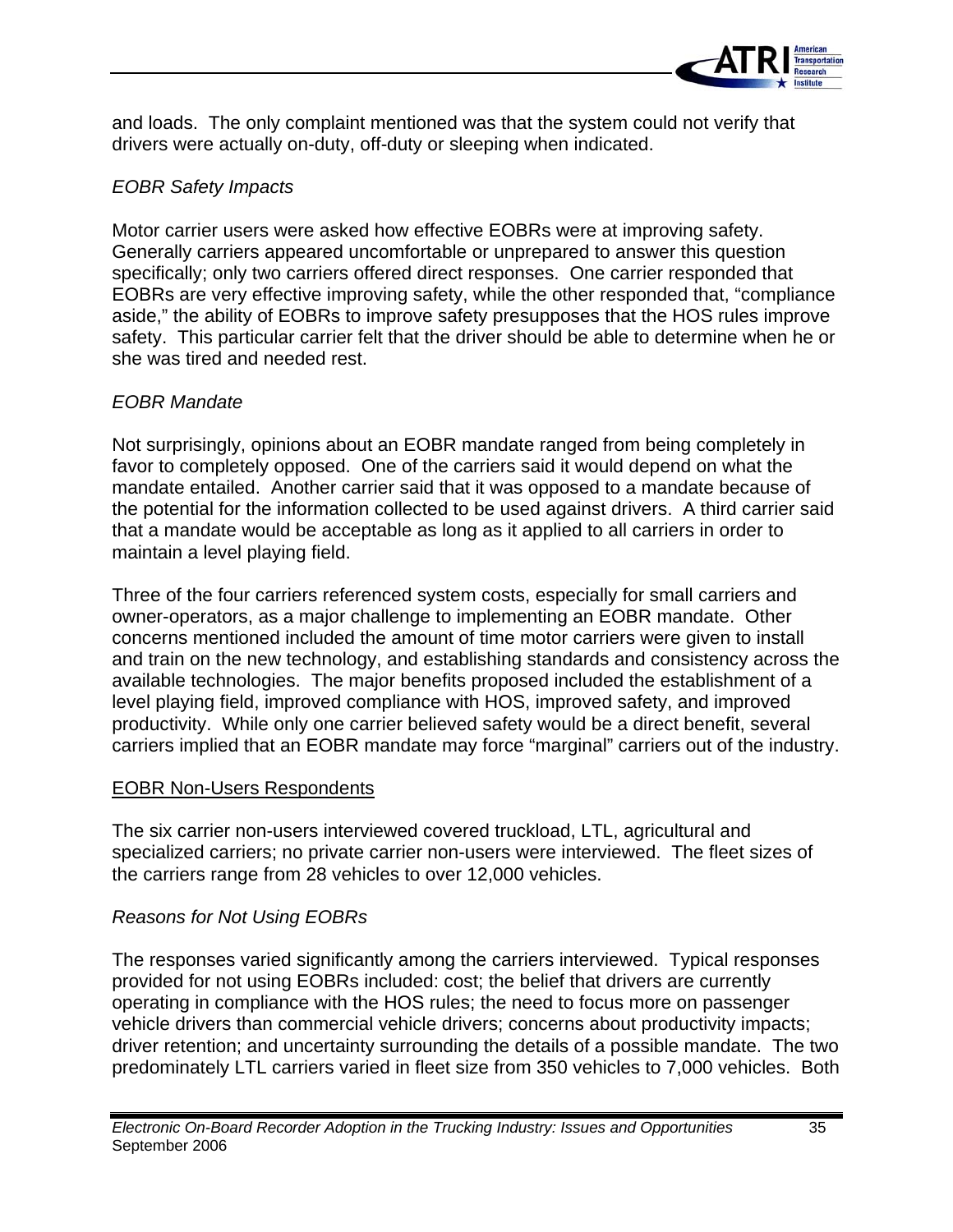

of these carriers indicated not using EOBRs for HOS tracking due to the nature of LTL operations – drivers drive scheduled routes, are able to return home every night, and are generally not in situations where the choice has to be made between completing a delivery and resting.

Neither of the LTL carriers thought that EOBRs were very effective at improving safety. When asked to rate the effectiveness of EOBRs at improving safety on a scale of 1 to 10 (1 being not at all effective, 10 being very effective), one LTL carrier gave a rating of 1 and the other gave a rating of 2; both responded that this was essentially due to the nature of the LTL sector. One of the two LTL carriers said that EOBRs would be more effective at improving safety for over-the-road drivers.

Of the remaining TL carriers interviewed, 75 percent indicated that while there were positive aspects to EOBR use, EOBRs would not be deployed until a mandate was in place. Justifications included the fact that, without a mandate, carriers who invested in EOBRs would be at a competitive disadvantage to those who chose not to make the investment. These same carriers also ranked the effectiveness of EOBRs at improving safety much higher than the LTL carriers, giving an average rating of 7. A different reason provided for not using EOBRs at this time was concern about investing in an early system with uncertainty over what a mandate might require; carriers are concerned about investing in a system that may not meet government requirements. Seventy-five percent of TL carriers indicated that an EOBR mandate could have positive outcomes (includes compliance) for the industry as long as it was mandated across the board for all truckload carriers.

The last non-user carrier interviewee was a small fleet that relies exclusively on owneroperators to deliver goods. Although this carrier was firmly opposed to an EOBR mandate, it did respond that one of the benefits would be consistency in enforcement across all the states; however, the carrier did not believe EOBRs were effective at improving safety.

#### *Additional Features*

The carriers were asked about additional functionalities that would make EOBRs more appealing. Two of the carriers responded that there were no additional functionalities of interest. The remaining four carriers indicated an interest in a variety of other functionalities including IFTA monitoring, fuel management, load assignments and other capabilities that would improve the overall efficiency of business processes.

#### *EOBR Cost*

Carriers were asked about reasonable unit prices for basic EOBRs that solely recorded HOS, as well as reasonable prices for EOBRs with the additional functionalities in which carriers are interested. Reasonable per-unit purchase prices for a basic EOBR ranged from \$0 (for the small truckload carrier that was opposed to a mandate and saw no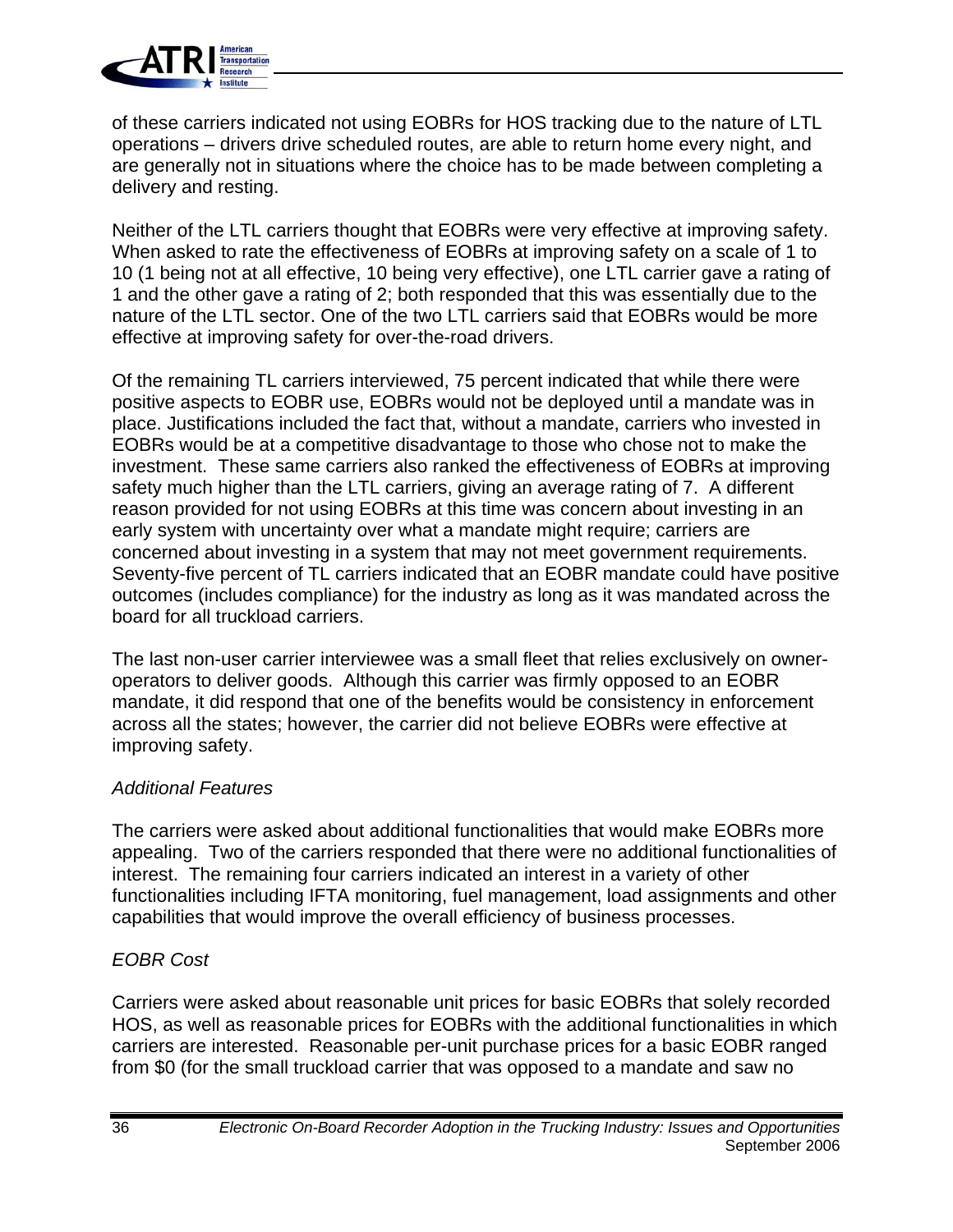

general value in the devices) to \$1,000, and the reasonable prices for an enhanced EOBR ranged from \$0 (again for the small truckload carrier that saw no incremental value in the additional capabilities) to \$2,000. Additional questions were asked regarding reasonable monthly wireless fees (if applicable) and monthly maintenance costs. For a basic system, the total range motor carriers gave for a monthly wireless fee was \$0 to \$15, and the range for an enhanced system was also \$0 to \$15. Only one of the motor carriers increased the reasonable monthly wireless fee to factor in additional functionalities. Finally, carriers were asked about a reasonable average monthly maintenance cost. Only two carriers responded to this question with one response varying from \$0.40 per truck (\$5,000 for the entire fleet) for a basic EOBR to \$0.80 per truck (\$10,000 for the entire fleet) for an enhanced EOBR. The second respondent proposed \$100 annually per truck for both a basic and enhanced system.

#### *EOBR Data*

The carriers were then asked about appropriate and inappropriate uses of the data collected by EOBRs. Three of the six carriers responded that litigation was an inappropriate use and no other inappropriate uses were discussed by any of the carriers interviewed. Interestingly, five of the vendors answered this question and indicated that internal use of the data (for compliance and management purposes) and enforcement were appropriate uses of the data. One of these vendors indicated that litigation was also an appropriate use of the data.

#### *EOBR Mandate*

Finally, the motor carriers were asked about the benefits and challenges associated with an EOBR mandate. All but one of the carriers responded that an EOBR mandate would likely result in improved compliance<sup>##</sup> with HOS rules. The only benefit mentioned by the last carrier was that it would ensure consistent enforcement among all the states. However, the two LTL carriers both added that the mandate would have to include enough flexibility to account for different types of carrier operations. Other challenges that were mentioned included cost concerns with EOBR products, compatibility with existing on-board technologies, driver training, the amount of time the mandate provides to adopt the new systems, driver acceptance and managing strict enforcement of HOS in relation to other challenges like truck parking shortages and congestion.

#### EOBR Vendors

### *Current EOBR Use*

Six EOBR vendor follow-up interviews were conducted. Four of the vendors were willing to provide information regarding product market share, which ranged from 30,000

<sup>‡‡</sup> Although several carriers reiterated that HOS compliance may not necessarily lead to improved safety.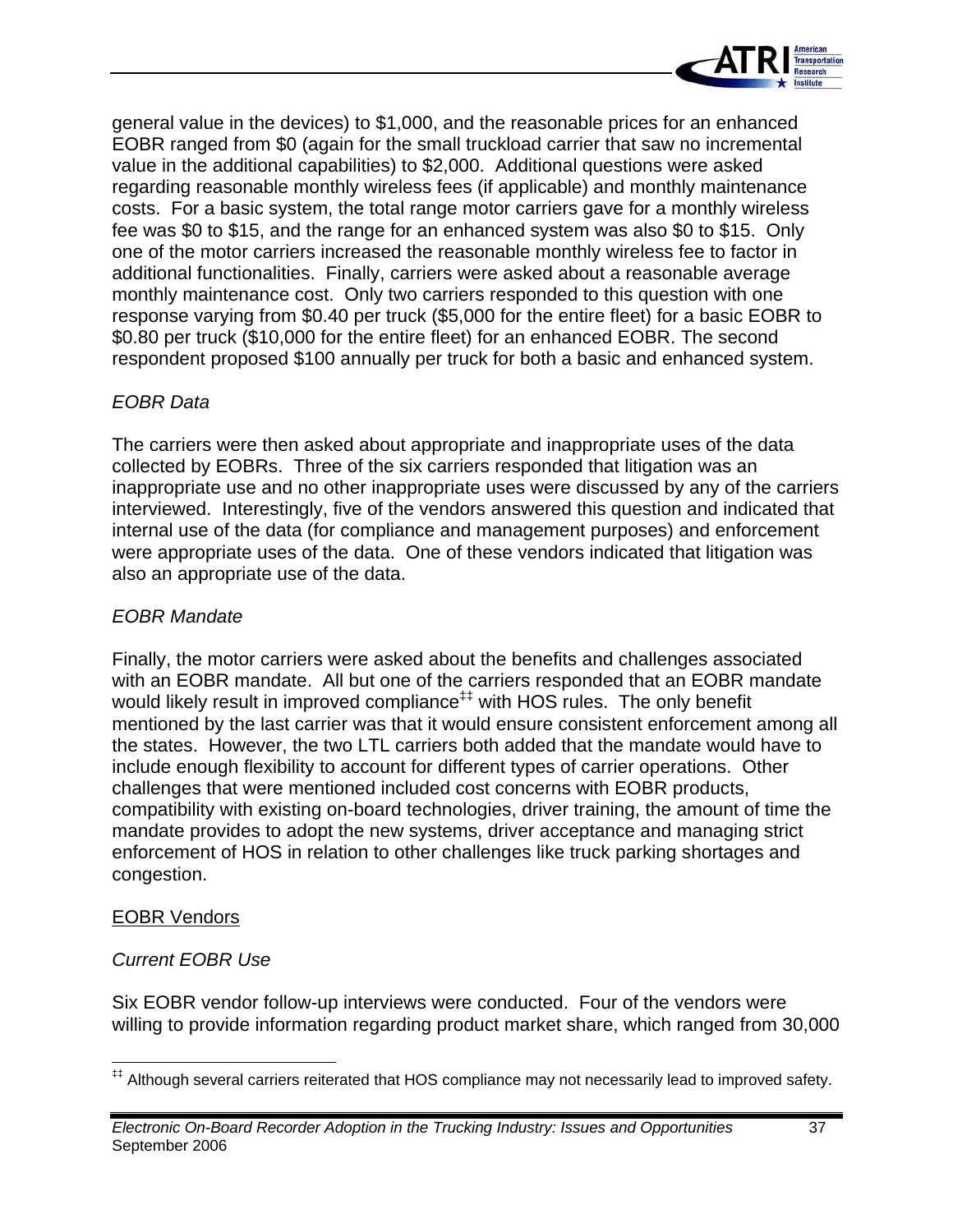

to 50,000 units. The ATA Technology and Maintenance Council estimates that there are over 100,000 total units currently in use<sup>11</sup>. Each vendor was asked to rank the top three reasons driving sales to carriers. Of the five vendors that answered this question, two listed HOS compliance in the top three, but only one (the vendor with the most basic system) responded that HOS compliance was the number one reason. This was also the only vendor to choose safety as a primary reason why carriers purchased the product. Fuel cost management and compliance with fuel tax regulations (IFTA) were both frequently cited in the top three reasons, along with business productivity benefits.

#### *EOBR System Functionalities*

Of the vendors interviewed, the most basic EOBR system monitored HOS, vehicle speed, engine RPM, and vehicle location via GPS. The more advanced systems included a number of additional functionalities such as IFTA management, fuel management, event data recording such as hard braking or sudden accelerations, and vehicle diagnostics. Of the four vendors that provided more detailed cost information, the per-unit purchase prices for the EOBR systems ranged from \$500 to \$2,500 depending on product functionalities. Although not included in this series of interviews, other vendors have indicated that basic HOS EOBRs could be purchased for as little as \$300. The vendor-provided costs associated with wireless subscription fees (as applicable) ranged from \$15 to \$50 (in comparison, 75 percent of motor carrier users that responded to that survey question estimated monthly maintenance costs to be \$40 or less for the HOS function). Three of the four vendors indicated that maintenance costs would be minimal, and the fourth vendor indicated not charging for maintenance, and providing free software updates. The highest cost given was \$40 per vehicle per year for preventative maintenance.

Relating to driver identification, four vendors answered these questions and indicated using a variety of techniques. Two of the vendors use identification codes and passwords to identify drivers. One of the vendors uses a code key with remote identification, and the fourth vendor relies primarily on drivers being assigned to a specific vehicle. To manage team drivers, this vendor also provides each driver with a unique log-in ID. Three of the four interviewed vendors provide encrypted data during wireless transfer; the fourth vendor relies on the proprietary nature of the system to prevent outside access to data. To protect information during storage, vendors rely on firewalls, password protection and proprietary security measures.

#### *Marketing Challenges*

Four vendors described a number of challenges experienced in marketing systems to carriers. One vendor noted that there were fewer challenges marketing to private carriers, but the for-hire sector was more reluctant to invest in EOBR technologies. The cost of the system was highlighted as a major deterrent, although one vendor noted that the savings carriers experienced in fuel economy alone (provided the system includes fuel management functions) would more than cover the initial investment. Another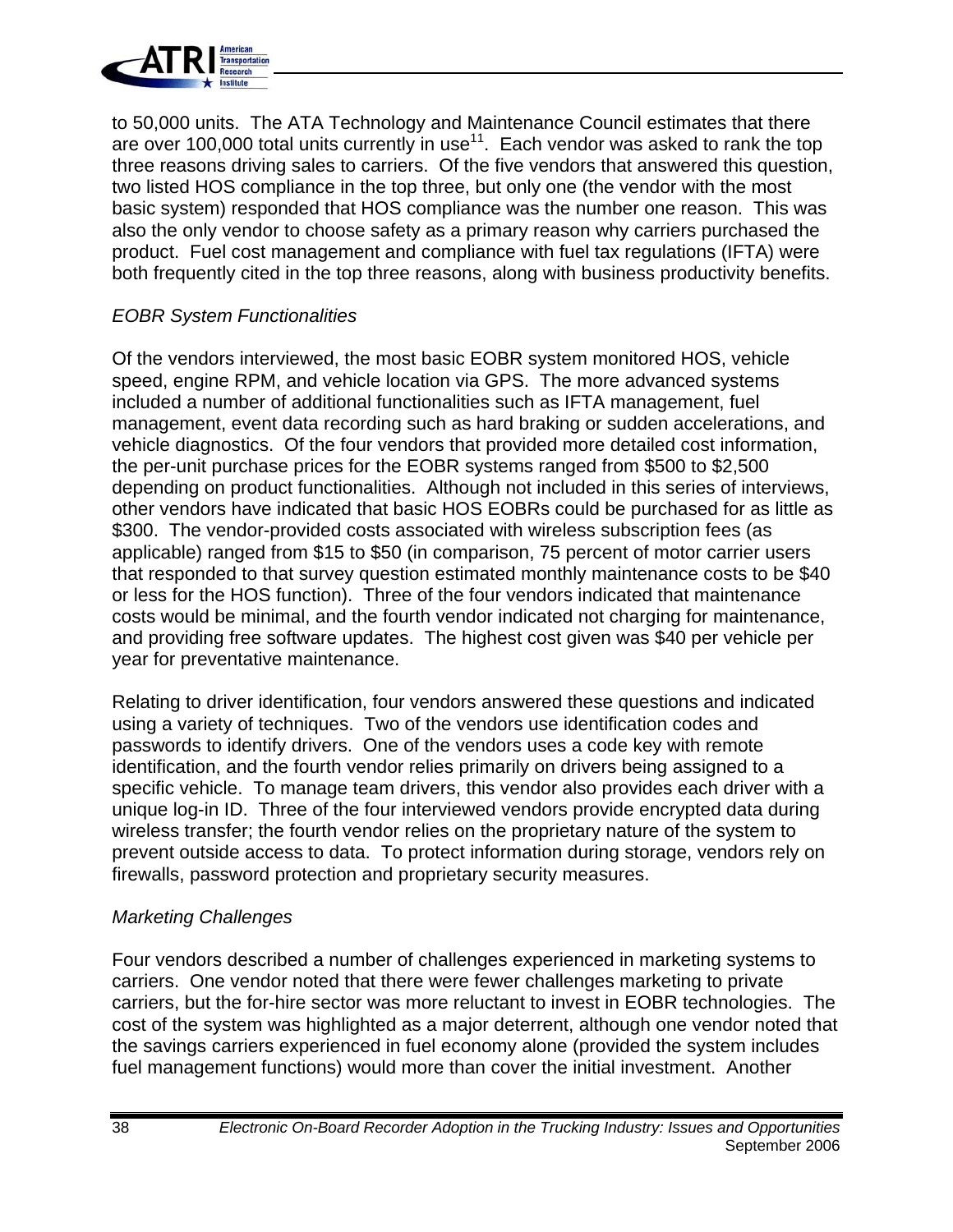

vendor described reluctance by carriers to deploy EOBRs until a mandate is issued and its requirements understood. Another vendor responded that with very few exceptions, no large, for-hire fleets had adopted the technology and the smaller fleets look for the larger fleets to set the precedent<sup>§§</sup>.

#### *EOBR Mandate*

Somewhat surprisingly, not all of the vendors were in favor of an EOBR mandate. However, all the vendors could provide a list of benefits that might accrue from a mandate, including easier compliance, improved enforcement and the creation of a level the playing field by making it more difficult for drivers and carriers to skirt the HOS rules. Of the two vendors that were clearly opposed to a mandate, the reasons included technical challenges that need to be resolved, the potential third-party establishment needed to inspect or validate systems to ensure proper operation and a lack of proven safety benefits. The challenges that vendors described included the need for clear standards, high adoption costs for the industry, overcoming negative driver reactions to the systems, and developing an effective method for relaying information for roadside inspections.

#### Overall Interview Summary

Opinions regarding EOBRs and a possible mandate vary greatly among carriers and vendors. Fleet sector and size have a clear impact on a carrier's perception of EOBRs. Surprisingly, the large truckload carriers that did not currently use EOBRs seemed to view a possible mandate more favorably than the TL users that were currently using or testing EOBR systems\*\*\*. Overall, there were affordable systems that met most of the medium to large non-users' criteria for having a reasonable price. Any actual monthly wireless subscription fees were higher than what motor carriers thought was reasonable, but the maintenance costs were generally lower. The price and cost data collected in both the surveys and the interviews are summarized in Table 8.

<sup>&</sup>lt;sup>§§</sup> This finding is validated by the ATRI/Gartner G2 Trucking Technology Surveys conducted in 2003 and 2005. These surveys found that as new technologies are introduced into the marketplace, the larger companies are the first to adopt them. However, as time progresses, the percentage of medium and small carriers adopting the technologies continues to increase, often exceeding the percentage of large fleets with the technologies.

While TL non-users may not overtly support a mandate, they were more consistent (100% provided at least one or more possible mandate benefits) in asserting mandate benefits. This effect declined with the inclusion of non-TL respondents.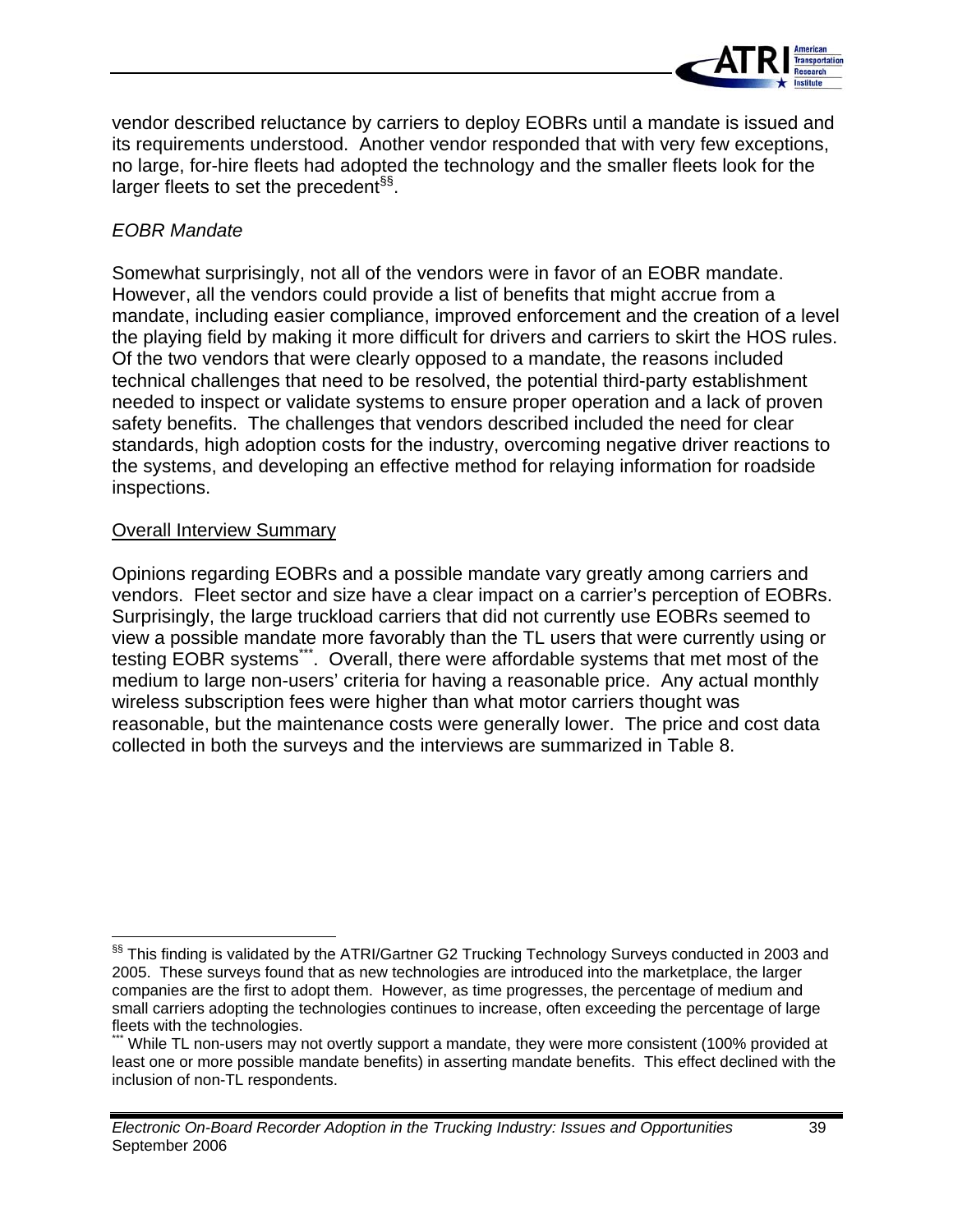

#### **TABLE 8: A summary of the cost and price information collected in the surveys and interviews.**

|                                                    | <b>Non-Users</b><br>(Reported Reasonable)<br>Price) |                                         | <b>Users</b><br>(Actual Price Paid) |                                     | <b>Vendors</b>           |                   |
|----------------------------------------------------|-----------------------------------------------------|-----------------------------------------|-------------------------------------|-------------------------------------|--------------------------|-------------------|
| Cost per<br><b>Truck</b>                           | <b>Surveys</b>                                      | <b>Interviews</b>                       | <b>Surveys</b>                      | <b>Interviews</b>                   | <b>Surveys</b>           | <b>Interviews</b> |
| Purchase<br>Price                                  | \$411.40<br>(basic)<br>\$849.10<br>(enhanced)       | \$440<br>(basic)<br>\$840<br>(enhanced) | $$1,509.26$ <sup>†††</sup>          | Could not<br>provide<br>information | $$958.33$ <sup>###</sup> | \$1,400.00        |
| Monthly<br>Maintenance<br>Price                    | \$15.40<br>(basic)<br>\$23.87<br>(enhanced)         | \$4.45                                  | \$21.41                             | Could not<br>provide<br>information | N/A                      | Minimal           |
| Monthly<br><b>Wireless</b><br>Subscription<br>Fees | N/A                                                 | \$11.33                                 | \$33.71                             | Could not<br>provide<br>information | N/A                      | \$40.13           |

<sup>&</sup>lt;sup>†††</sup> This average was determined by using the midpoint of the range selected by the respondent on the surveys. For the respondents that selected "\$2,000 or more," \$2,000 was used to determine this average. Therefore, the actual average may be higher than the one reported here. ‡‡‡ This average was determined by using the midpoint of the range selected by the respondent on the surveys. For the respondents that selected "\$2,000 or more," \$2,000 was used to determine this average. Therefore, the actual average may be higher than the one reported here.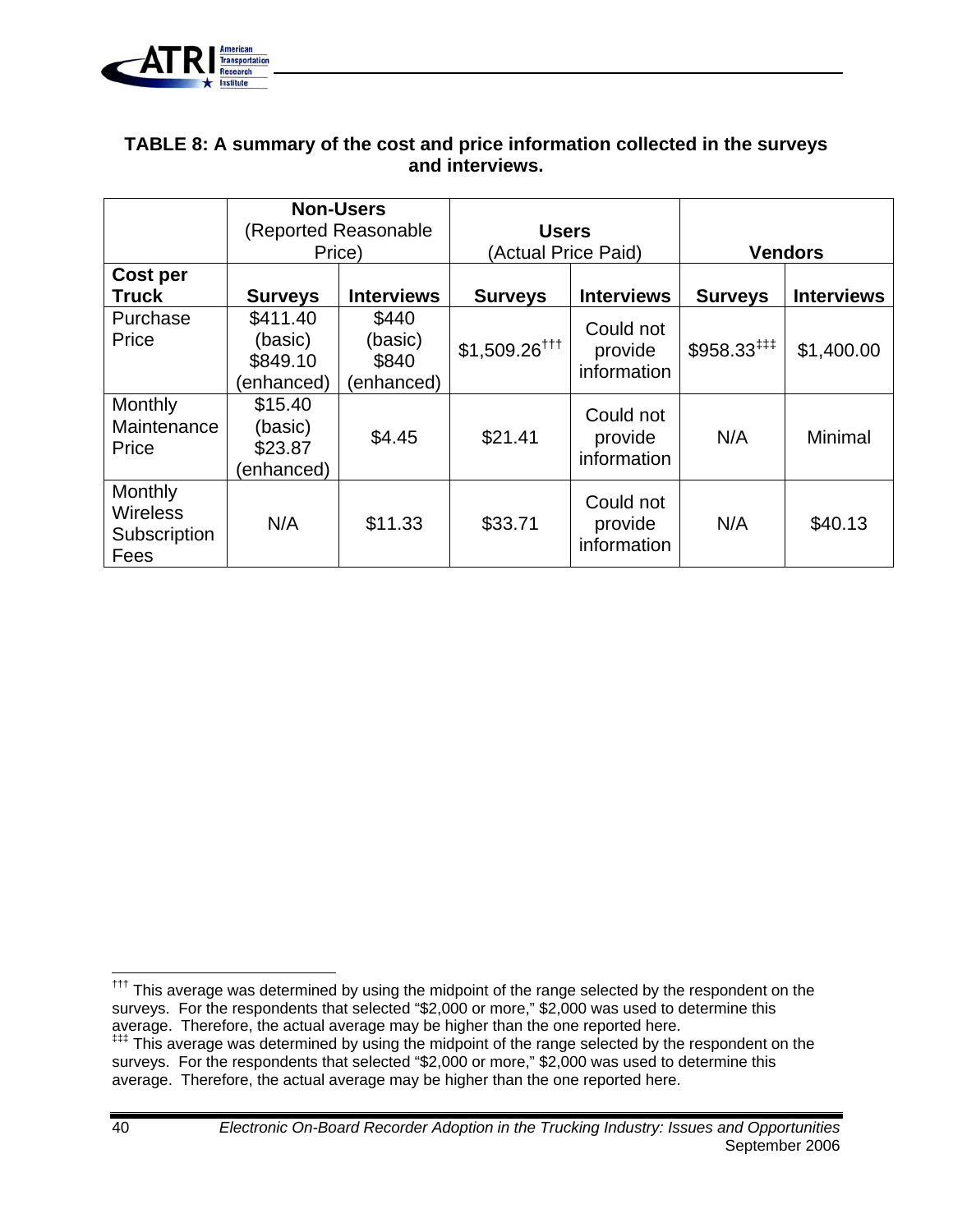

### **Section 4 Findings and Recommendations**

#### **Research Summary**

The ATRI research primarily focused on EOBR characteristics, functionalities, and usage benefits and concerns. It did not attempt to develop new analyses on the role of EOBRs in managing fatigue or relating EOBRs to safety metrics or empirical outcomes. Even so, numerous participants and respondents cited the need for further documentation and justification of the relationship between EOBRs and safety. As such, there is a significant need for, and interest in, research that scientifically documents the linear relationship between EOBRs, compliance, fatigue and safety.

However, the research does provide some important insight into opportunities and challenges associated with voluntary and mandatory usage of EOBRs.

General findings, described in specific sections below, include:

- The impact of EOBRs by carrier users on driver retention and morale was far more positive than the impact perceived by EOBR non-users.
- EOBR usage is typically rationalized as a compliance tool by both users and nonusers, rather than a safety management system.
- Almost all carriers, including those opposed to an EOBR mandate, can articulate potential benefits from an EOBR mandate.
- Cost, privacy and the lack of a safety nexus are the primary barriers to industry support of EOBR usage and mandates.
- In analyzing data provided by carrier users, non-users and system vendors, EOBR system costs appear to be disjointed in terms of reasonable vs. expended vs. published system costs.
- Existing EOBR pricing levels, using both reasonable and published costs, generally exceed small carriers' and owner-operators' financial abilities and expectations.
- Carriers generally believe that EOBR mandate requirements may be flexible across sectors, but must be standard within sectors to ensure uniformity and a "level playing field." Nevertheless, different fleet sizes will likely experience different financial impacts from an EOBR mandate.
- Vendors and carriers alike are concerned about the lack of EOBR standards and uniform practices. Some version of technical and functional standards – possibly the ATA Technology & Maintenance Council's emerging EOBR "recommended practices" – should be included in the mandate requirements rather than as a response to the rulemaking. Approaches and processes to inspect EOBRs are needed to ensure they are functioning correctly and within the specifications of the regulations. Should a mandate be implemented, a system may be needed to validate the proper functioning of the system since carriers will be held responsible for the information recorded.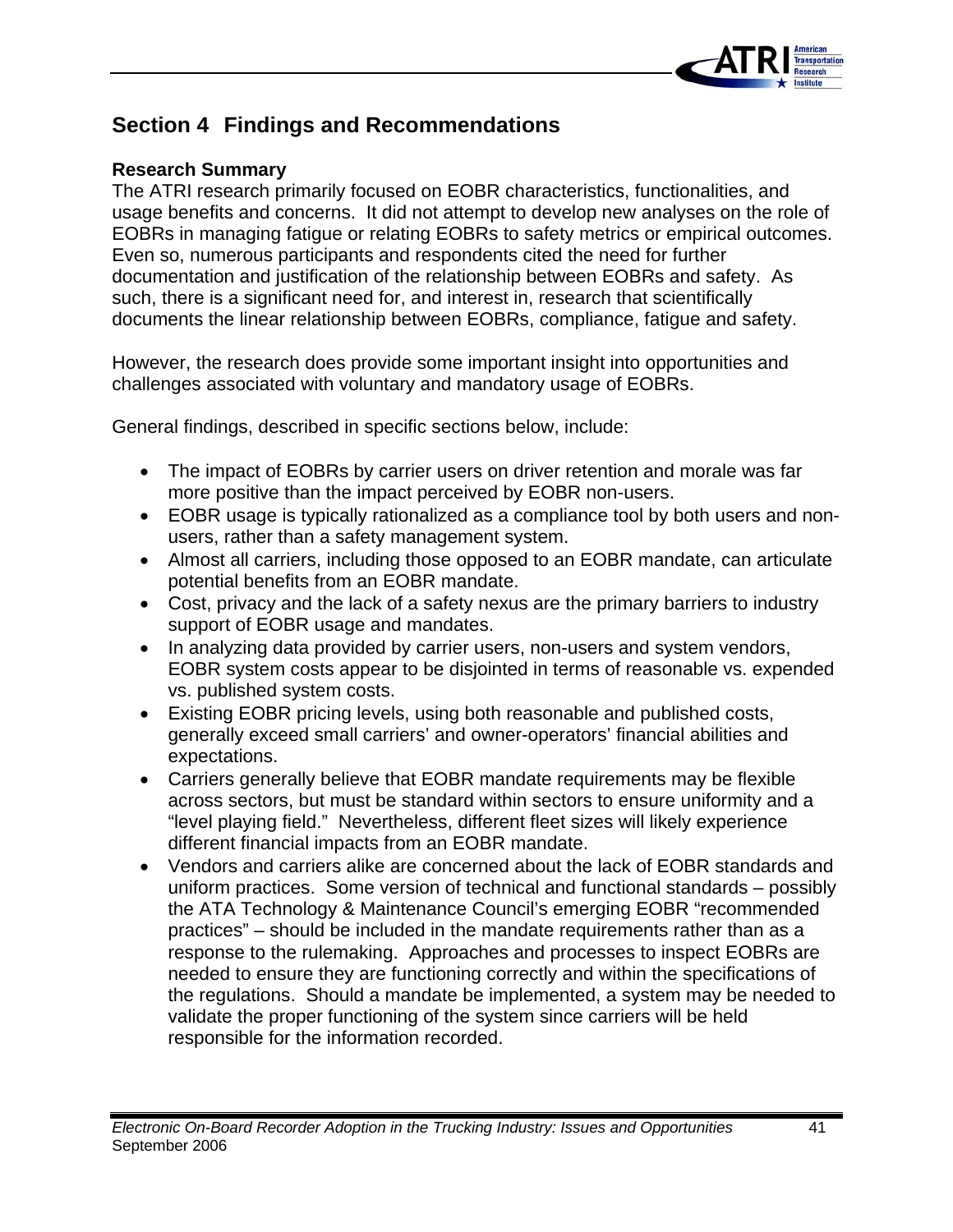

• Carriers are extremely concerned about standardized EOBR enforcement of HOS compliance as well as data access for non-compliance purposes.

#### **EOBR Cost**

#### *Finding:*

Although cost was a top concern for motor carriers, affordable systems (as defined by carrier expectations) are currently available for medium to large carriers, with more expected to enter the marketplace. There does appear to be a series of disconnects between "reasonable" prices listed by non-users (by fleet size), prices paid by users, and vendor-published prices. Most carriers that currently use EOBRs paid more than \$1,000 per unit. Interestingly, 33 percent of the vendors that responded to the online survey indicated that their EOBR product cost less than \$500. However, only 6.9 percent of current users reported paying \$500 or less. The average reasonable price reported by non-users was \$411.40; for owner-operators, the average reasonable price reported was \$209.17. Vendors indicated during the interviews and informal discussions that several EOBR products could be available for as low as \$300.

It appears that the vendor community may not yet be fully geared towards developing reasonably priced systems in advance of an EOBR mandate.

#### *Recommendations:*

- Both vendors and carriers recognize that cost is a major challenge to an EOBR mandate, especially for small carriers and owner-operators. Opportunities for direct or indirect financial assistance would help allay cost issues. Without such tools, small carriers and owner-operators are likely to suffer considerable negative impacts. The feasibility of government subsidies, block purchase discounts and tax credits should all be evaluated.
- Research needs to be conducted on both the direct and societal costs and benefits of an EOBR mandate. Cost savings that may accrue from improved safety resulting from reductions in fatigue-related accidents as well as enforcement time savings could potentially provide the basis for public financial assistance. This appears to be particularly compelling to small carriers and owner-operators.
- There is a current lack of available information on the actual costs of a minimally compliant EOBR. The trucking industry should work with EOBR vendors to educate carriers on the options available and the realistic costs of the various products available.

#### **Driver Retention/Industry Adoption**

#### *Finding:*

There is a clear disconnect between the perceived impacts EOBRs will have on driver retention (by non-users) and the actual impacts experienced by current users. Driver retention was mentioned as a major concern by 22 percent of the non-users in the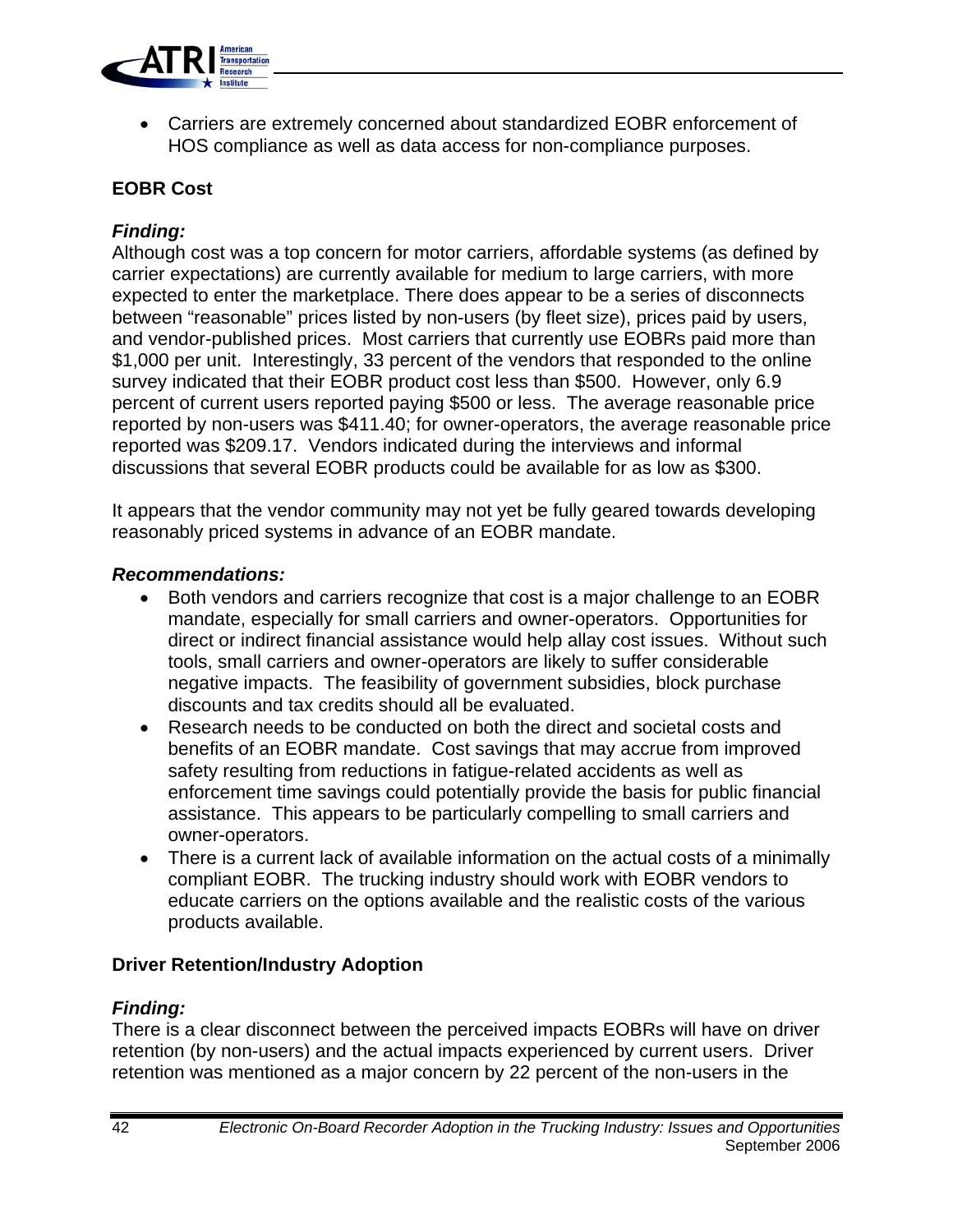

surveys and by two carriers during the interviews. The experience of carriers that use EOBRs, however, has shown that there are no major negative impacts on driver retention when EOBRs are used. In fact, 81 percent of carriers using EOBRs did not experience negative impacts on driver retention from the use of EOBRs, and 19 percent believed it actually improved driver retention.

#### *Recommendations:*

- The trucking industry, technology vendors and government should develop driveroriented training programs and informational materials to educate carriers and drivers on the real impacts of EOBRs to relieve unsubstantiated concerns.
- There is a lack of robust empirical data on the impact of EOBRs on small carriers and owner-operators since very few have deployed the devices. More research is needed to understand the impact an EOBR mandate will have on trucking industry business failures and the requisite impact on capacity.

#### **Market Options**

#### *Finding:*

While HOS compliance is similarly ranked as a primary objective by carriers and vendors, mutual expectations decrease considerably on price, data management, standards and other functionalities. This likely arises from the minimal market demand for pre-mandate EOBRs, and concern and confusion over what may, or may not, be mandated in the future.

#### *Recommendation:*

Vendors should work with carriers and FMCSA to document, design and test EOBR systems that meet industry requirements for cost, functionality, maintenance, data privacy and technical standards. Additional outreach opportunities need to be developed to ensure that all interested stakeholders have the opportunity to provide input. Moderated, web-based forums and discussion groups could potentially provide ample opportunities to submit and receive feedback.

#### **Sector Differences**

#### *Finding:*

Neither LTL nor TL carriers felt that EOBRs would be beneficial to all operational scenarios since courier and short-haul LTL drivers, as an example, make regularly scheduled runs and are able to return home every night. On the other hand, it is important that a level playing field is developed to the greatest degree given the intense capital investment that would be needed to deploy EOBR systems fleet-wide.

#### *Recommendation:*

A mandate should analytically consider the operational characteristics of different sectors of carriers and the requisite impacts on safety outcomes. However, no one group should be economically disadvantaged to the degree that the marketplace is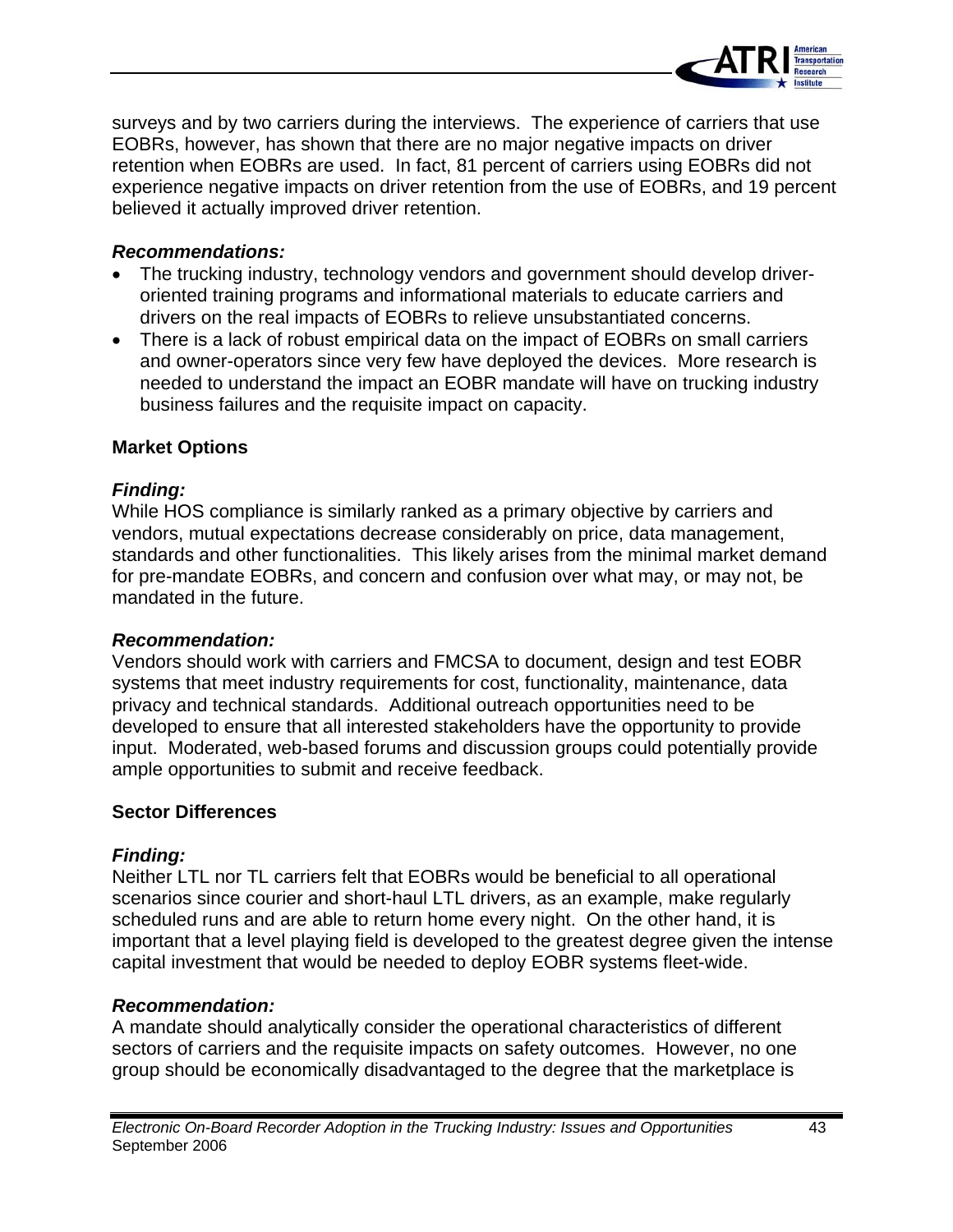

reshaped by the mandate. Ultimately what is needed is a large-scale study that causally (correlationally at minimum) links the relationship of fatigue to safety, and the successful management thereof by HOS regulations. At that point it becomes more apparent to concerned carriers that EOBRs would be a meaningful safety monitoring tool, assuming the technical and functional issues such as positive driver ID are resolved.

#### **Limitations in Current Technology**

#### *Finding:*

Vendors and carriers both discussed the need to establish standards, consistency and interoperability among systems before EOBRs could feasibly be mandated.

#### *Recommendations:*

- EOBR standards need to be developed prior to a mandate. The ATA Technology and Maintenance Council has compiled an EOBR Task Force to develop Recommended Practices for EOBR devices that would serve as a voluntary industry standard. Although a working draft of the Recommended Practices (RP) has been composed, the Task Force is currently waiting for the NPRM to be released before completing work on the RP document.
- Enforcement and inspection strategies also need to be developed prior to a mandate. Based on interviews, there does not appear to be a clear understanding or approach for accessing and/or enforcing EOBR-oriented HOS compliance. From an enforcement agency standpoint, issues exist with data access, data uniformity and standards, electronic data privacy laws, personnel training and potential acquisition issues for technology hardware (for electronic data access and storage).

### **Data Privacy & Security**

### *Finding:*

One of the concerns frequently referenced in the motor carrier non-user interviews was that data collected could be used against drivers and carriers in litigation. Motor carriers were reluctant to support a mandate that would require the collection of information that could be used against them regardless of negligence. One carrier stated that "he who holds the data, loses." A leading cause or basis of this concern is state tort law that separates – dramatically in some instances – negligence from financial liability. Data security was a leading concern among non-users, and while all of the participating vendors ensured that data was encrypted during transfer and protected during storage, a legal request for stored data would usurp this "data integrity" and require the release of targeted data into the public domain.

### *Recommendation:*

A mandate should only require the collection of the minimum information needed to accurately confirm driver identification and HOS status. Carriers and vendors should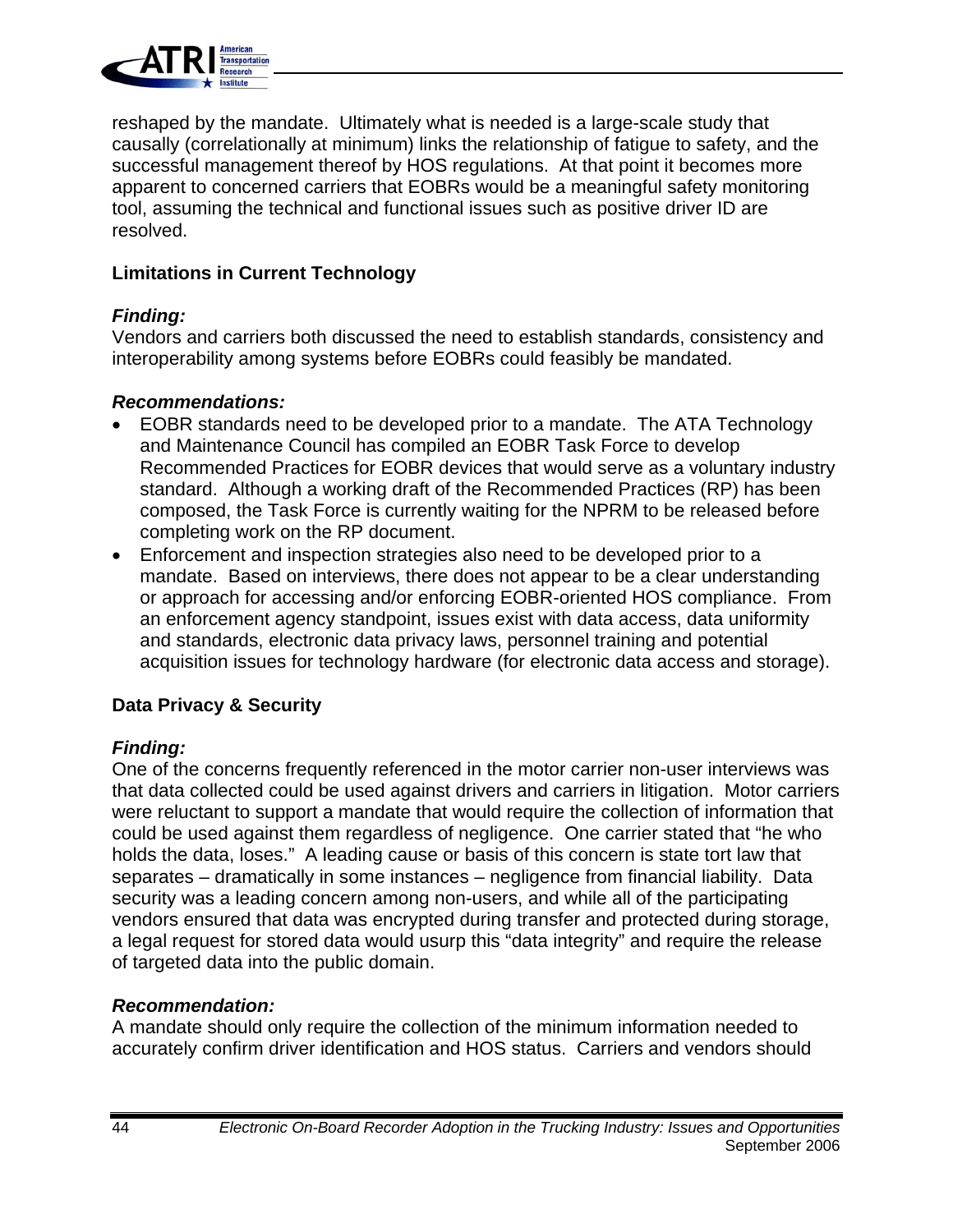

work together to ensure that any other data collected is only accessible by the motor carrier.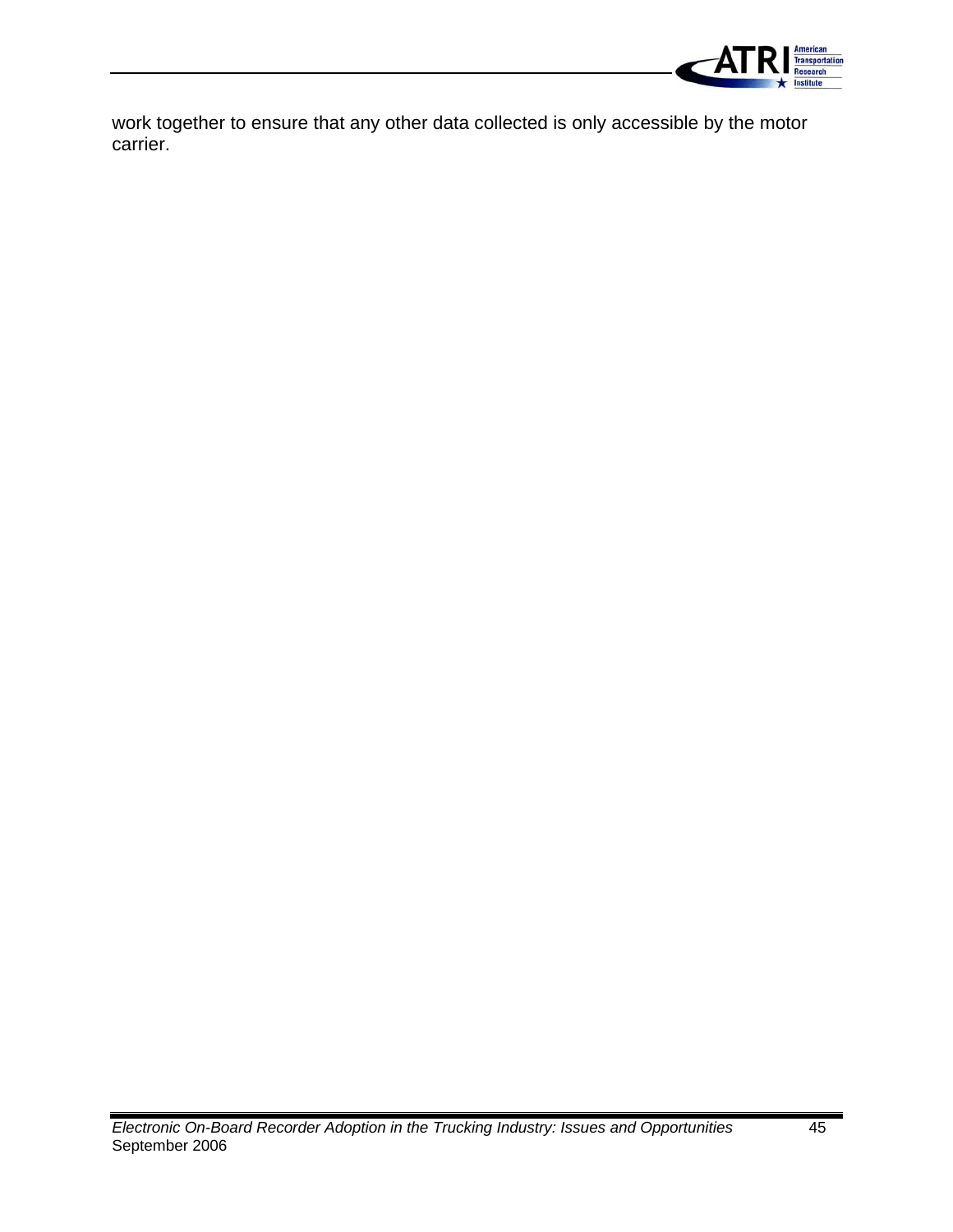

### **Section 5 Implications for Deployment**

A synthesis of the ATRI research components determined that there is still considerable confusion and disagreement regarding EOBRs. Clarification of what an EOBR is and what it records, documentation of actual system costs and the real impacts on driver retention will help relieve the concerns of many carriers. In part, the lack of accurate information has left many drivers, individuals and carriers fearing the worst. The real impacts of EOBRs on productivity and driver retention seem to be much less severe than the anticipated impacts. Despite the misunderstandings, there are genuine concerns over the ability of small carriers and owner-operators to afford even the most basic systems – a substantive issue that must be considered before a mandate is adopted. Lastly, there is little to no research on the consequential relationship between EOBRs, HOS, fatigue and safety. Such research would likely and dramatically increase acceptance of EOBRs.

As was the case with the UMTRI research, ATRI was not able to document the specific benefit-cost ratio for EOBRs for HOS recording because most carriers that have EOBRs use them for a number of additional purposes. For large carriers, there appear to be significant benefits that can be realized; EOBR usage is associated with reductions in administrative and compliance costs, real-time communication between drivers and dispatchers and some improved coordination of drivers and loads. However, the improvement in compliance with HOS regulations alone does not directly transfer to productivity improvements in motor carrier operations and smaller carriers and owneroperators appear to have little or no need for the additional functionalities. One vendor mentioned that the savings a carrier will experience using the fuel management function will more than cover the cost of the system. This still offers little insight into the actual benefit of the HOS functions for carriers, but incorporating non-HOS functions that will have clear benefits for small carriers as well as large carriers will help make the systems more appealing.

There is also concern regarding the feasibility of a mandate based on the technologies that are currently available. One of the major benefits that would result from an EOBR mandate is that the playing field will effectively be level across impacted sectors. For this benefit to be realized, all EOBR systems must collect information in a consistent manner. Although there are some specifications that EOBRs must currently meet, the standards are not adequately developed to ensure complete consistency across the various products currently available. Additionally, the discovery and exploitation of loopholes in HOS record-keeping capabilities could overwhelm the benefits EOBRs may provide, resulting in nothing more than the automated documentation of inaccurate information.

Furthermore, EOBRs will only be effective at improving safety for the motor carrier industry if the HOS rules are relevant to safety and operational objectives. One of the concerns raised in the docket analysis that should be addressed prior to a mandate is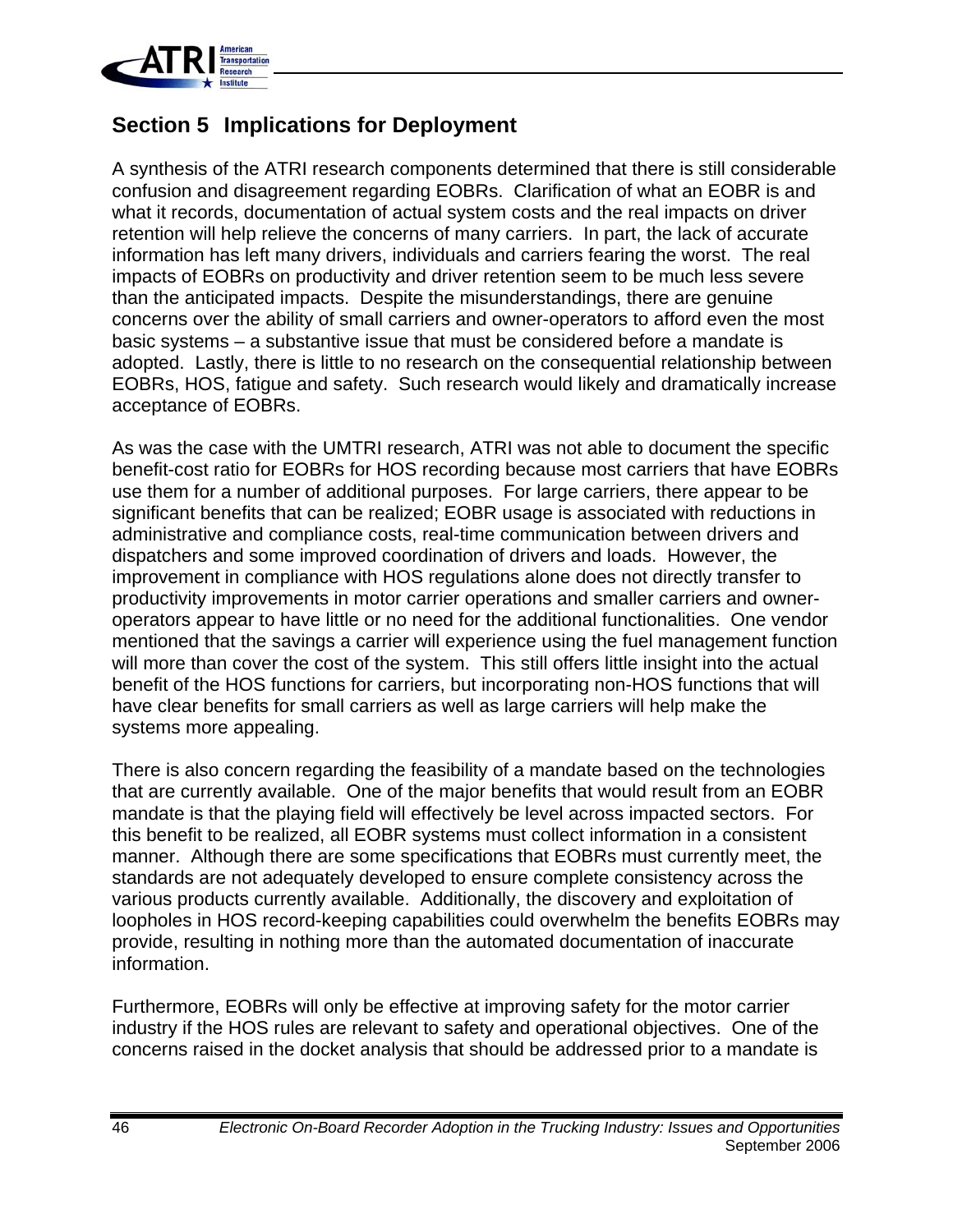

the possible safety-mitigating impacts that may result from drivers and/or carriers trying to "beat the clock" to maintain pick-up and delivery schedules.

Based on this research, there is a clear potential for EOBRs to provide considerable compliance and limited productivity benefits, but there are a number of challenges that will have to be resolved before EOBRs meet this potential.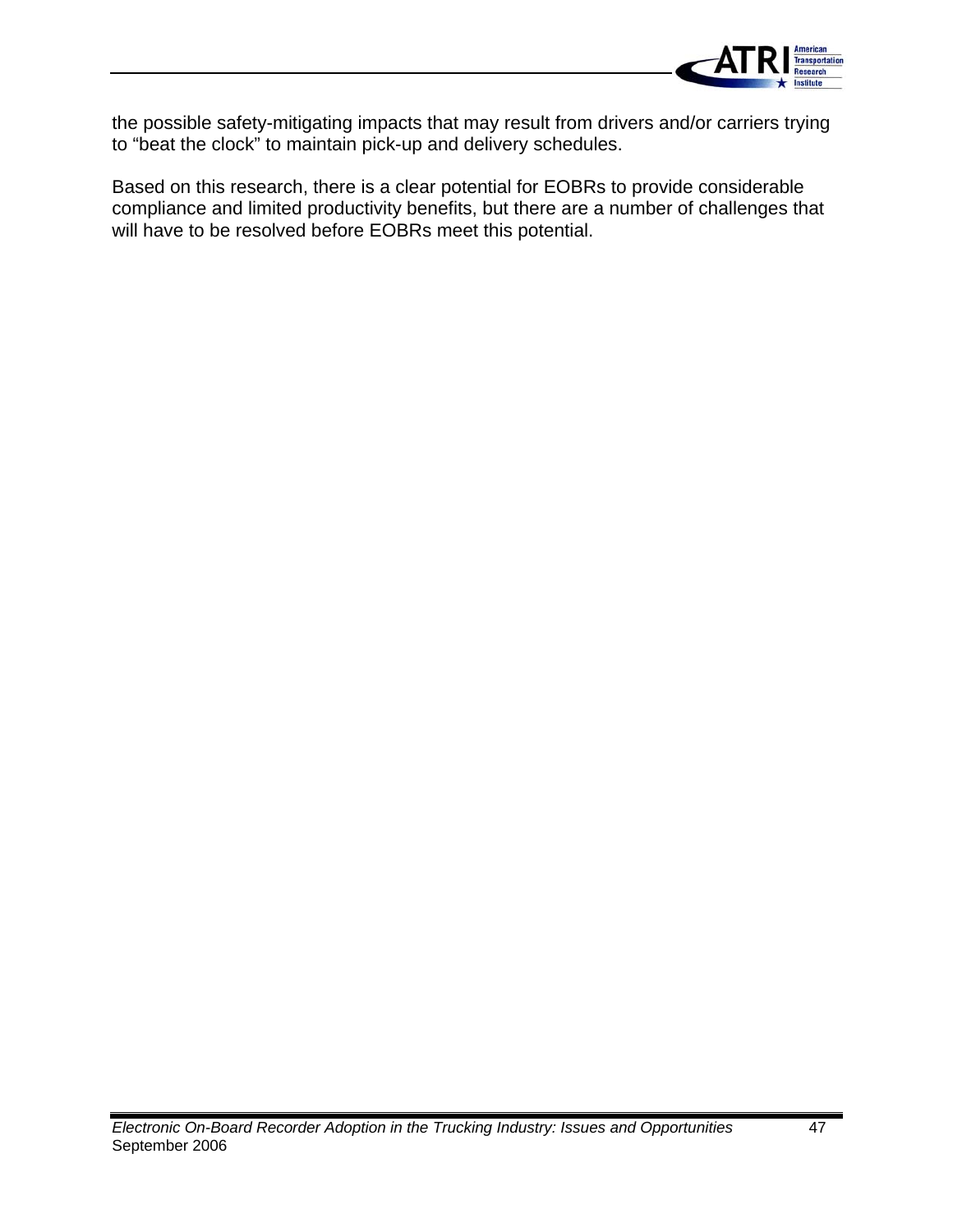

#### **References**

- 1. Sandberg, A., Hours-of-Service Remarks, 2005. Available at http://www.fmcsa.dot.gov/about/news/speeches/HOS-071905.pdf . Accessed December 2005.
- 2. 49 CFR Parts 385, 390 and 395, Hours-of-Service of Drivers, Federal Motor Carrier Safety Administration, 2005.
- 3. 49 CFR Parts 385, 390 and 395, Hours-of-Service of Drivers; Final Rule, Federal Motor Carrier Administration, 2005. Available at http://www.fmcsa.dot.gov/rulesregulations/administration/rulemakings/05-16498-HOS-Final-Rule-8-25-05.htm . Accessed December 2005.
- 4. Campbell, L., S. W. Lang, & M. Smith, Electronic Recorder Study, University of Michigan Transportation Research Institute *for* Federal Highway Administration, 1998.
- 5. American Trucking Associations, 2003 Driver Compensation Study, 2003.
- 6. Wright, B. & E. Fogel, On-Board Recorders: Literature and Technology Review, Cambridge Systematics *for* Federal Motor Carrier Safety Administration, 2002.
- 7. Kostyniuk, L., F. Streff, & J. Zakrajsek, Identifying Unsafe Driver Actions that Lead to Fatal Car-Truck Crashes, University of Michigan Transportation Research Institute *for* AAA Foundation for Traffic Safety, 2002.
- 8. Report to Congress on the Large Truck Crash Causation Study, Publication MC-R/MC-RRA, FMCSA, U.S. Department of Transportation, 2006.
- 9. Heavy Truck Collisions 1994 1998, Road Safety and Motor Vehicle Regulation Directorate, Transport Canada, 2001.
- 10.American Trucking Associations, American Trucking Trends, 2004.
- 11.Kraft, D., Next Generation EOBRs: The Issues Ahead, TMC EOBR Task Force, American Trucking Associations, 2006. Available at http://www.truckline.com/NR/rdonlyres/BF597F03-E1D8-47F3-8CA8- 63ECC8D7EFDA/0/EOBR.pdf . Accessed April 2006.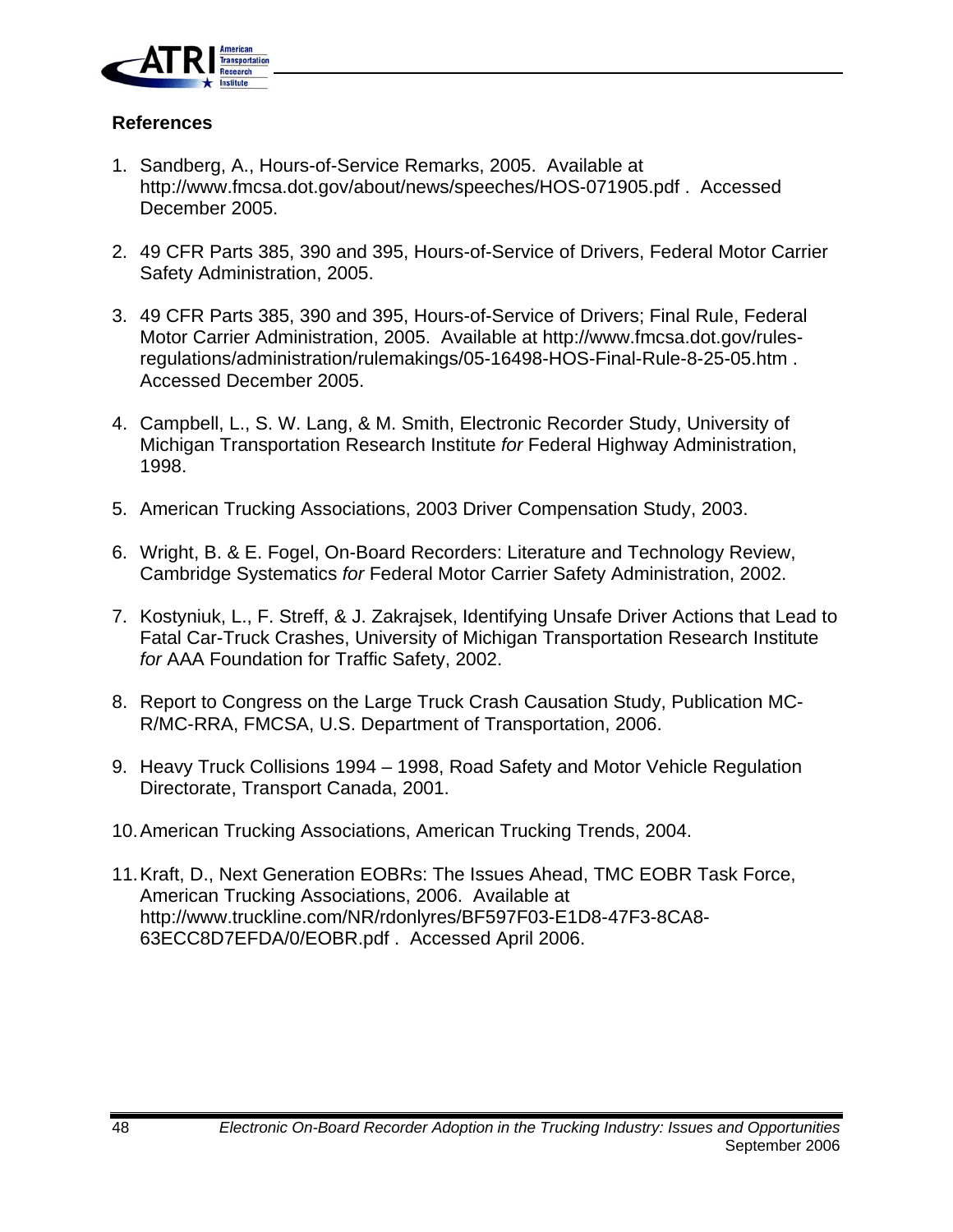

### **Appendix A**

#### **Electronic On-Board Recorders: User Survey**

#### **Company Information**

- 1. How is your fleet best described? (N=29)  $\Box$  Private fleet **Truckload carrier** □ Less than truckload carrier □ Owner/operator **□** Bus carrier Other, please specify: \_\_\_\_\_\_\_\_\_\_\_\_\_\_\_\_\_\_\_\_\_\_\_\_\_\_\_\_\_ 2. How many vehicles are in your fleet? \_\_\_\_\_\_\_\_\_\_\_\_\_\_\_\_\_\_\_
- 3. How many drivers does your company employ? \_\_\_\_\_\_\_\_\_\_\_\_\_\_\_\_\_\_\_\_\_\_\_\_\_\_\_\_\_\_\_\_\_\_\_
- 4. Please indicate the method(s) your company currently uses to track driver hours-ofservice (HOS), next to each method indicate the percentage of the fleet using that particular method.

|                                                  | % of Fleet |
|--------------------------------------------------|------------|
| Paper Logs                                       |            |
| Time Cards                                       |            |
| Electronic On-Board Recorders with HOS Functions |            |
| Other, please specify:                           |            |

5. Please indicate your company's reasons for using EOBRs?

| Primary Reason<br>(Check only one.) | <b>Secondary Reasons</b><br>(Check all that apply.) |                                                                              |
|-------------------------------------|-----------------------------------------------------|------------------------------------------------------------------------------|
|                                     |                                                     | Regulatory compliance – hours-of-service                                     |
| $\Omega$                            |                                                     | Regulatory compliance – taxes and fees (mileage and<br>fuel tax information) |
| $\Omega$                            |                                                     | Vehicle operating cost management (fuel economy)                             |
| $\Omega$                            |                                                     | Business management functions (automated payroll, etc.)                      |
| O                                   |                                                     | Engine/vehicle maintenance management                                        |
| $\Omega$                            |                                                     | Real-time vehicle communication and management<br>(dynamic scheduling)       |
|                                     |                                                     | Other, please specify: $\overline{\phantom{a}}$                              |
|                                     |                                                     |                                                                              |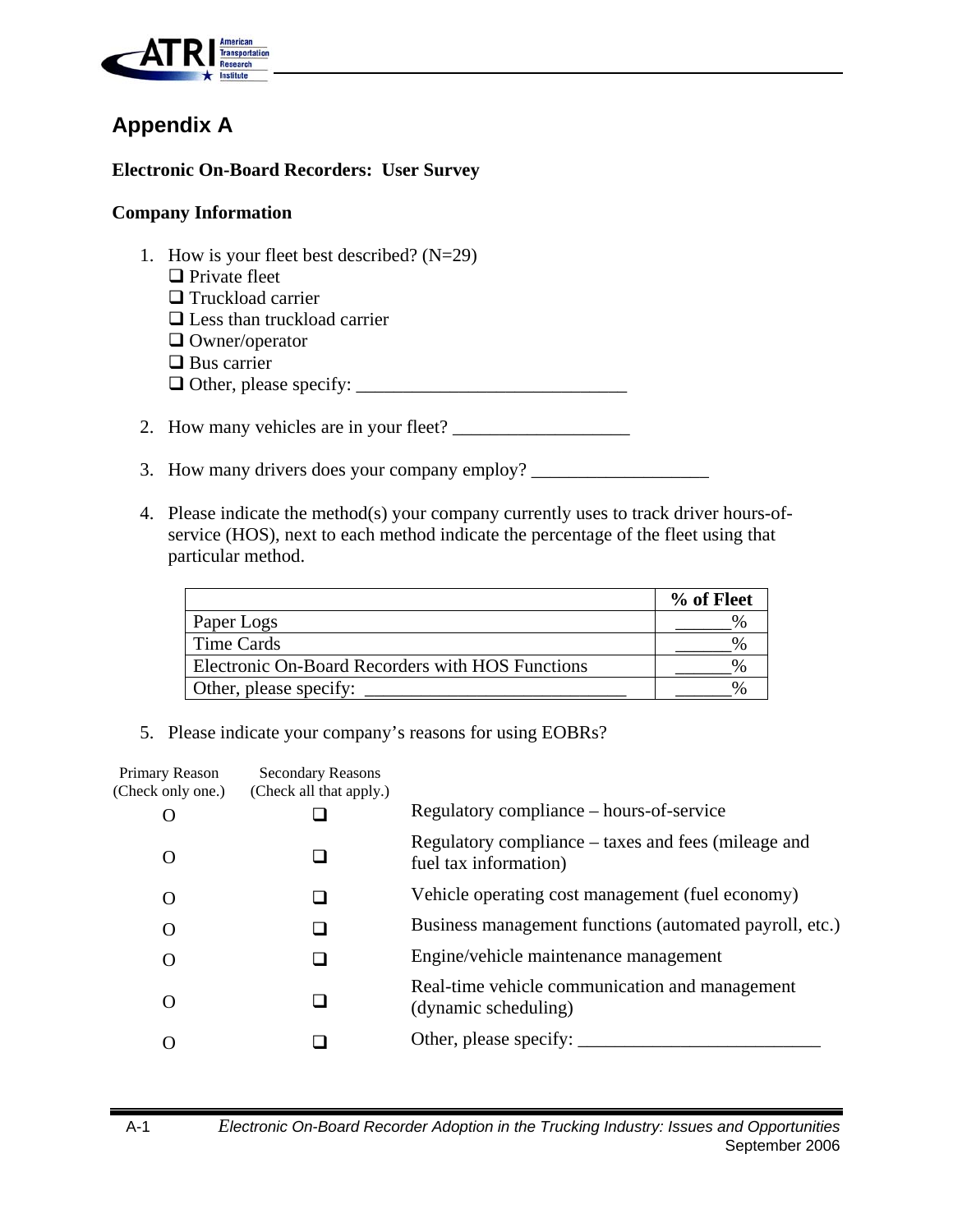

- 6. Recognizing that price information is sensitive, please indicate a general range for the per unit **purchase price** of the EOBR system your company uses. (Check only one) □ Less than \$500  $\Box$  \$500 - \$999  $\Box$  \$1000 - \$1499  $\Box$  \$1500 - \$1999  $\Box$  \$2000 or more
- 7. What is the average annual **maintenance/upkeep cost** per truck associated with your EOBR system?

 $\sim$ 

8. What are the monthly **subscription fees** per truck that may be associated with your EOBR system?

 $\sim$ 

9. What is the average annual cost per truck associated with **software updates**? (Please specify whether this is a total system update cost or a per vehicle cost.)

\$\_\_\_\_\_\_\_\_\_\_\_\_ total system update \$\_\_\_\_\_\_\_\_\_\_\_\_ per vehicle update

10. What is the approximate amount of time for the return on investment (ROI) for your company with the EOBR system? (Check only one)

O Less than 1 year

O 1 year  $-3$  years

O More than 3 years

- O Have not/will not recover investment
- O Don't know
- 11. What is the estimated life span of the EOBR system your company uses?

\_\_\_\_\_\_\_\_\_\_ years

12. What do you like about EOBRs for HOS record keeping?

1.

2.

3.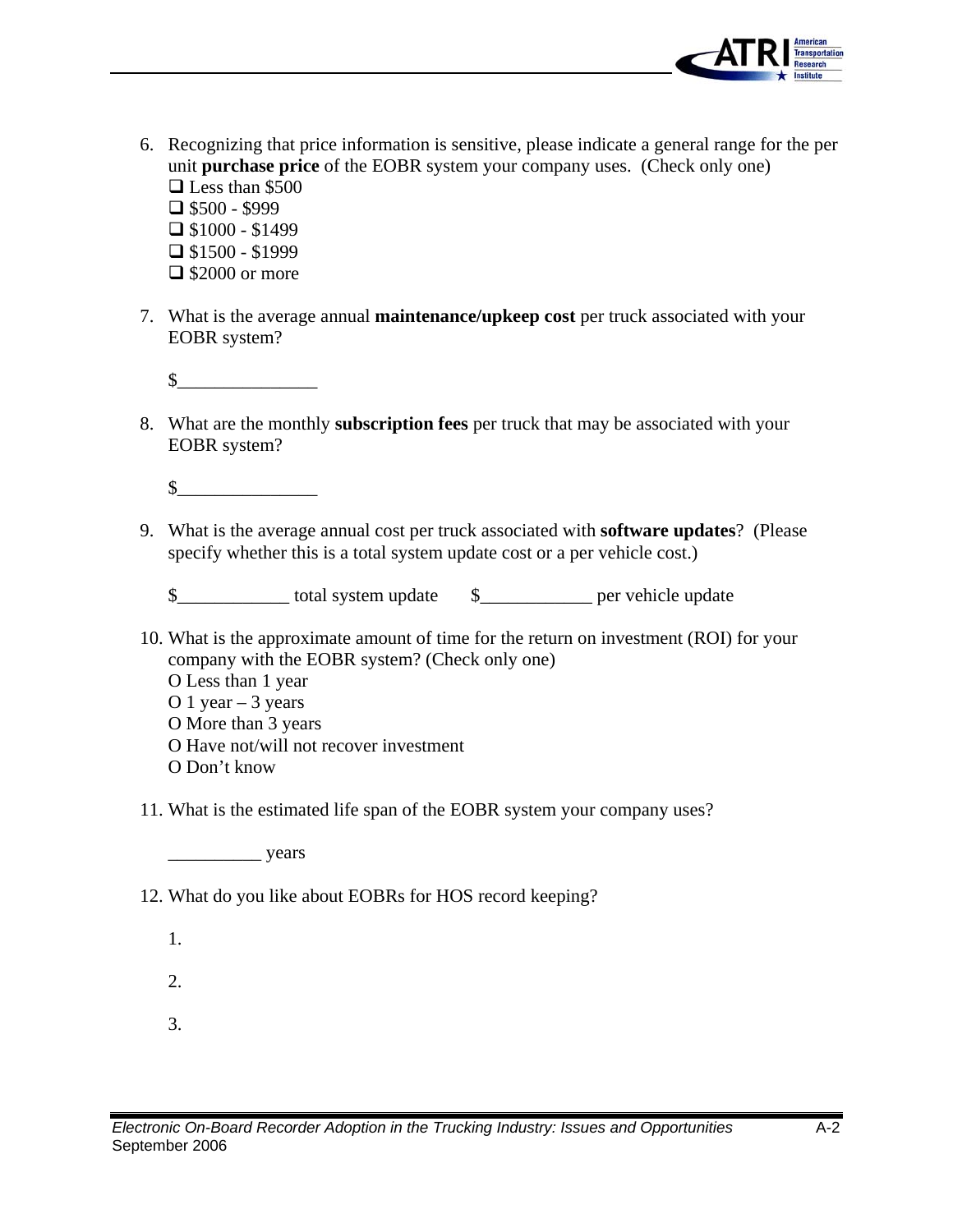

- 13. What do you dislike about EOBRs for HOS record keeping?
- 1.  $2<sub>1</sub>$ 3. 14. What would you change about the EOBR HOS product you currently use? 1.
	- 2.
	- 3.
- 15. Has your company realized benefits from the use of EOBRs for the HOS recordkeeping compared to other methods for HOS record-keeping?
	- O Yes
	- O No (Please continue to Question 16.)
	- 15b. How would you weight the general benefits your company has realized from the use of EOBRs for HOS record keeping in the following categories? *(Please note: The total percentage should sum to 100%.)*

|                              | % of Total Benefit |
|------------------------------|--------------------|
| Safety                       | $\%$               |
| Productivity                 | $\%$               |
| <b>Regulatory Compliance</b> | $\%$               |
| Other, please specify:       | $\%$               |
| <b>Total</b>                 | 100%               |

- 16. What specific benefits has your company realized from the use of EOBRs for HOS record keeping? (Check all that apply.)
	- □ Lower costs associated with HOS compliance
	- □ Improved compliance with HOS rules
	- □ Better driver/load coordination
	- $\Box$  Reduced administrative burden
	- □ Fewer crashes/lower safety costs
	- Other, please specify: \_\_\_\_\_\_\_\_\_\_\_\_\_\_\_\_\_\_\_\_\_\_\_\_\_\_\_\_\_\_\_\_\_\_\_\_\_\_\_\_\_\_
	- Other, please specify: \_\_\_\_\_\_\_\_\_\_\_\_\_\_\_\_\_\_\_\_\_\_\_\_\_\_\_\_\_\_\_\_\_\_\_\_\_\_\_\_\_\_
	- Other, please specify: \_\_\_\_\_\_\_\_\_\_\_\_\_\_\_\_\_\_\_\_\_\_\_\_\_\_\_\_\_\_\_\_\_\_\_\_\_\_\_\_\_\_
	- $\Box$  None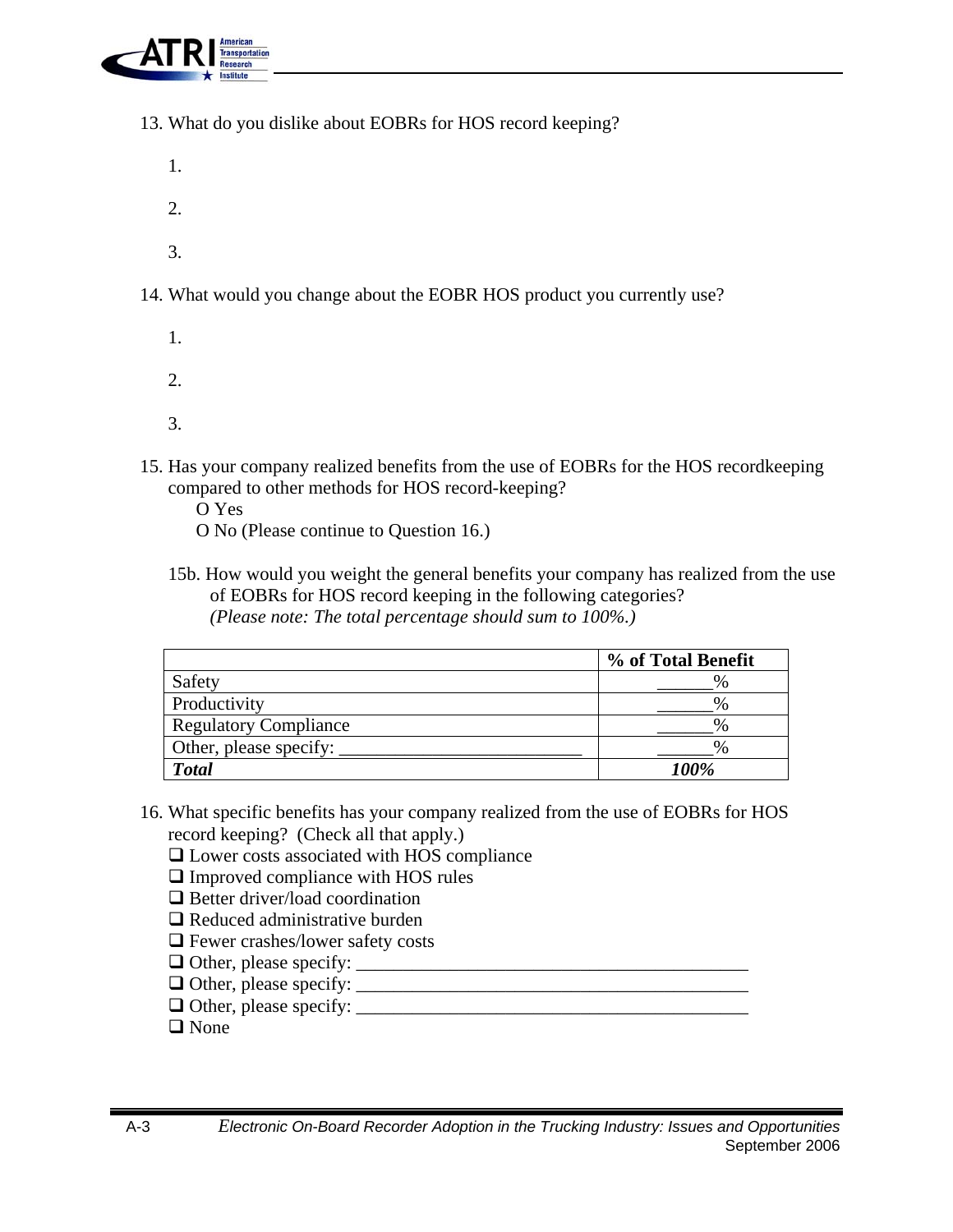

17. How has your company's use of EOBRs for HOS record keeping impacted driver morale? (Check only one) O No impact O Improved driver morale O Worsened driver morale O Don't know

Comments:

18. How has your company's use of EOBRs for HOS record keeping impacted driver retention? (Check only one) O No impact O Improved driver retention O Worsened driver retention O Don't know

Comments:

- 19. How has your company's use of EOBRs for HOS record keeping impacted company productivity? (Check only one)
	- O No impact
	- O Improved company productivity
	- O Worsened company productivity
	- O Don't know

Comments:

- 20. Does your EOBR have GPS capability? O Yes
	- O No
- 
- 21. How does your system identify drivers?
	- □ User ID and password
	- **□** Biometrics
	- **□** Smart cards
	- $\Box$  USB device
	- Other, please specify: \_\_\_\_\_\_\_\_\_\_\_\_\_\_\_\_\_\_\_\_\_\_\_\_\_\_\_\_\_\_\_\_\_

Explanation: \_\_\_\_\_\_\_\_\_\_\_\_\_\_\_\_\_\_\_\_\_\_\_\_\_\_\_\_\_\_\_\_\_\_\_\_\_\_\_\_\_\_\_\_\_\_\_\_\_\_\_\_\_\_\_\_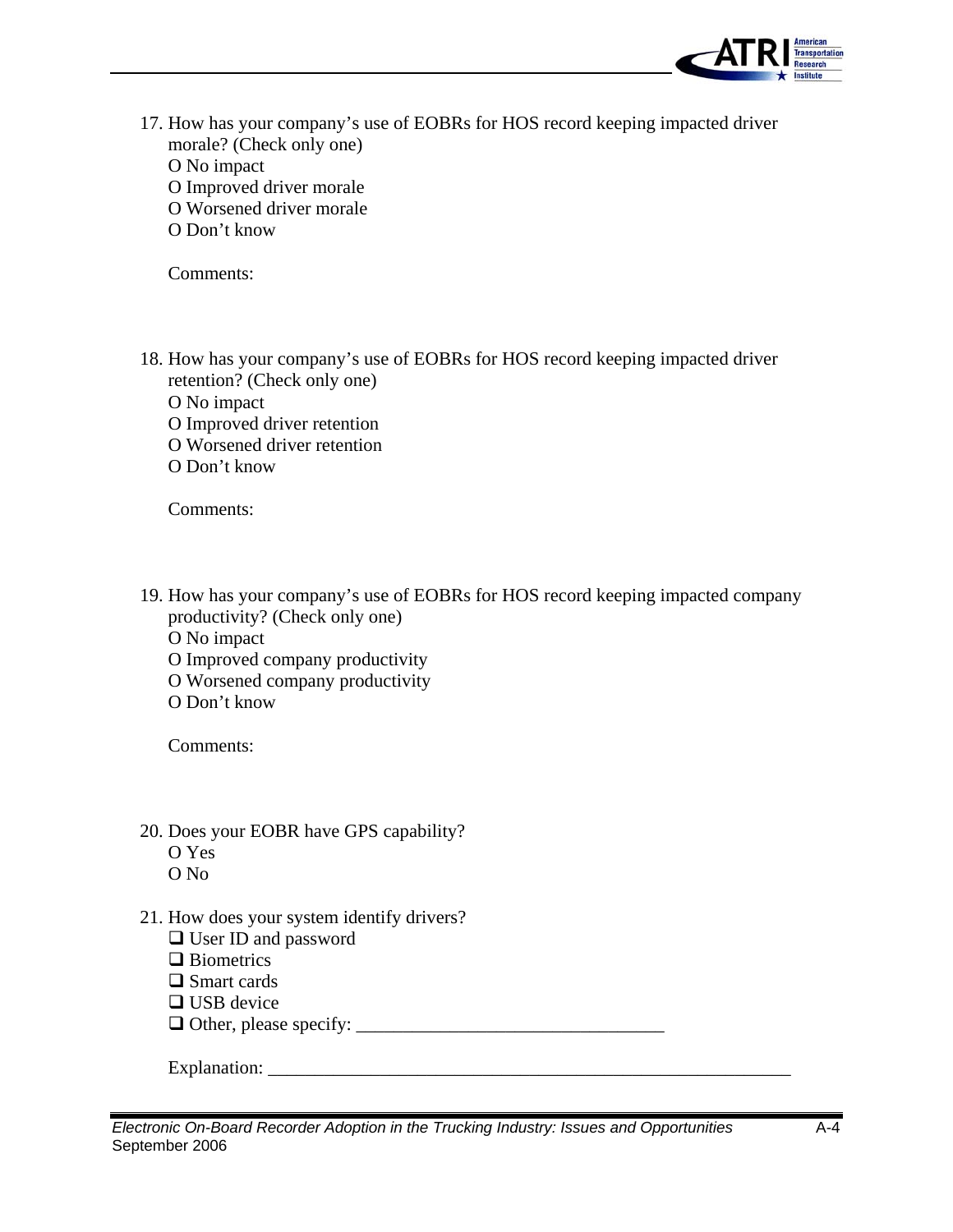

- 22. Where is the driver Record of Duty Status primarily stored?
	- □ On-board computer
	- **Q** Portable device
	- $\hfill\Box$  <br> Trucking company facility
	- □ Outside vendor data storage system
	- Other, please specify: \_\_\_\_\_\_\_\_\_\_\_\_\_\_\_\_\_\_\_\_\_\_\_\_\_\_\_\_\_\_\_\_\_
- 23. How is HOS data transmitted from the truck to the company facility?
	- $\Box$  Satellite/terrestrial upload
	- □ Short-range, wireless transmission
	- Wired/manual upload
	- Other, please specify: \_\_\_\_\_\_\_\_\_\_\_\_\_\_\_\_\_\_\_\_\_\_\_\_\_\_\_\_\_\_\_\_\_
- 24. How can HOS data be uploaded from the truck to the company facility?
	- □ Automatically uploaded in real-time
	- Automatically uploaded at interval specified by carrier
	- $\hfill\Box$  Manually uploaded by driver
	- Manually uploaded by company facility administrator
	- Other, please specify: \_\_\_\_\_\_\_\_\_\_\_\_\_\_\_\_\_\_\_\_\_\_\_\_\_\_\_\_\_\_\_\_\_
- 25. Is the current system upgradeable?
	- O Yes
	- O No
	- 25b. If yes, which aspect of the system can be upgraded?
	- $\Box$  Software
	- □ CPU/Processor
	- Other, please specify: \_\_\_\_\_\_\_\_\_\_\_\_\_\_\_\_\_\_\_\_\_\_\_\_\_\_\_\_\_\_\_\_\_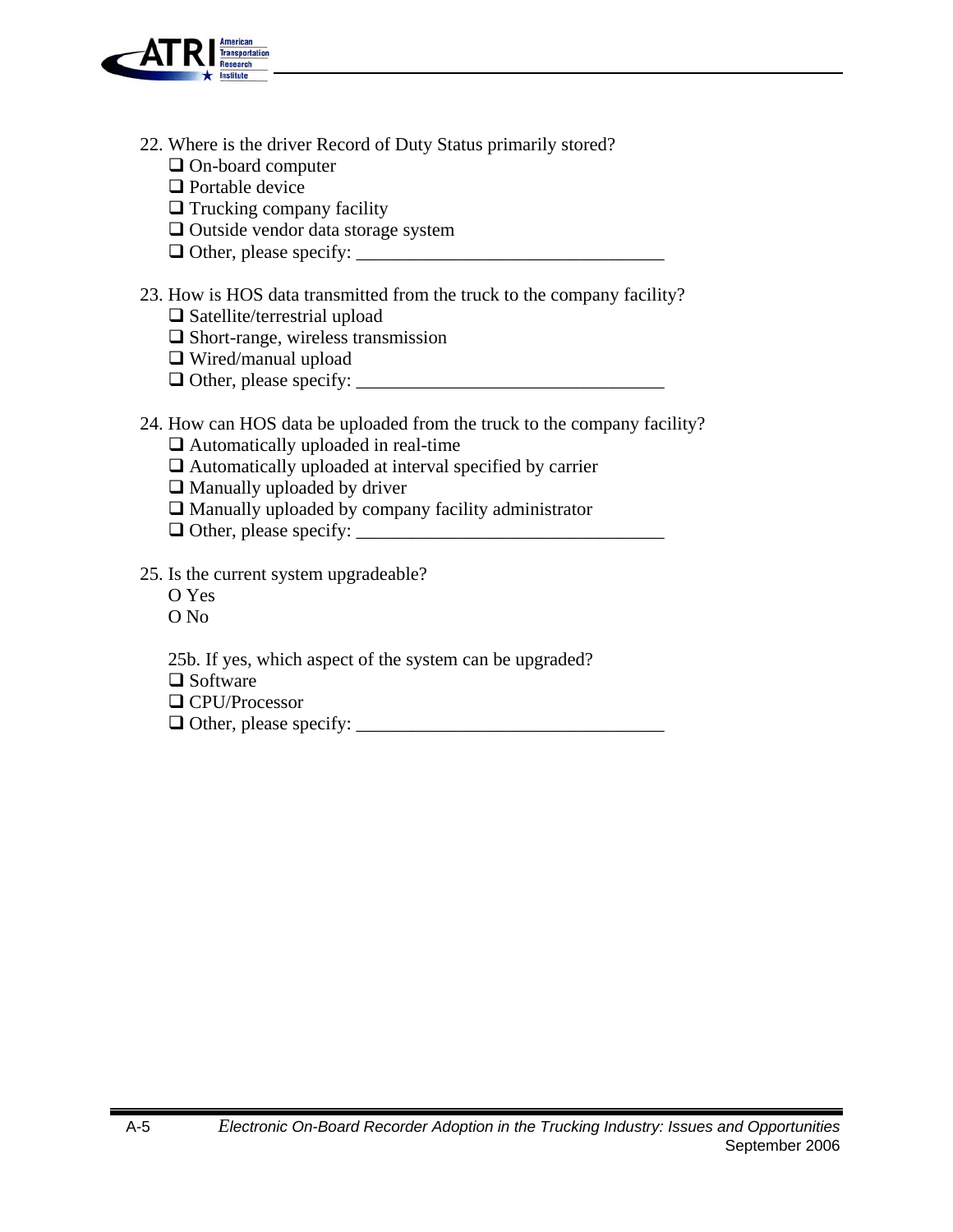

### **Appendix B**

#### **Electronic On-Board Recorders: Non-User Survey**

#### **Company Information**

- 1. How is your fleet best described? (Check all that apply)  $\Box$  Private fleet **T**ruckload carrier  $\Box$  Less than truckload carrier □ Owner/operator  $\Box$  Bus carrier Other, please specify: \_\_\_\_\_\_\_\_\_\_\_\_\_\_\_\_\_\_\_\_\_\_\_\_\_\_\_\_\_
- 2. How many power units are in the fleet? \_\_\_\_\_\_\_\_\_\_\_\_\_\_\_\_\_\_\_
- 3. How many drivers does your company employ? \_\_\_\_\_\_\_\_\_\_\_\_\_\_\_\_\_\_\_\_\_\_\_\_\_\_\_\_\_\_\_\_\_\_\_
- 4. Please indicate the method your company currently uses to track driver hours-of-service (HOS). If your company uses a variety of methods, please indicate what percentage of the fleet uses each method.

|                                                  | % of Fleet |
|--------------------------------------------------|------------|
| Paper Logs                                       |            |
| Time Cards                                       |            |
| Electronic On-Board Recorders with HOS Functions |            |
| Other, please specify:                           |            |

#### **Electronic On-Board Recorder Use**

- 5. What are your company's primary reasons for not using EOBRs? (Please select up to three reasons.)
	- 1 2 3
	- O O O Cost
	- O O O No government requirement
	- O O O Administrative burden
	- O O O Concerns over driver privacy
	- O O O Currently in compliance with HOS rules
	- O O O Strict compliance with HOS rules will result in productivity loss
	- O O O Concerns over data privacy/ownership/security
	- O O O Concerns over driver retention if EOBRs used
	- O O O New / unfamiliar technology
	- O O O Currently considering use of EOBRs
	- O O O Other, please specify: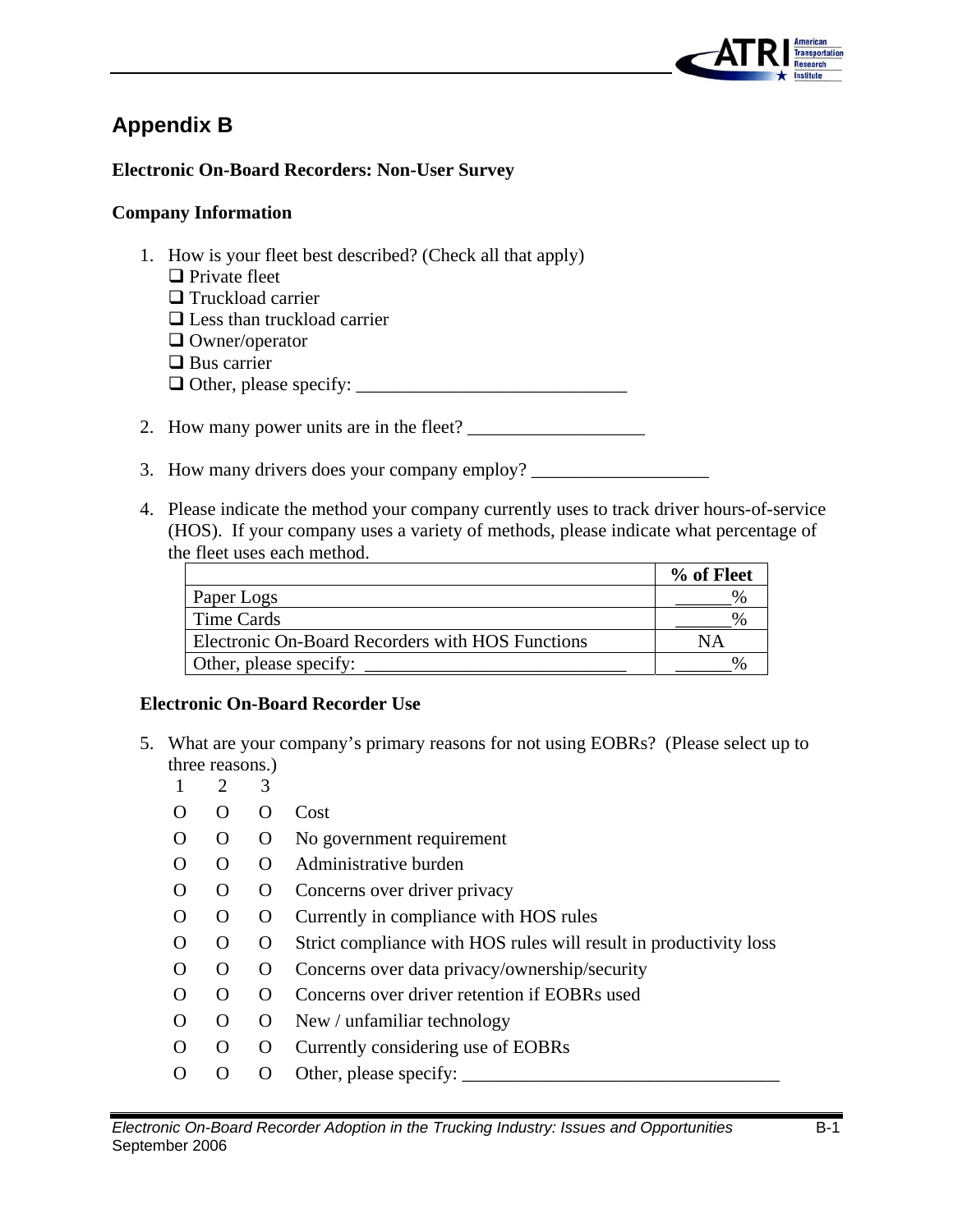

- 6. If EOBRs are mandated, how should the devices be paid for?
	- $\Box$  Costs should be covered by motor carriers
	- New tax credits programs should be developed to compensate motor carriers for cost
	- Government should provide the devices free of charge to motor carriers
	- Other financial incentives: \_\_\_\_\_\_\_\_\_\_\_\_\_\_\_\_\_\_\_\_\_\_\_\_\_\_\_\_\_\_\_\_\_\_\_\_\_\_\_
	- Other non-financial incentives: \_\_\_\_\_\_\_\_\_\_\_\_\_\_\_\_\_\_\_\_\_\_\_\_\_\_\_\_\_\_\_\_\_\_\_
	- Other, please specify: \_\_\_\_\_\_\_\_\_\_\_\_\_\_\_\_\_\_\_\_\_\_\_\_\_\_\_\_\_\_\_\_\_\_\_\_\_\_\_\_\_\_\_
- 7. Aside from HOS record-keeping, what additional functions would make EOBRs more appealing for use by motor carriers?

Desirable Functions

| $\Box$ | Regulatory compliance - International Fuel Tax Agreement (IFTA)     |
|--------|---------------------------------------------------------------------|
| ❏      | Vehicle operating cost management (fuel economy)                    |
| ❏      | Business management functions (payroll, etc.)                       |
| $\Box$ | Engine/vehicle maintenance management                               |
| $\Box$ | Real-time vehicle communication and management (dynamic scheduling) |
| ❏      |                                                                     |
| $\Box$ | Other, please specify:                                              |
| ❏      | Other, please specify:                                              |
|        |                                                                     |

- 8. What is a reasonable per unit equipment **purchase price** for: a.An EOBR that provides *basic* HOS record-keeping? \$\_\_\_\_\_\_\_\_\_\_ b. An EOBR with HOS record-keeping and *additional functions* from Q7? \$\_\_\_\_\_\_\_\_\_\_
- 9. What is a reasonable monthly per unit **maintenance price** for: a.An EOBR that provides *basic* HOS record-keeping? \$\_\_\_\_\_\_\_\_\_\_ b. An EOBR with HOS record-keeping and *additional functions* from Q7? \$\_\_\_\_\_\_\_\_\_\_
- 10. What are appropriate uses of HOS data collected by EOBRs?
	- $\Box$  Motor carrier driver management (internal use)
	- □ Regulatory enforcement (government access)
	- $\Box$  Actuarial analysis for insurance purposes (insurance company access)
	- Other, please specify: \_\_\_\_\_\_\_\_\_\_\_\_\_\_\_\_\_\_\_\_\_\_\_\_\_\_\_\_\_\_\_\_\_
	- Other, please specify: \_\_\_\_\_\_\_\_\_\_\_\_\_\_\_\_\_\_\_\_\_\_\_\_\_\_\_\_\_\_\_\_\_
	- $\Box$  Other, please specify: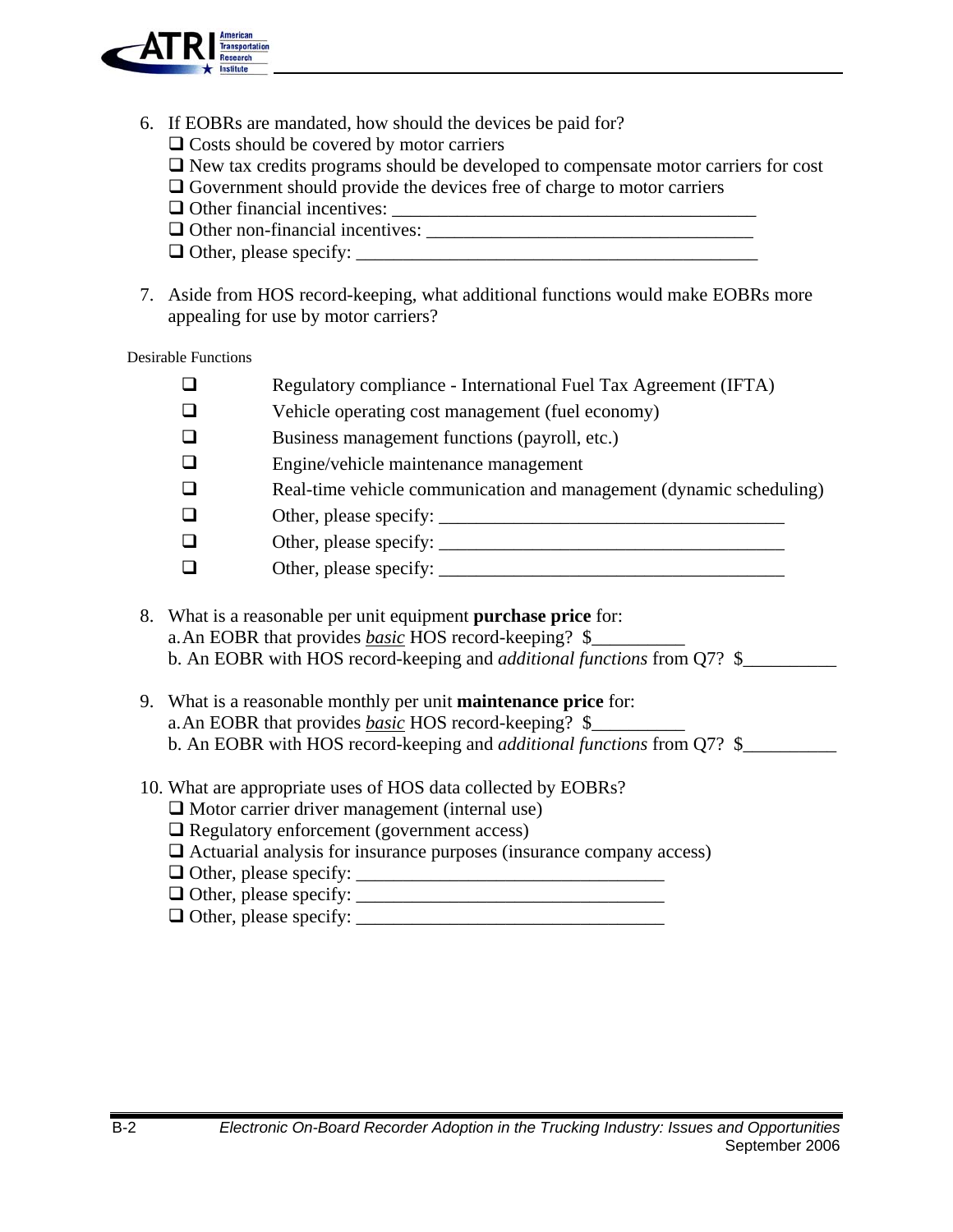

### **Appendix C**

#### **Electronic On-Board Recorders: Vendor Survey**

#### **Company Information**

- 1. What are the primary purposes of your EOBR product? (Check up to two)
	- Regulatory compliance hours-of-service
	- $\Box$  Regulatory compliance taxes and fees (mileage and fuel tax information)
	- $\Box$  Vehicle operating cost management (fuel economy)
	- $\square$  Business management functions (automated payroll, etc.)
	- **Engine/vehicle maintenance management**
	- $\Box$  Real-time vehicle communication and management (dynamic scheduling)
	- Other, please specify: \_\_\_\_\_\_\_\_\_\_\_\_\_\_\_\_\_\_\_\_\_\_\_\_\_\_\_\_\_\_\_\_\_\_\_\_\_\_\_\_\_
- 2. What information does your EOBR monitor?
	- $\Box$  Regulatory compliance information International Fuel Tax Agreement (IFTA)
	- **Q** Engine operating parameters
	- Vehicle status and use/event recording
	- □ Vehicle location
	- **Q** Communications
	- □ Driver hours-of-service recording
	- Other, please specify: \_\_\_\_\_\_\_\_\_\_\_\_\_\_\_\_\_\_\_\_\_\_\_\_\_\_\_\_\_\_\_\_\_\_\_\_\_\_\_\_\_
	- Other, please specify: \_\_\_\_\_\_\_\_\_\_\_\_\_\_\_\_\_\_\_\_\_\_\_\_\_\_\_\_\_\_\_\_\_\_\_\_\_\_\_\_\_
	- $\Box$  Other, please specify:
- 3. What is the price range for this EOBR product?
	- $\Box$  Less than \$500  $\Box$  \$500 - \$999  $\Box$  \$1000 - \$1499
	- $\Box$  \$1500 \$1999
	- $\Box$  \$2000 or more
- 4. Does your system:

|                                                                                                                                                                                                               | Yes. | $N_{\Omega}$ | Don't<br>Know |
|---------------------------------------------------------------------------------------------------------------------------------------------------------------------------------------------------------------|------|--------------|---------------|
| aaccommodate driver teams?                                                                                                                                                                                    |      |              |               |
| b have a mechanism in place to manage instances when drivers<br>fail to log-on before driving?                                                                                                                |      |              |               |
| c provide different permissions for different types of users (e.g.<br>are drivers only granted access to driver-oriented functions<br>while authorized technicians are granted access to other<br>functions)? |      |              |               |
| d detect and record sensor failures?                                                                                                                                                                          |      |              |               |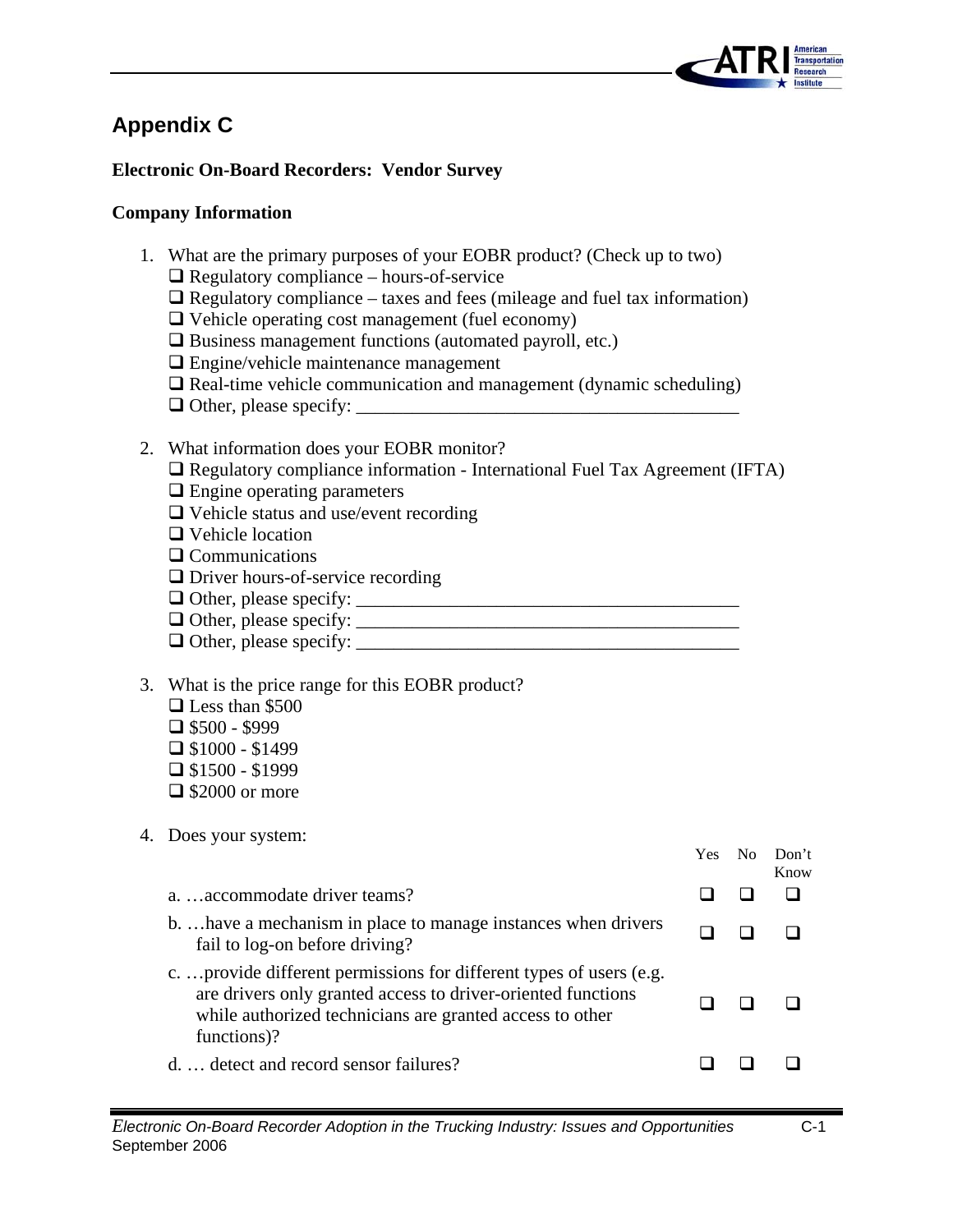

5. For each item below that your system tracks, please indicate the method used to record the information:

|                |                                      | Automatically<br>Recorded | Manually<br>Entered | Does not<br>record |
|----------------|--------------------------------------|---------------------------|---------------------|--------------------|
|                | a. Vehicle movement and stop periods |                           |                     |                    |
|                | b. Engine on/off                     |                           |                     |                    |
|                | c. Daily vehicle distance traveled   |                           |                     |                    |
| d.             | Changes in driver duty status        |                           |                     |                    |
| $e_{-}$        | Vehicle/driver location              |                           |                     |                    |
|                | f. Vehicle/EOBR sensor integrity     |                           |                     |                    |
|                | g. Date/time of duty status entry    |                           |                     |                    |
| h.             | Truck/tractor/trailer number         |                           |                     |                    |
| $\mathbf{1}$ . | Name of carrier                      |                           |                     |                    |
| $\mathbf{1}$ . | Main office address of carrier       |                           |                     |                    |
|                | k. Daily start/end time              |                           |                     |                    |
| I.             | Shipping information                 |                           |                     |                    |

6. Does your system allow drivers to manually enter information regarding:

|                                           |  | Yes No N/A |
|-------------------------------------------|--|------------|
| a. Driver identification and password     |  |            |
| b. Duty status update                     |  |            |
| c. Adverse driving conditions encountered |  |            |
| d. Duty status amendment                  |  |            |
| e. Name of co-driver                      |  |            |

7. Does your system allow drivers to correct previous entries or omissions prior to certification of the HOS record at the end of each 24-hour period as defined by the motor carrier in the following ways?

|    |                                                                                                                    | Yes. | No | Don't Know |
|----|--------------------------------------------------------------------------------------------------------------------|------|----|------------|
|    | a. Entering on-duty, not driving time prior to access to EOBR<br>system (e.g. warehouse, dock time, office time)   |      |    |            |
|    | b. Entering on-duty, not driving time at an additional, non-related<br>motor carrier/employer                      |      |    |            |
|    | c. Correcting shipping documentation information                                                                   |      |    |            |
|    | d. Correcting trailer number(s)                                                                                    |      |    |            |
|    | e. Correcting driver <i>manual</i> duty status selection (e.g. driver<br>selects incorrect duty status originally) |      |    |            |
| f. | Correcting <i>automatic</i> duty status                                                                            |      |    |            |
|    |                                                                                                                    |      |    |            |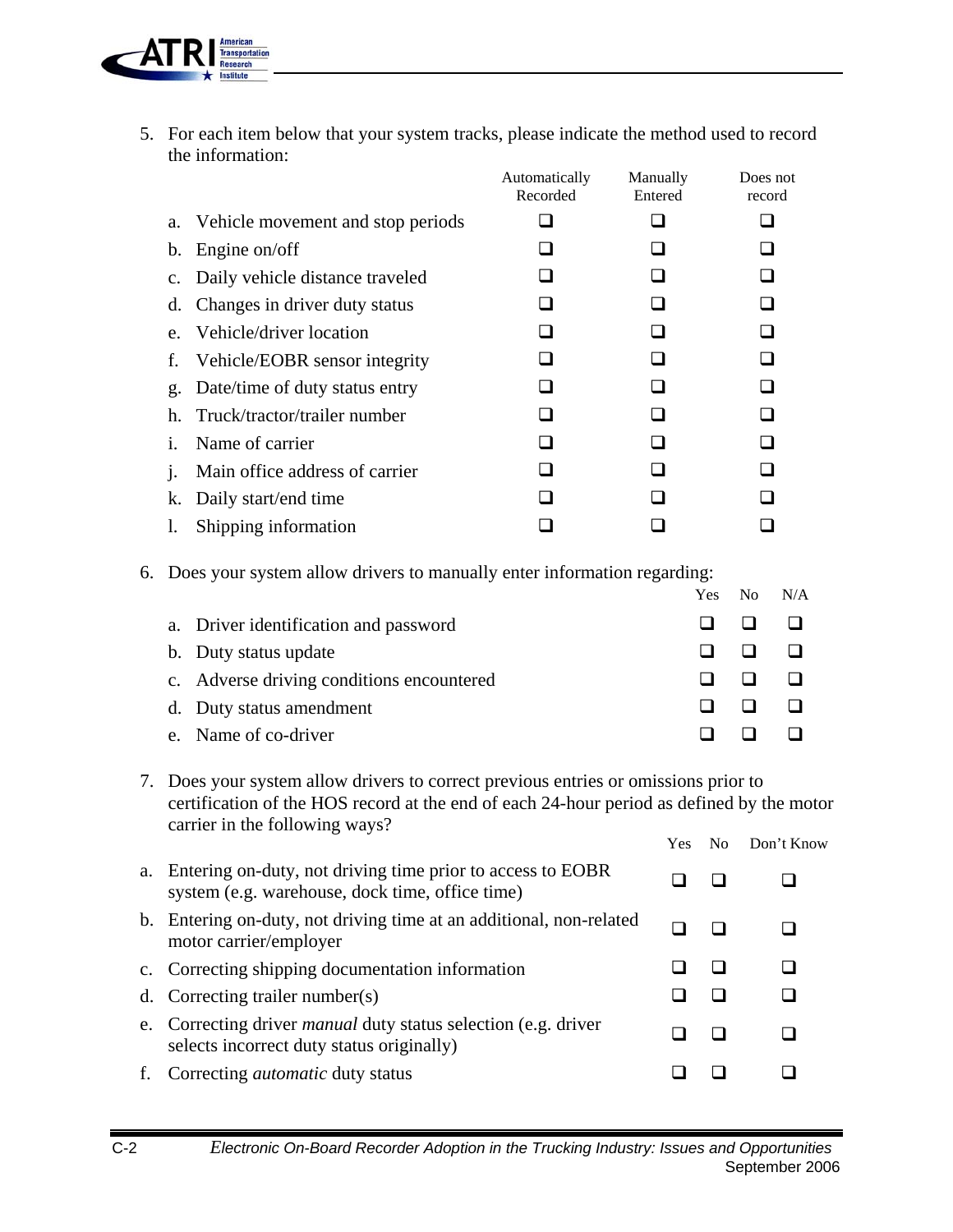

- 8. Does your system record information regarding the corrections made?  $\Box$  Yes
	- $\Box$  No
	- $\Box$  I don't know
- 9. Which of the following duty status options are available using your system? □ Off-duty
	- □ Sleeper berth
	- $\Box$  Driving
	- $\Box$  On-duty, not driving
	- $\Box$  On-duty, secondary employment
	- $\Box$  On-duty, activity
- 10. How does your system identify drivers?
	- □ User ID and password
	- □ Biometrics
	- □ Smart cards
	- □ USB device
	- Other, please specify: \_\_\_\_\_\_\_\_\_\_\_\_\_\_\_\_\_\_\_\_\_\_\_\_\_\_\_\_\_\_\_\_\_

Explanation: \_\_\_\_\_\_\_\_\_\_\_\_\_\_\_\_\_\_\_\_\_\_\_\_\_\_\_\_\_\_\_\_\_\_\_\_\_\_\_\_\_\_\_\_\_\_\_\_\_\_\_\_\_\_\_\_

- 11. Where is the driver Record of Duty Status primarily stored?
	- □ On-board computer
	- □ Portable device
	- $\Box$  Trucking company facility
	- $\Box$  Outside vendor data storage system
	- Other, please specify: \_\_\_\_\_\_\_\_\_\_\_\_\_\_\_\_\_\_\_\_\_\_\_\_\_\_\_\_\_\_\_\_\_
- 12. How is the HOS data transmitted from the truck to the company facility?
	- $\Box$  Satellite/terrestrial upload
	- $\Box$  Short-range, wireless transmission
	- □ Wired/manual upload
	- $\Box$  Other, please specify:
- 13. How can HOS data be uploaded from the truck to the company facility?
	- Automatically uploaded in real-time
	- $\Box$  Automatically uploaded at interval specified by carrier
	- $\Box$  Manually uploaded by driver
	- $\Box$  Manually uploaded by company facility administrator
	- $\Box$  Other, please specify: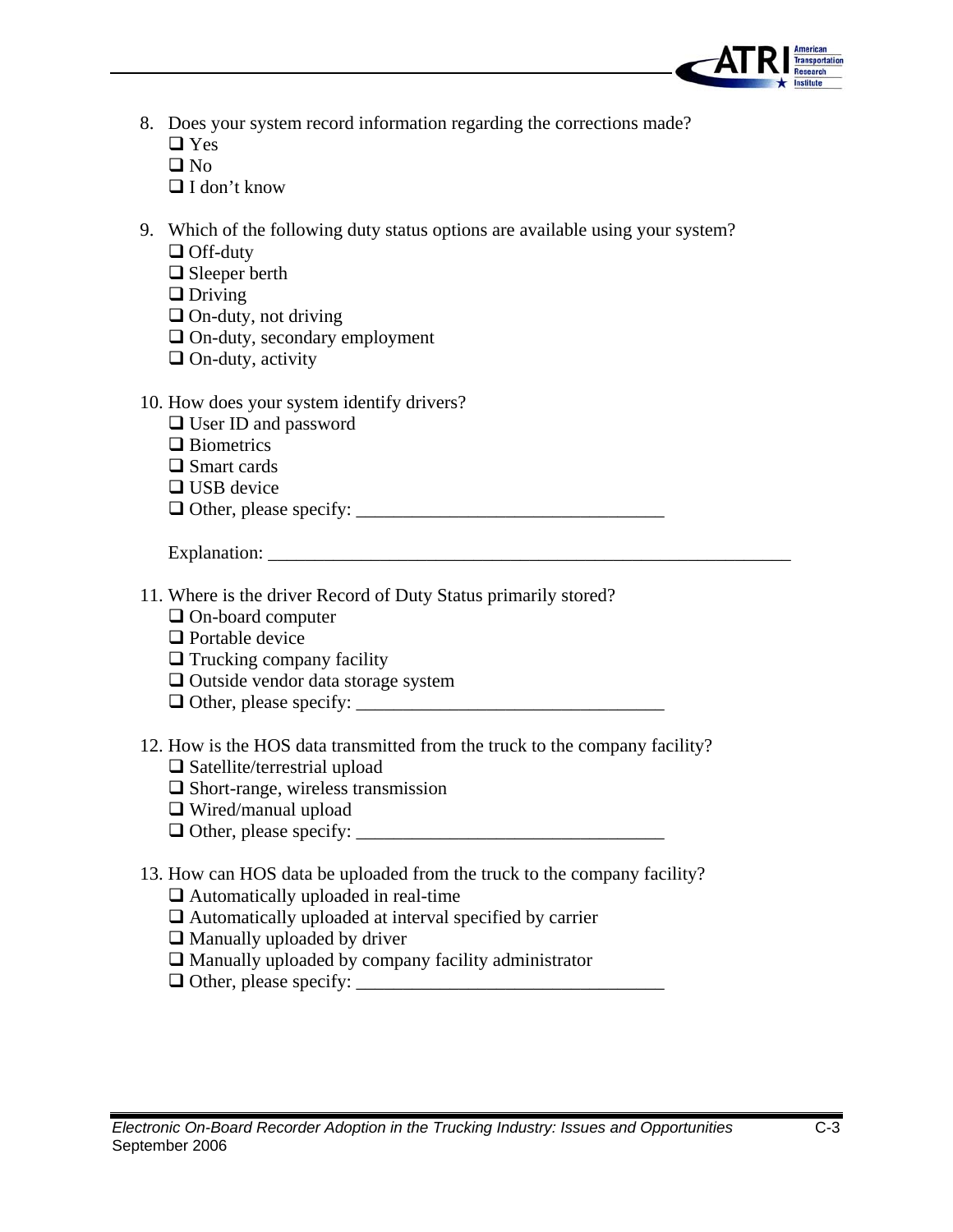

14. Is the data encrypted during:

|             |  | Yes No Don't Option |
|-------------|--|---------------------|
|             |  | Know Available      |
| a. Transfer |  |                     |
| b. Storage  |  |                     |

- 15. Does your system provide a mechanism for a driver's electronic log data to follow him or her from one vehicle to another?
	- □ Yes
	- $\Box$  No

□ Don't know

- 16. Will a power loss result in lost/erased data records?
	- □ Yes
	- $\Box$  No
	- $\Box$  Don't know
- 17. How can HOS data be accessed?
	- $\Box$  On-board display, viewed in cab
	- □ Can be printed out using an on-board printer
	- On-board display removable from cab via bungee cords
	- $\Box$  Accessed via removable data stick
	- □ Accessed at company facility

 $\Box$  Wireless transmission to truck/enforcement personnel upon request from the data storage facility

Other, please specify: \_\_\_\_\_\_\_\_\_\_\_\_\_\_\_\_\_\_\_\_\_\_\_\_\_\_\_\_\_\_\_\_\_\_\_\_\_\_\_\_\_\_\_\_\_\_\_

- 18. Is your system integrated with the vehicle's sensors through connectivity to the vehicle ECM?
	- $\Box$  Yes
	- $\Box$  No
	- Vehicle is not ECM equipped
	- □ Don't know
- 19. If a vehicle is not ECM equipped, does the system allow for synchronizations with non-ECM speedometer and tachometer?
	- □ Yes
	- $\Box$  No
	- □ Don't know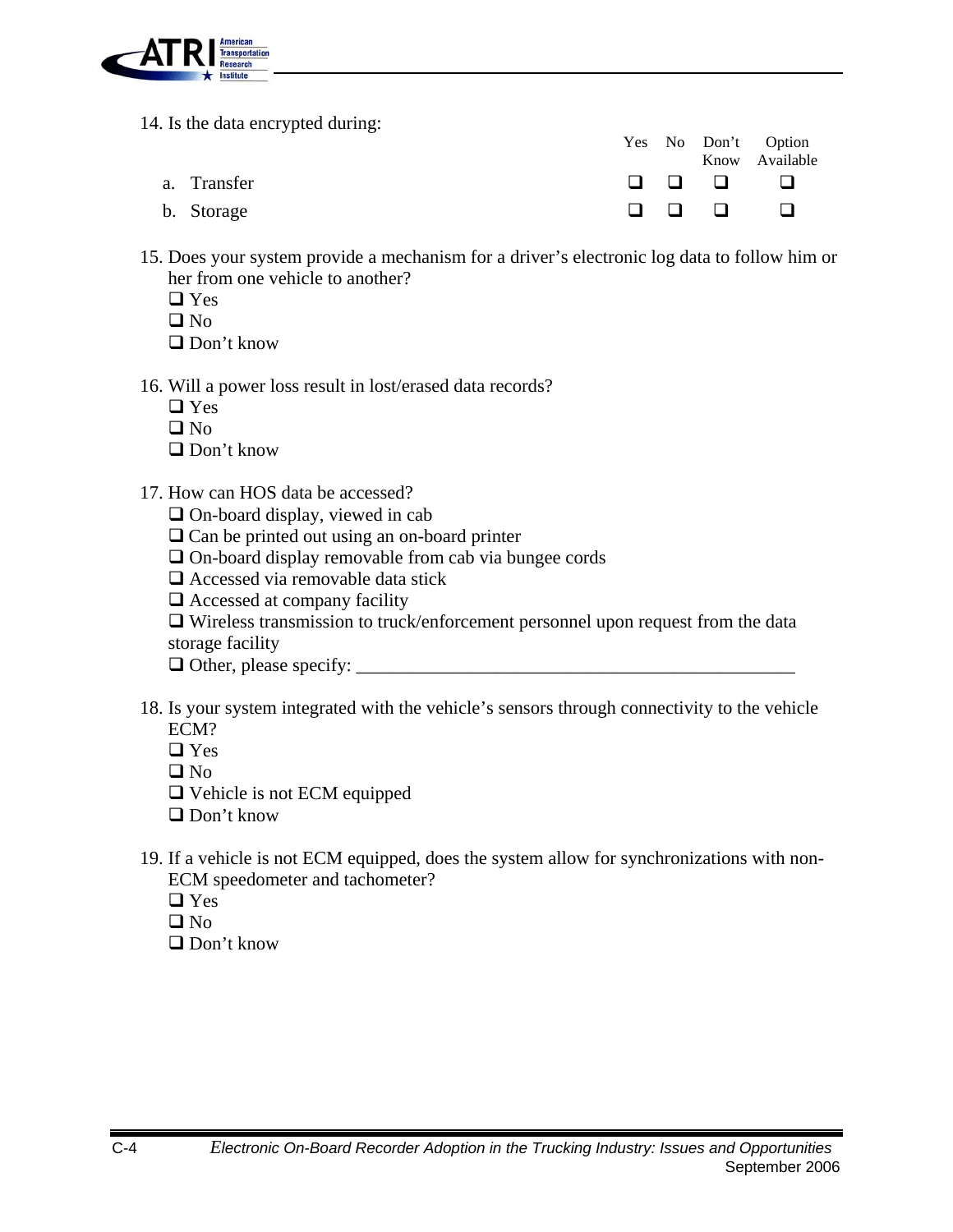

20. Is your system upgradeable? O Yes O No 20b. If yes, which aspect of the system can be upgraded? □ Software □ CPU/Processor  $\Box$  Other, please specify:

 $\Box$  Please check here if *all* information collected in this survey can be distributed publicly.

 Please check here if you would prefer all identifying information relating to your products to be kept confidential.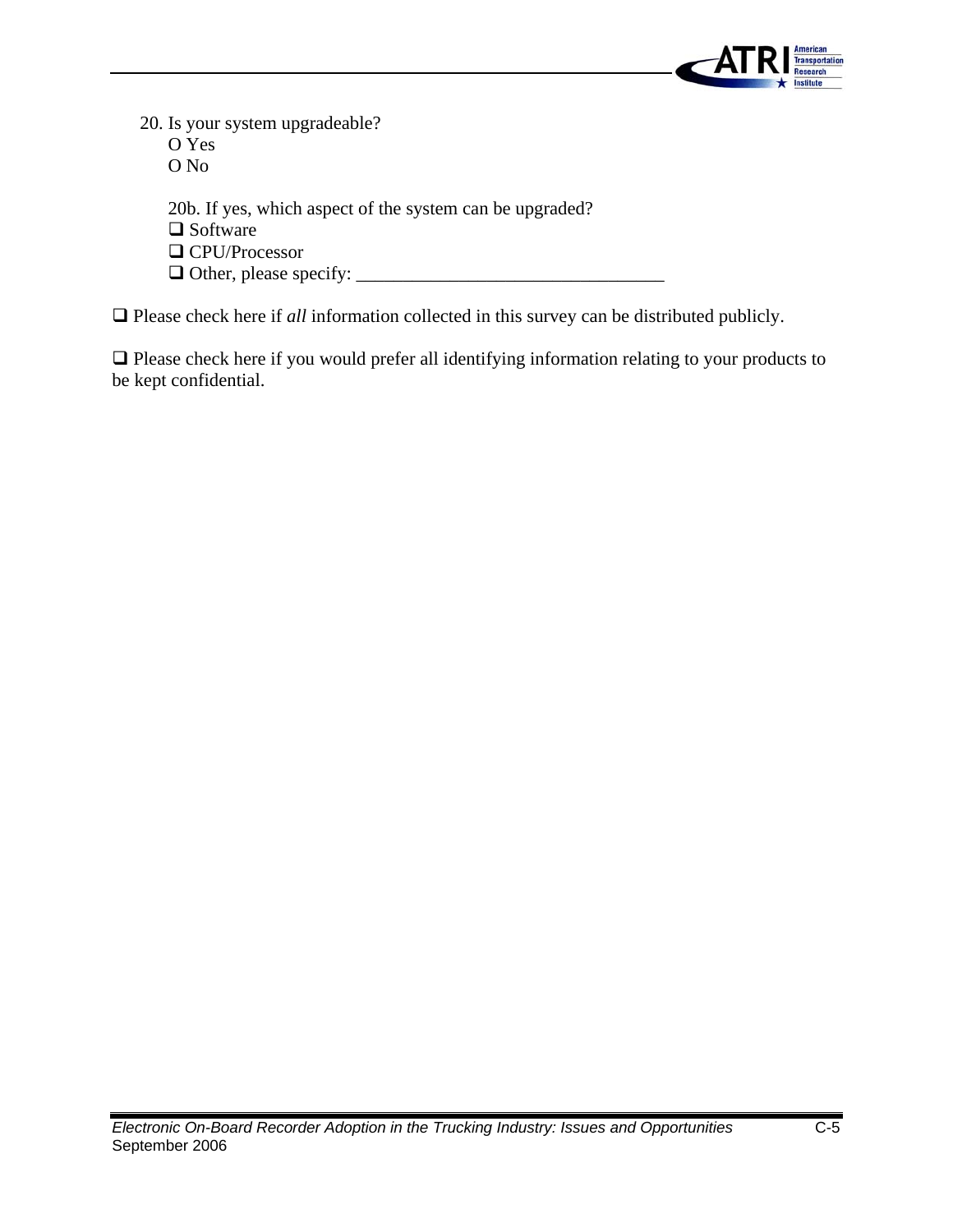

## **Appendix D**

#### **Complete Results of Vendor Survey**

#### Does your system:

|                                                 | Percentage |
|-------------------------------------------------|------------|
| accommodate team drivers?                       | 91%        |
| have a mechanism in place to manage when        | 100%       |
| drivers fail to log-on before driving?          |            |
| provide different types of access for different | 82%        |
| types of users?                                 |            |
| detect and record sensor failures?              | 100%       |

Please indicate the method used to record the information:

|                                   | <b>Automatically</b><br><b>Recorded</b> | <b>Manually</b><br><b>Entered</b> | Does Not<br><b>Record</b> |
|-----------------------------------|-----------------------------------------|-----------------------------------|---------------------------|
| Vehicle movement and stop periods | 100%                                    | $0\%$                             | $0\%$                     |
| Engine on/off                     | 100%                                    | $0\%$                             | $0\%$                     |
| Daily vehicle distance traveled   | 100%                                    | 0%                                | $0\%$                     |
| Changes in driver duty status     | 67%                                     | 33%                               | $0\%$                     |
| Vehicle location                  | 83%                                     | 8%                                | 8%                        |
| Vehicle/EOBR sensor integrity     | 100%                                    | 0%                                | 0%                        |
| Date/time of duty status entry    | 100%                                    | $0\%$                             | $0\%$                     |
| Truck/tractor/trailer ID number   | 58%                                     | 42%                               | $0\%$                     |
| Name of carrier                   | 75%                                     | 25%                               | $0\%$                     |
| Main office address of carrier    | 75%                                     | 25%                               | $0\%$                     |
| Daily start/end time              | 75%                                     | 25%                               | $0\%$                     |
| Shipping information              | 40%                                     | 40%                               | 20%                       |

Does your system allow drivers to *manually* enter information regarding:

|                                        | % Yes |
|----------------------------------------|-------|
| Driver ID and password                 | 67%   |
| Duty status update                     | 83%   |
| Adverse driving conditions encountered | 58%   |
| Duty status amendment                  | 67%   |
| Name of co-driver                      | 58%   |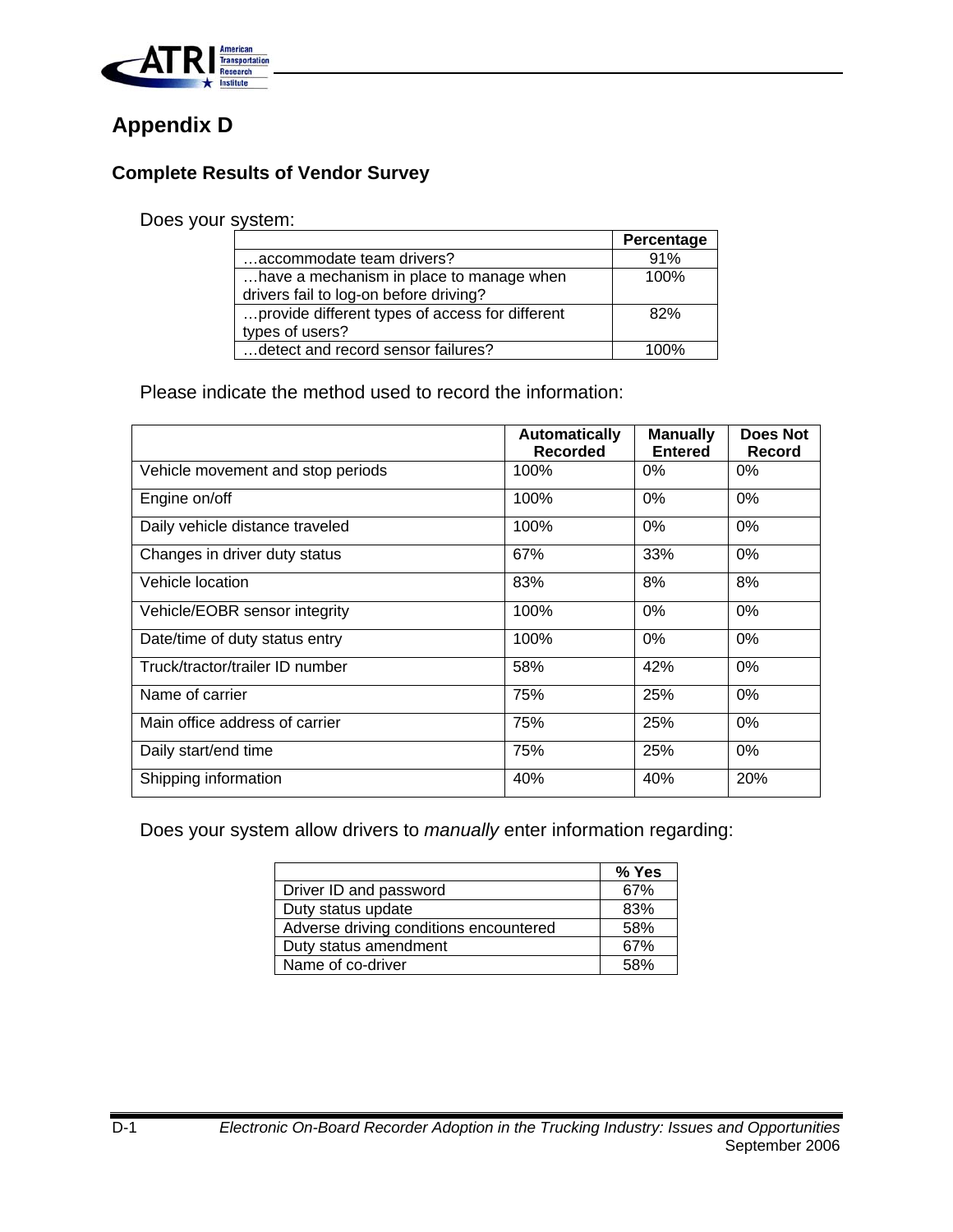

Does your system allow drivers to correct previous entries or omissions prior to certification of the HOS record at the end of each carrier-designated 24-hour period in the following ways?

|                                                       | % Yes |
|-------------------------------------------------------|-------|
| Entering on-duty, not driving time occurring prior to | 50%   |
| access to the vehicle-based EOBR system (i.e. time    |       |
| spent loading the truck before actually entering the  |       |
| vehicle cab and logging onto the EOBR)                |       |
| Entering on-duty, not driving time at an additional,  | 50%   |
| non-related motor carrier/employer                    |       |
| Correcting shipping documentation information         | 58%   |
| Correcting trailer number                             | 59%   |
| Correcting driver manual duty status selection        | 42%   |
| Correcting automatic duty status                      | 17%   |

Does your system record information regarding the corrections made? **75% indicated Yes.** 

Which of the following duty status messages/options are available using your system?

|                               | Percentage |
|-------------------------------|------------|
| Off-duty                      | 83%        |
| Sleeper berth                 | 92%        |
| <b>Driving</b>                | 100%       |
| On-duty, not driving          | 83%        |
| On-duty, secondary employment | 33%        |
| On-duty, active               | 58%        |

How does your system identify drivers?

|                      | Percentage  |
|----------------------|-------------|
| User ID and password | 64%         |
| <b>Biometrics</b>    | 9%          |
| Smart cards          | 36%         |
| <b>USB</b> device    | 18%         |
| <b>Other</b>         | <b>2GO/</b> |

Where is the driver Record of Duty Status primarily stored?

|                                    | Percentage |
|------------------------------------|------------|
| On-board computer                  | 73%        |
| Portable device                    | 55%        |
| Trucking company facility          | 45%        |
| Outside vendor data storage system | 55%        |
| )ther                              | ሰ%         |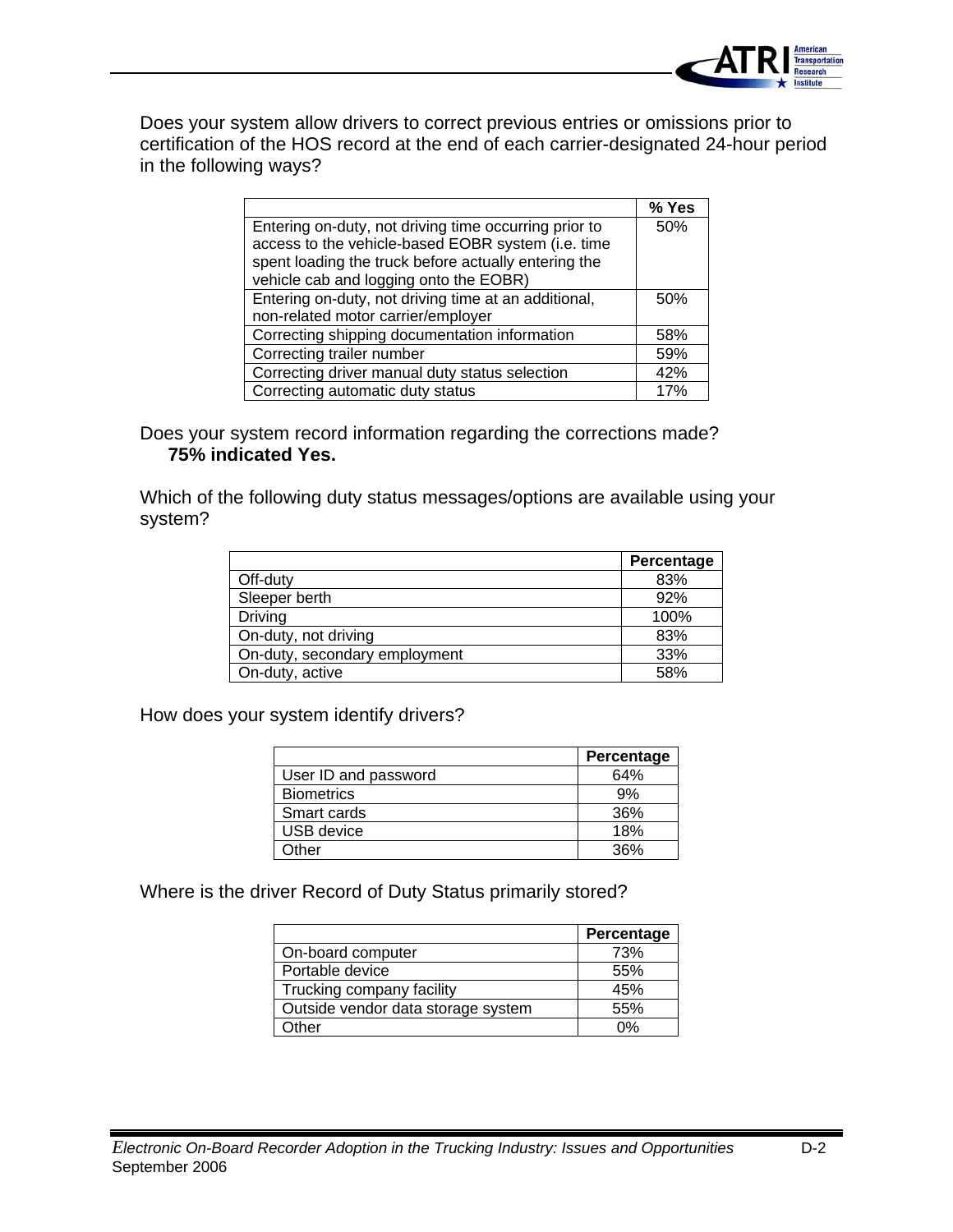

Indicate all the options for transmitting HOS data from the truck to the company facility.

|                                    | Percentage |
|------------------------------------|------------|
| Satellite/terrestrial upload       | 73%        |
| Short-range, wireless transmission | 45%        |
| Wired/manual upload                | 36%        |
| <b>Other</b>                       | 18%        |

Indicate all the options for uploading HOS data from the truck to the company facility?

|                                                         | Percentage |
|---------------------------------------------------------|------------|
| Automatically uploaded in real time                     | 55%        |
| Automatically uploaded at interval specified by carrier | 45%        |
| Manually uploaded by driver                             | 73%        |
| Manually uploaded by company facility administrator     | 27%        |
| Other                                                   | 9%         |

Is the data encrypted during:

|          | Yes | No | Don't<br>Know | <b>Option</b><br><b>Available</b> |
|----------|-----|----|---------------|-----------------------------------|
| Transfer | 82% | ገ% | 0%            | 18%                               |
| Storage  | 64% | ገ% | 0%            | 9%                                |

Does your system provide a mechanism for a driver's electronic log data to follow him or her from one vehicle to another?

#### **91% indicated Yes.**

Will a power loss result in lost/erased data records? **100% indicated No.** 

How can HOS data be accessed?

|                                                           | Percentage |
|-----------------------------------------------------------|------------|
| On-board display, viewed in cab                           | 100%       |
| Can be printed out using an on-board printer              | 55%        |
| On-board display removable from cab via retractable cords | 18%        |
| Accessed via removable data stick                         | 18%        |
| Accessed at company facility                              | 73%        |
| Wireless transmission to truck/enforcement personnel upon | 73%        |
| request                                                   |            |
| Other                                                     | 55%        |

Is your system integrated with the vehicle's sensors through connectivity to the vehicle ECM?

#### **100% indicated Yes.**